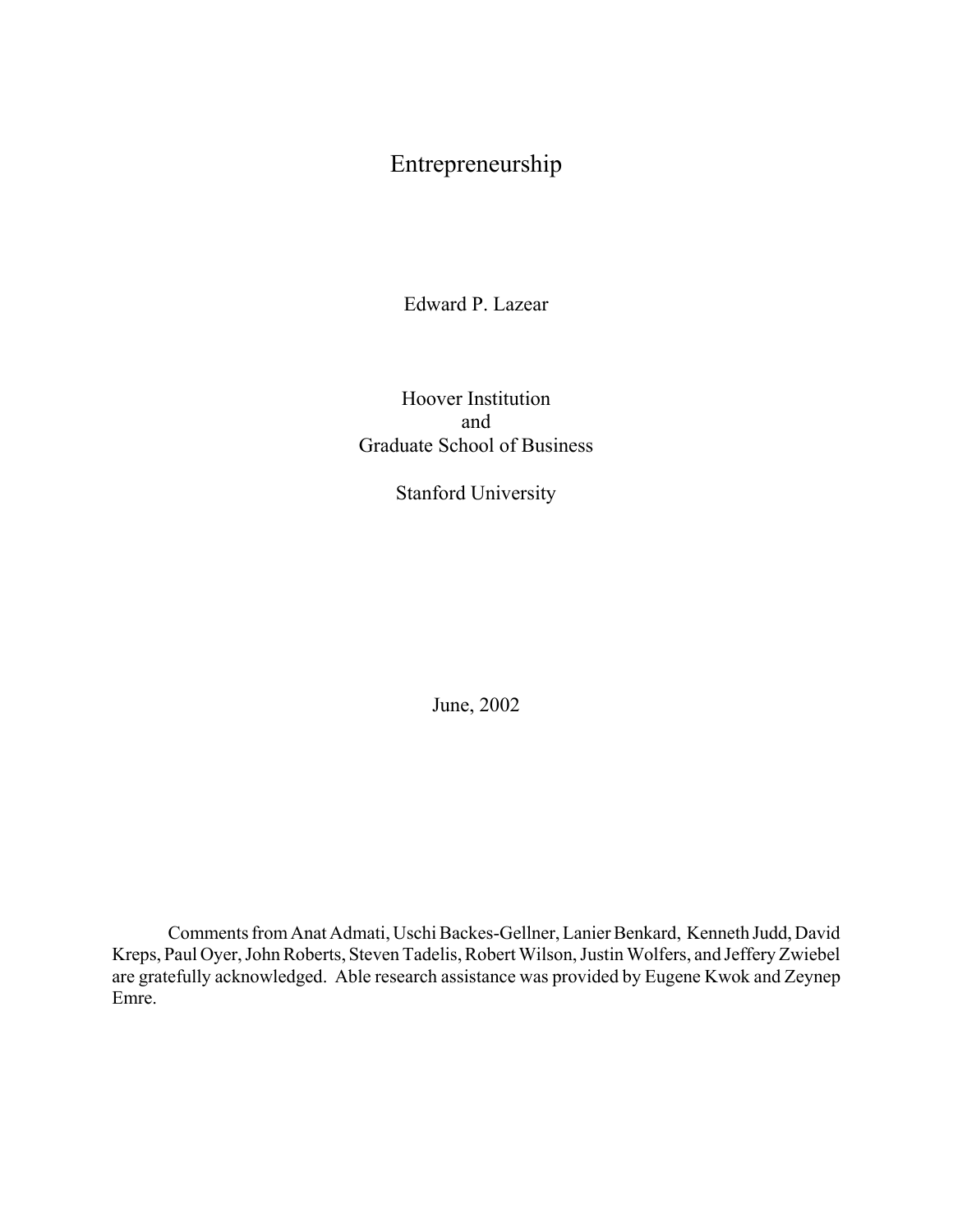## Abstract

The theory proposed below is that entrepreneurs are jacks-of-all-trades who may not excel in any one skill, but are competent in many. A coherent model of the choice to become an entrepreneur is presented. The primary implication is that individuals with balanced skills should be more likely than others to become entrepreneurs. The model provides implications for the proportion of entrepreneurs by occupation, by income and yields a number of predictions for the distribution of income by entrepreneurial status. Using a data set of Stanford alumni, the predictions are tested and found to hold. In particular, by far the most important determinant of entrepreneurship is having background in a large number of different roles. Further, income distribution predictions, e.g., that there are a disproportionate number of entrepreneurs in the upper tail of the distribution, are borne out.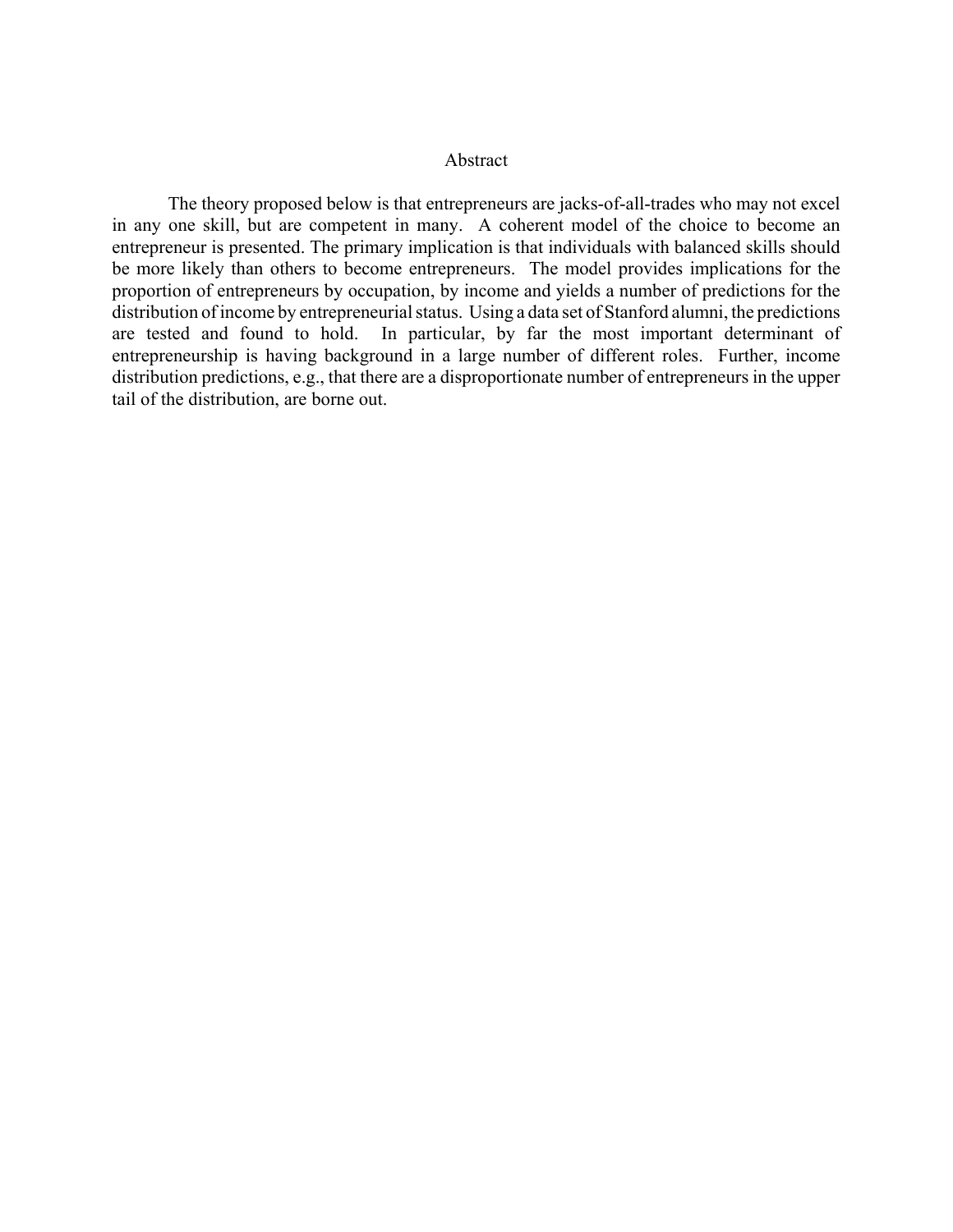The entrepreneur is the single most important player in a modern economy. Choosing to be an entrepreneur requires an understanding of a variety of business areas. An entrepreneur must possess the ability to combine talents and manage those of others. Why do some choose to become entrepreneurs and what characteristics create successful ones? What implications does this aspect of occupational choice have for income distribution and for the distribution of talents across occupations? To this point, most of the work on entrepreneurship has been strictly empirical,<sup>1</sup> but it is useful to have theory to guide the empirics and to assist in interpretation of the results.2

It is tempting to argue that the most talented people become entrepreneurs because they have the skills required to engage in creative activity. Perhaps so, but this flies in the face of some facts. The man who opens up a small dry-cleaning shop with two employees might be termed an entrepreneur and the half-million-dollar-per-year executive whose suit he cleans is someone else's employee. But it would be difficult to find a sensible measure of ability by which the typical drycleaner would dominate the average executive.

<sup>&</sup>lt;sup>1</sup>See for example Evans and Leighton (1989).

<sup>&</sup>lt;sup>2</sup>The theoretical papers on the subject rarely speak to the issue of occupational choice or resulting income distribution which are central to this paper. For example, Otani (1996) examines the theoretical relation of firm size to entrepreneurial ability. Perhaps the closest to this paper in terms of discussing specialization (although from a very different point of view) is Holmes and Schmitz (1990) where it is argued that certain agents specialize in entrepreneurial skills. This differs from the approach here, where entrepreneurial skills are implicitly defined to be a cross section of all possible skills. De Meza and Southey (1996) build a model where new entrants are excessively optimistic.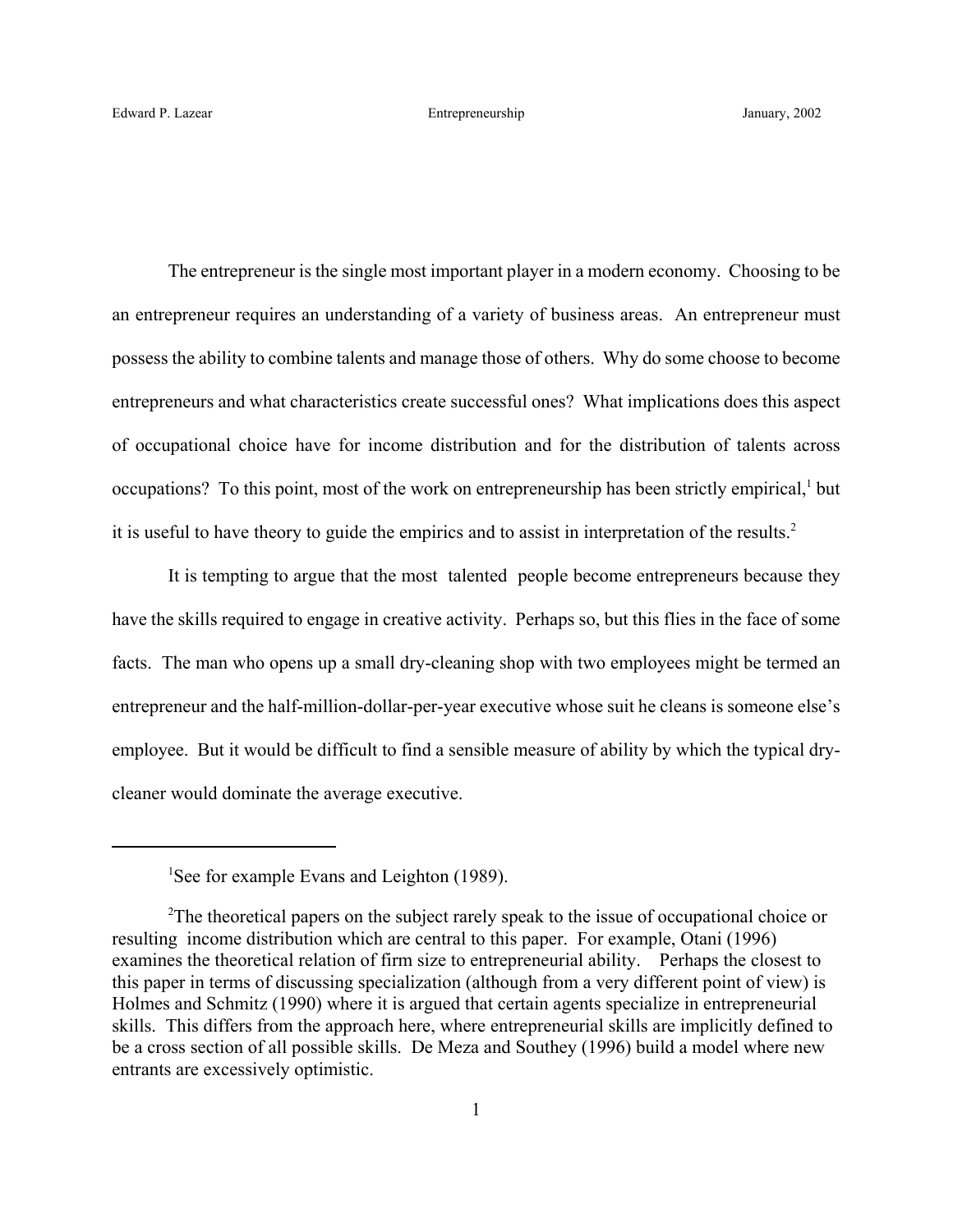Perhaps the situation is the reverse. As necessity is the mother of invention, maybe entrepreneurs are created when a worker has no alternatives. Rather than coming from the top of the ability distribution, they are what is left over.<sup>3</sup> This argument also flies in the face of some facts. Any ability measure that classifies John D. Rockefeller, Andrew Carnegie, or more recently Larry Ellison and Bill Gates near the bottom of the distribution probably needs to be redone.

The idea explored below is that entrepreneurs differ from specialists in that entrepreneurs have a comparative disadvantage in a single skill, but have more balanced talents that span a number of different skills. Specialists can work for others who have the talent to spot and combine a variety of skills, but an entrepreneur must possess that talent. Although entrepreneurs can hire others, the entrepreneur must be sufficiently well-versed in a variety of fields to judge the quality of applicants.

To make this vivid, imagine two individuals who are entering the labor market. When they applied to undergraduate school, they both obtained total scores of 1200 on their SATs. One individual received a 800 on the quantitative part and a 400 on the verbal part. The other obtained a 600 on each of the two parts. The theory developed below suggests that the figure 600/600 individual is more likely to become the entrepreneur than the 800/400 individual.

What is an entrepreneur? There are a number of possible definitions. In keeping with the empirical analysis to be performed below, an entrepreneur is defined for this study as someone who responds affirmatively to the question "I am among those who initially established the business."

 ${}^{3}$ Landier (2002) argues that the part of the ability distribution from which entrepreneurs are drawn may differ across countries and provides a multiple equilibrium approach in an information framework to discuss the differences.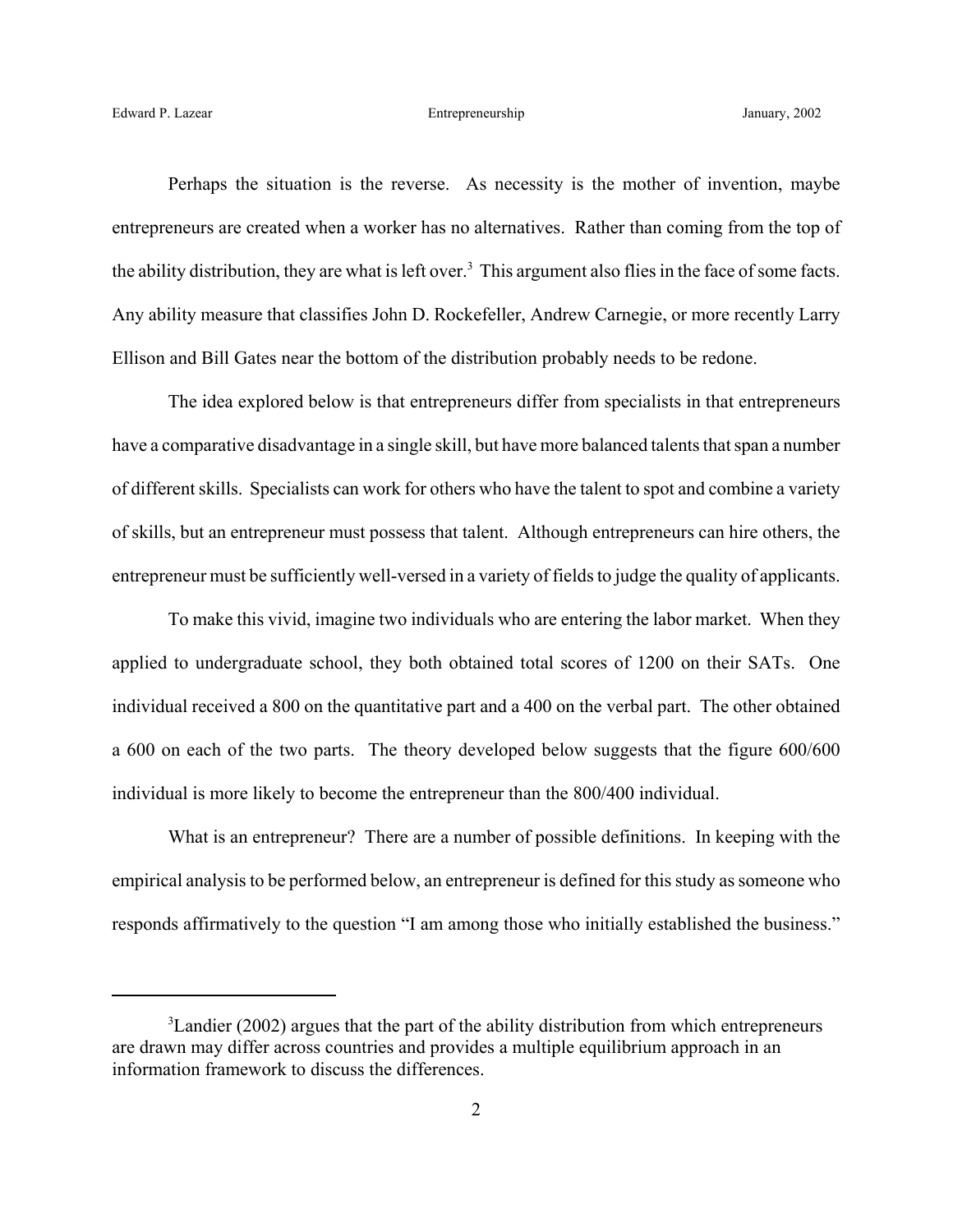Such individuals, even if they leave the business early, are usually responsible for the conception of the basic product, hiring the initial team, and obtaining at least some early financing. Other definitions are possible. For example, CEOs who "reinvent" a company might also consider themselves entrepreneurs. Conceptually, the model is consistent with including this latter group in the collection of entrepreneurs, but they will be excluded (with one exception) in the empirical analysis. The definition, both at the theoretical and empirical level, is quite distinct from "selfemployed." A self-employed person need not have any other employees and the kinds and combinations of skills that are necessary for real entrepreneurship are less important for, say, a selfemployed handyman who works alone.

The model presented below is one of occupational choice, where an individual can decide whether to become an entrepreneur, which makes use of a variety of skills, or to specialize, which makes use of one. The model is tested, using data on graduates from the Stanford Graduate School of Business. The data combines information on post-graduate work experience and incomes with courses taken and grades obtained when the individuals were attending Stanford GSB.

The primary theoretical predictions are:

1. Individuals with more "balance" are more likely to become entrepreneurs.

2. Occupations where the substantive skill and business skills are closer should see a larger supply of entrepreneurs. E.g., insurance and business are closer than sports and business so a higher proportion of insurance agents than sports figures should be entrepreneurs.

- 3. Entrepreneurship should be an increasing proportion of the income bracket in question.
- 4. The supply of entrepreneurs is smaller for production processes that require a higher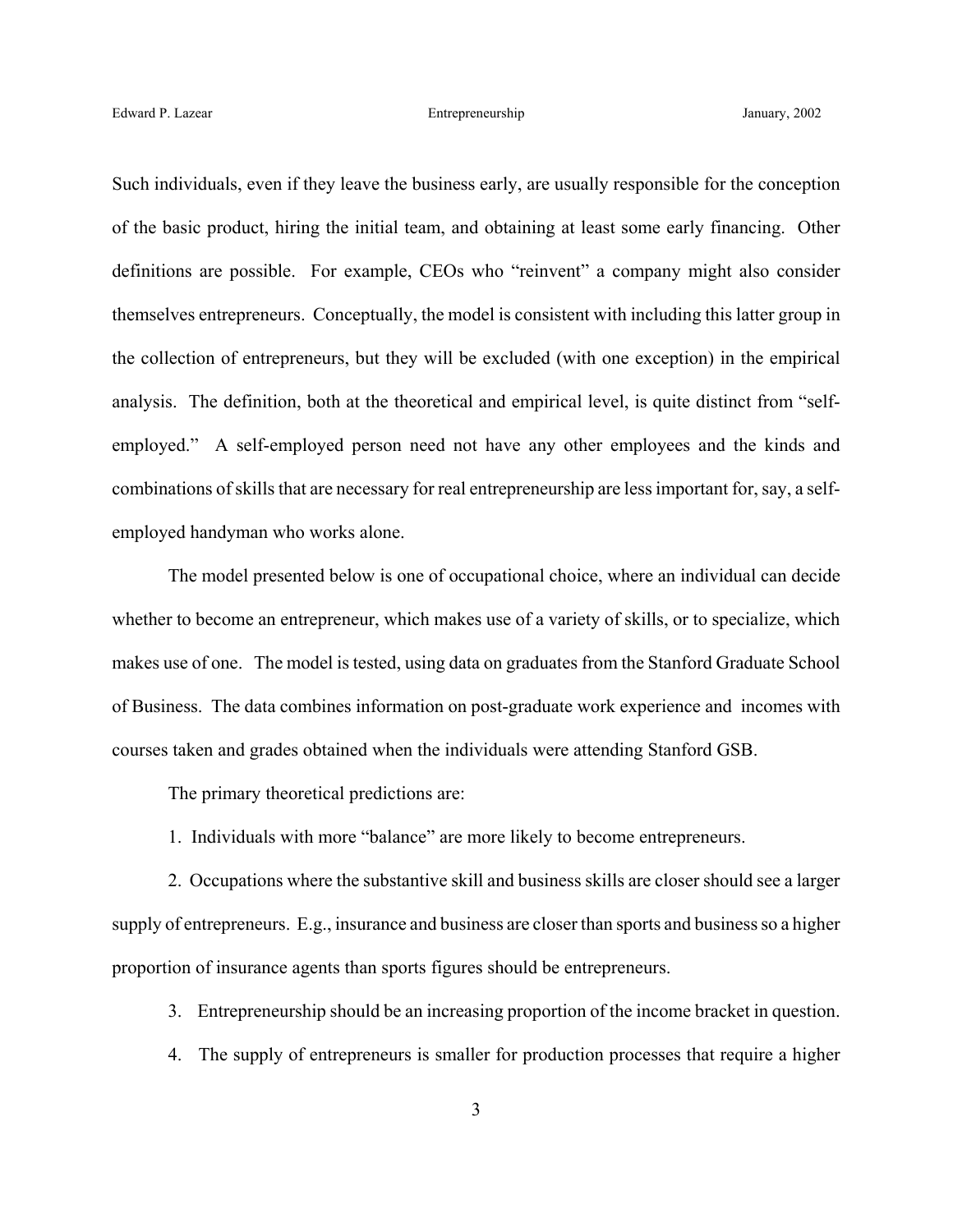number of independent skills.

5. The upper tail of the income distribution is fatter for entrepreneurs than it is for specialists. Entrepreneurs are predicted to be the highest income individuals in society, but the bottom of the income distribution should have both entrepreneurs and specialists.

6. Symmetric underlying ability distributions result in positively skewed income distributions.

7. Individuals who become entrepreneurs should have a more balanced human capital investment strategy on average than those who become specialists.

The predictions are tested empirically using data on Stanford alumni and are borne out. Specifically,

1. The most important determinant of becoming an entrepreneur is the number of prior roles (not employers) held. Entrepreneurs are people who are multi-skilled.

2. Entrepreneurs are disproportionately those who did not take a specialized course load when they were MBA students. Those who become entrepreneurs tended to take a more fielddispersed set of courses.

3. Income distributions have fatter upper tails for entrepreneurs than for specialists, although the bottom is similar.

4. The proportion of individuals who are entrepreneurs increases with the income bracket examined.

4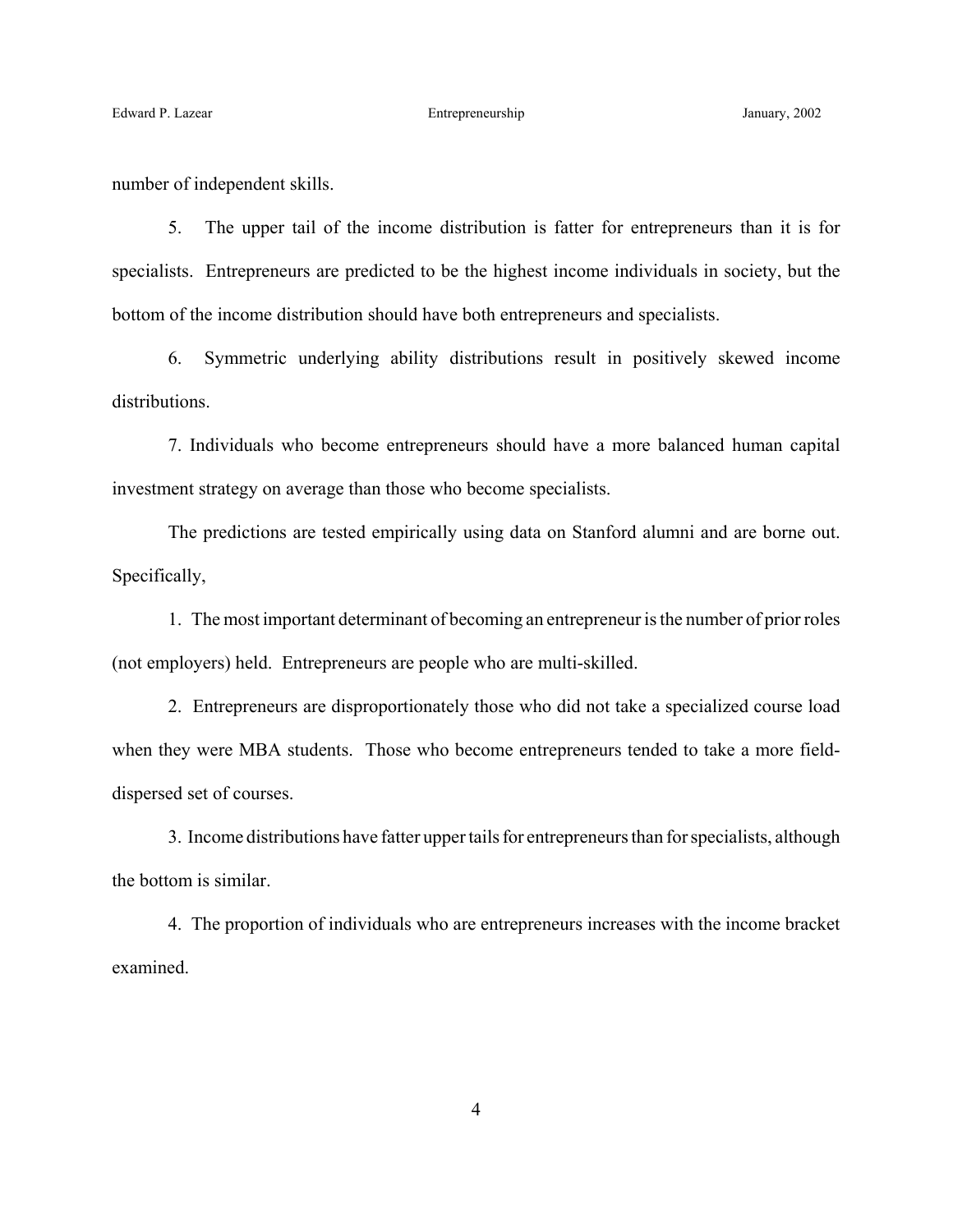### **A Model of Occupational Choice**

Initially, let there be only two skills, denoted  $x_1$  and  $x_2$ . An individual can be a specialist, in which case, he receives income

(1) Specialist income =  $max[x_1, x_2]$ 

Entrepreneurs, on the other hand, must be good at many things. Even if they do not do the job themselves, they must know enough about a field to hire specialists intelligently. To capture the jack-of-all-trades aspect of entrepreneurship, let

(2) Entrepreneur income =  $\lambda$  min [x<sub>1</sub>, x<sub>2</sub>]

where  $\lambda$  is a parameter that is determined in part by technology and in part by market equilibrium that establishes the value of an entrepreneur. The value of  $\lambda$ , which is called the market value of entrepreneurial talent, will be derived below. For now, it is sufficient to think of it as a constant that is given by nature, but in reality it is the product of a technology parameter and a market determined price.

The initial issue is occupational choice. Who decides to become an entrepreneur and who decides to become a specialist? The decision is straightforward. Think of individuals as being endowed with a pair  $(x_1, x_2)$ . The joint density on  $x_1$  and  $x_2$  is given by  $g(x_1, x_2)$ . Then the individual chooses to become an entrepreneur if and only if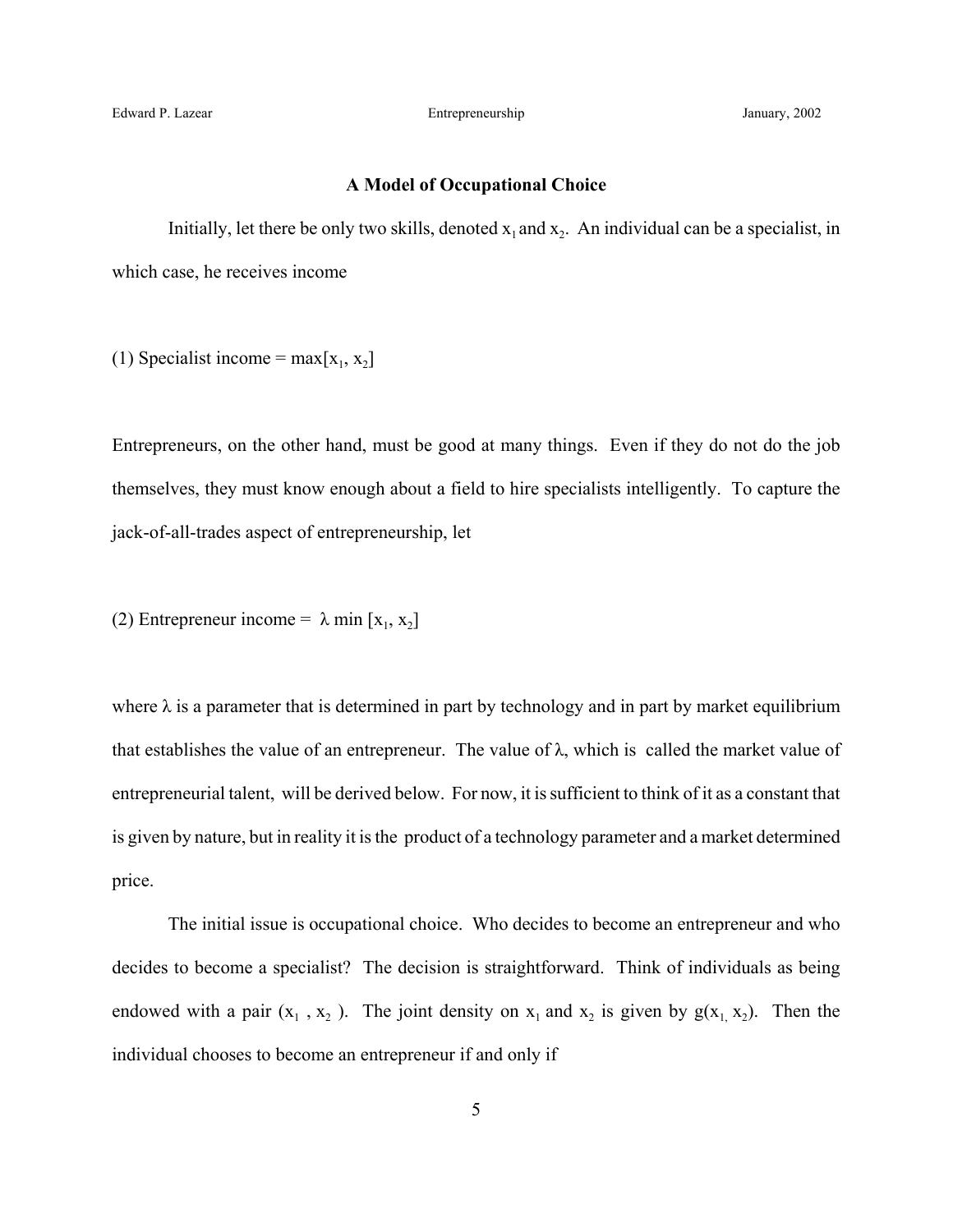$$
(3) \qquad \lambda \min[x_1, x_2] > \max[x_1, x_2]
$$

Creativity and willingness to take risk are two factors that are often mentioned as affecting the decision to become an entrepreneur.<sup>4</sup> Creativity is suppressed in this model because it is unobservable. Formally, more creative individuals can be thought of as those with larger values of λ. They have higher market values entrepreneurial talent because a given amount of raw skill translates into more entrepreneurial output. Risk preference is simply ignored in this model where everything other than endowment of  $x_1$  and  $x_2$  is deterministic.<sup>5</sup>

## *Who Becomes an Entrepreneur?*

Let us first explore some of the implications of eq. (3) for the decision to become an entrepreneur. First, it is easiest to see this graphically. A given individual is endowed with  $x_1$  and  $x_2$ , shown as a point in figure 1. For all points below the 45<sup>°</sup> line,  $x_1 > x_2$  so that a specialist whose endowment lies below the  $45^{\circ}$  line would always choose to specialize in  $x_1$  and would have income given by  $x_1$ ;  $x_2$  is irrelevant to this specialist. In order for that individual to prefer to be an entrepreneur to being a specialist, it is necessary that

<sup>&</sup>lt;sup>4</sup>Kihlstrom and Laffont (1979) were the first to argue that entrepreneurs tend to be less risk-averse than others in society. Iyigun and Owen (1998) suggest that entrepreneurship is risky and risk-averse agents are less likely to go into entrepreneurship in a developed economy where a larger selection of safer (insured) jobs exists.

<sup>5</sup> Becker and Murphy (QJE) and Becker and Mulligan (2002) use similar notions of specialization. Becker and Mulligan (2002) apply a technology somewhat like the one in this paper to discuss the difference between market (specialized) and household (generalized) work.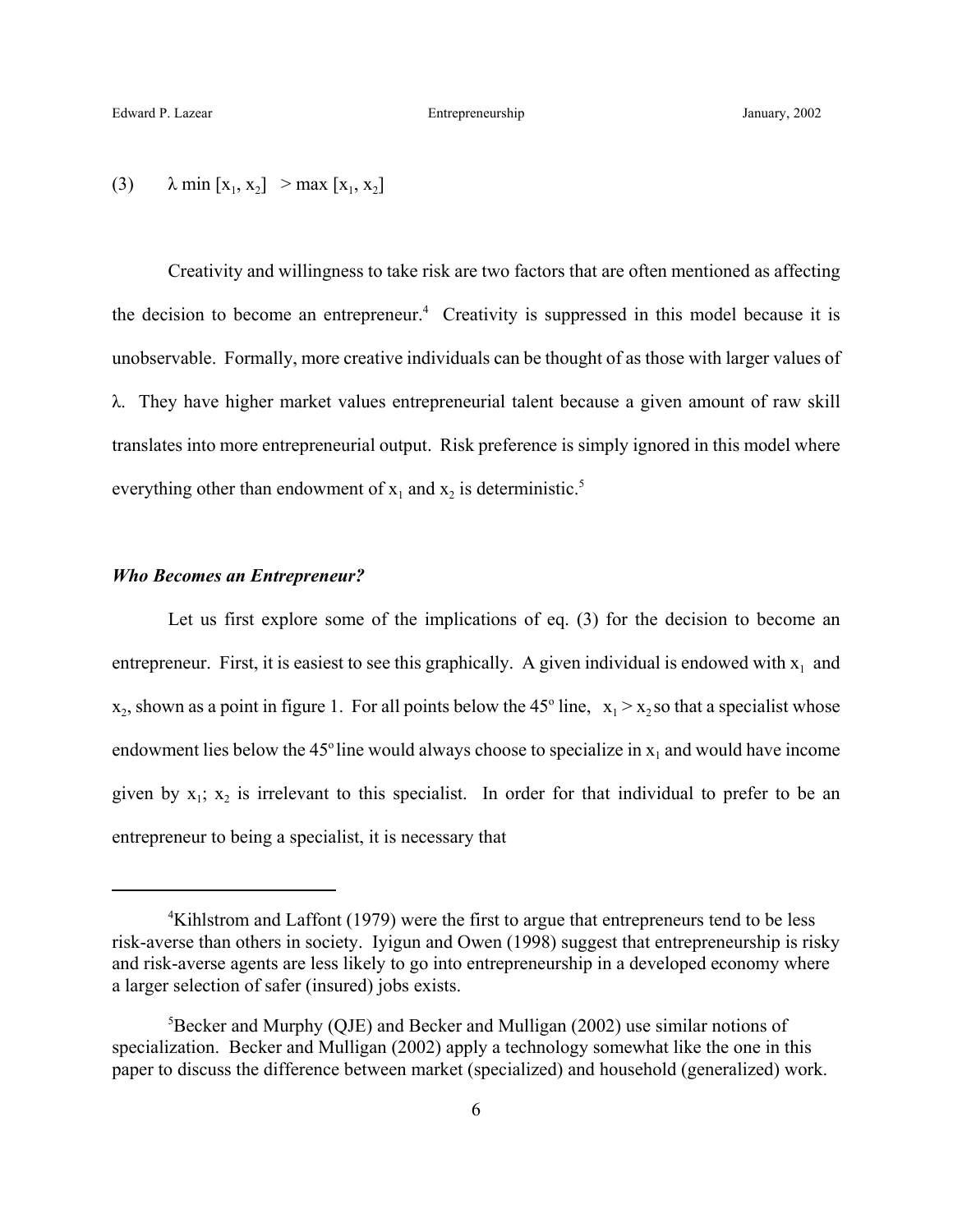Edward P. Lazear **Entrepreneurship Entrepreneurship** January, 2002



 $\lambda$  min [x<sub>1</sub>,x<sub>2</sub>] > max [x<sub>1</sub>,x<sub>2</sub>] ,

which here requires that

$$
\lambda\,x_2\geq x_1
$$

because min  $[x_1,x_2] = x_2$  and max  $[x_1,x_2] = x_1$ .

Thus, for individuals for points below the  $45^{\circ}$  line, the condition for entrepreneurship is

$$
(4) \t\t x2 > x1/\lambda .
$$

This is shown as the shaded area on the diagram between the lines  $x_1=x_2$  and  $x_2=x_1/\lambda$ . The area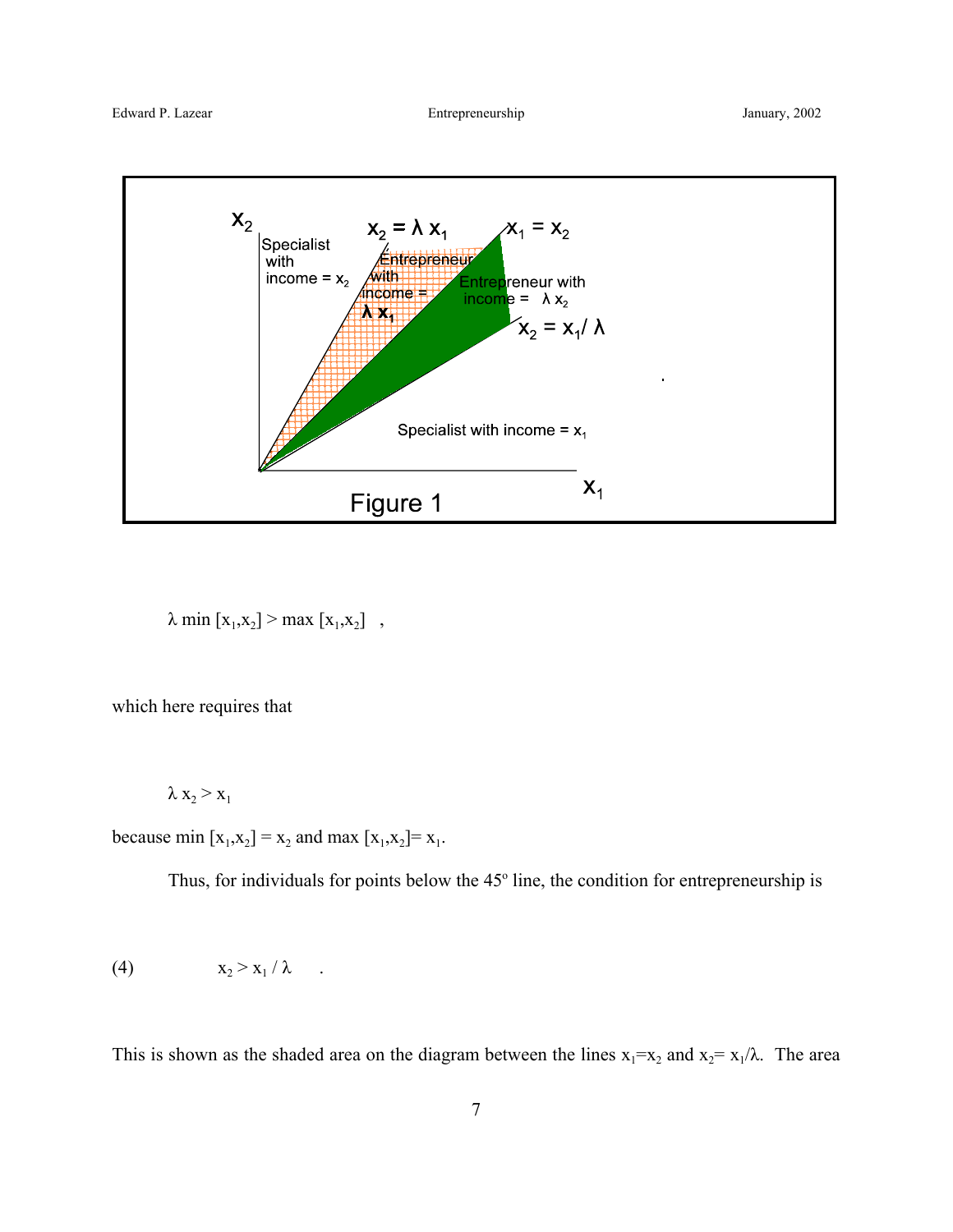below the line  $x_2 = x_1 / \lambda$  corresponds to points where the individual specializes and receives income  $x_1$ .

Above the 45<sup>°</sup> line, the converse is true. Here,  $x_2 > x_1$  so the specialist receives income  $x_2$ . In these cases, the condition for entrepreneurship, that

 $\lambda$  min  $[x_1, x_2] > \max [x_1, x_2]$ 

becomes

$$
\lambda x_1 > x_2
$$

so an individual for whom  $x_2$  exceeds  $x_1$  becomes an entrepreneur when

$$
(5) \qquad x_2 < \lambda x_1 .
$$

This is shown as the cross-hatch area in the diagram. The region in the northwest corner corresponds to individuals who have sufficiently high values of  $x_2$  relative to  $x_1$  that it pays for them to specialize in  $x_2$  and to receive income  $x_2$ .

The probability of becoming an entrepreneur for any  $\lambda$  is given by the probability that the pair of skills lies in one of the two shaded areas in figure 1 or

(6) prob of entrepreneur = 
$$
\int_{0}^{\infty} \int_{x_1/\lambda}^{\lambda x_1} g(x_1, x_2) dx_2 dx_1
$$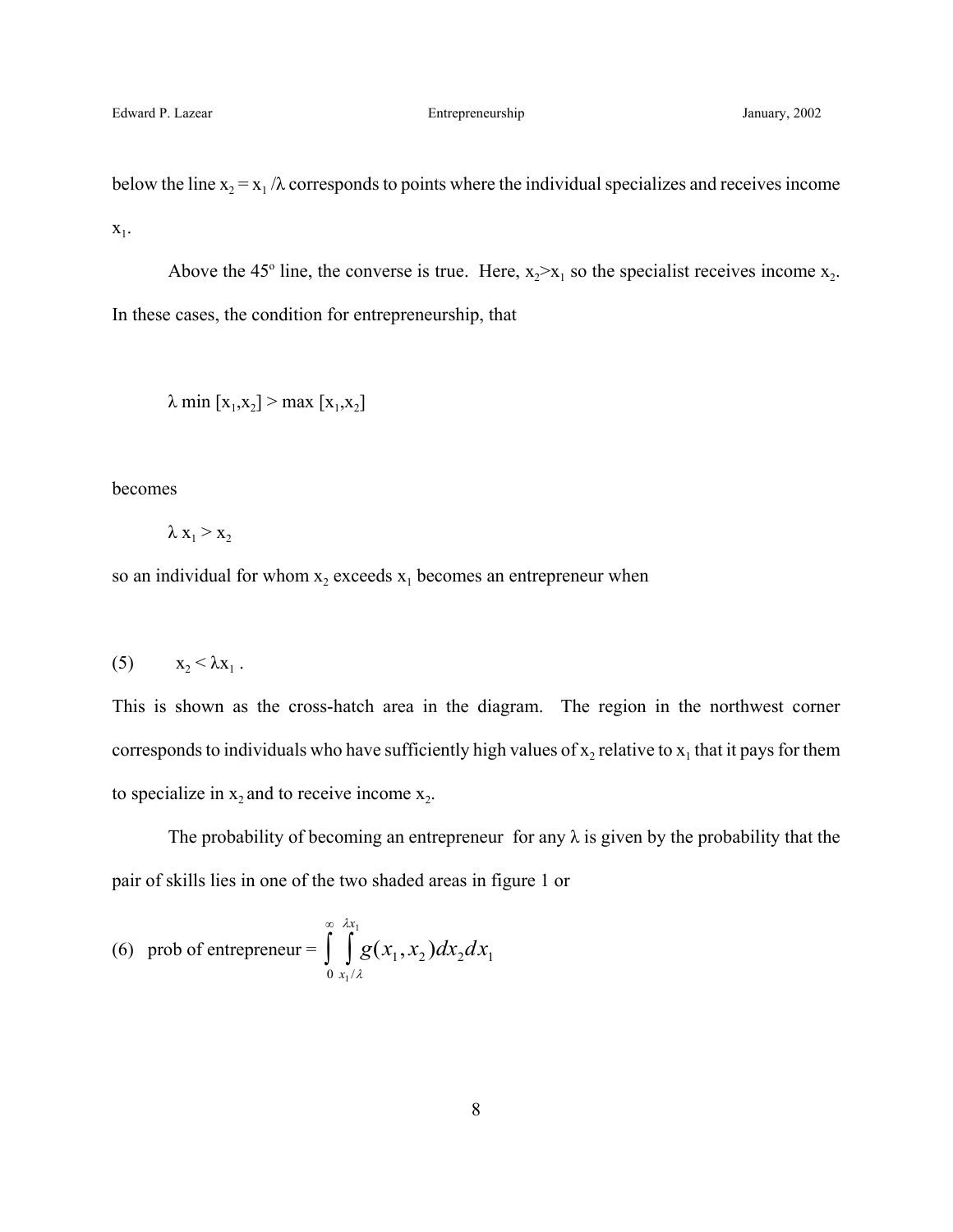It is now possible to derive and explain intuitively how occupational choice varies with a number of different parameters. First, consider  $\lambda$ , the market value of entrepreneurial talent. Differentiate (6) with respect to  $\lambda$  to obtain

$$
\frac{\partial prob}{\partial \lambda} = \int_{0}^{\infty} [g(x_1, \lambda x_1)x_1 + g(x_1, \frac{x_1}{\lambda}) \frac{x_1}{\lambda^2}] dx_1
$$

which is positive.

The higher is  $\lambda$ , the more likely is the individual to become an entrepreneur. Diagrammatically, as  $\lambda$  increases the shaded areas become larger because the borders move toward the axes. If  $\lambda$  were infinity, everyone would become an entrepreneur since for any positive values of  $x_1$  and  $x_2$ , entrepreneurial income would be infinite. As  $\lambda$  goes to 1, the shaded areas get pinched. When  $\lambda=1$ , the borders of the shaded area are the line  $x_1 = x_2$  and there are no entrepreneurs. Obviously, if  $\lambda = 1$ , it is impossible for condition (3) to hold since the min of something can never exceed the max of something.<sup>6</sup>

This result is important for equilibrium. The market value of entrepreneurial talent,  $\lambda$ , is a parameter that determines the supply of entrepreneurs in an economy. As  $\lambda$  rises, everyone chooses to become an entrepreneur. As λ falls to 1, no one opts for entrepreneurship. This will guarantee an

<sup>&</sup>lt;sup>6</sup>The interpretation is also correct when min[ $x_1, x_2$ ] is negative. Then, using one's talents as an entrepreneur destroys output and individuals are charged for this. The larger is  $\lambda$ , the more output destroyed and the less likely is the individual to become an entrepreneur.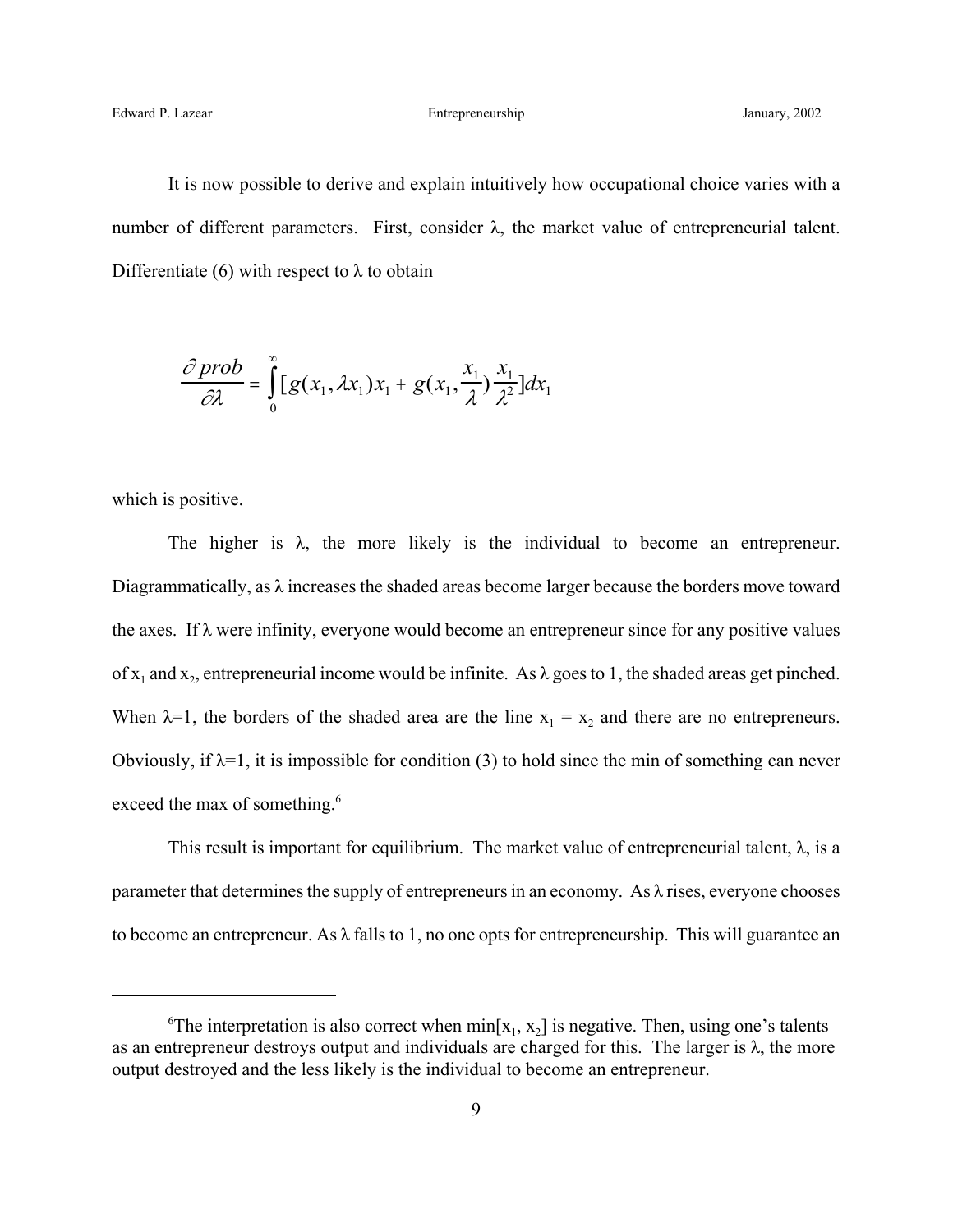interior solution for  $\lambda$  and will ensure that there is a finite number of individuals wanting to enter entrepreneurship.

The technological aspect of the  $\lambda$  variable lends itself to a number of interpretations. In some fields, agency problems are pronounced and the technological component of  $\lambda$  is low because it is difficult to transform raw ability into entrepreneurial skills. In these fields, if you want it done, you'd better do it yourself. In other fields, management is possible because monitoring is less costly and specialization can be orchestrated more easily. Economies of scale may also be important in determining  $\lambda$ . In some industries, it may be that raw skills can be transformed into high levels of entrepreneurial output because technology allows one skilled manager to leverage his talents.

It is also possible to think of  $\lambda$  as being person specific. Some individuals have a comparative advantage in entrepreneurship. This might relate to creativity or other skills, but it is reflected in high values of λ. Since such talents are generally unobservable, not much more is said about the idiosyncratic variation in  $\lambda$ . <sup>7</sup>

## Balance:

There is another related result. The smaller is the difference between  $x_1$  and  $x_2$  for any given individual, the more likely is he to become an entrepreneur. To make this more precise, think of an individual who has total skill X. The more evenly divided X is between  $x_1$  and  $x_2$ , the more likely

<sup>&</sup>lt;sup>7</sup>One of the skills can be interpreted as the ability to raise capital. This argument is central to Evans and Jovanovic (1989). Holtz-Eakin, Joulfaian, and Rosen (1994) show that capital is important in starting a business by linking the receipt of an inheritance to the likelihood of starting a business.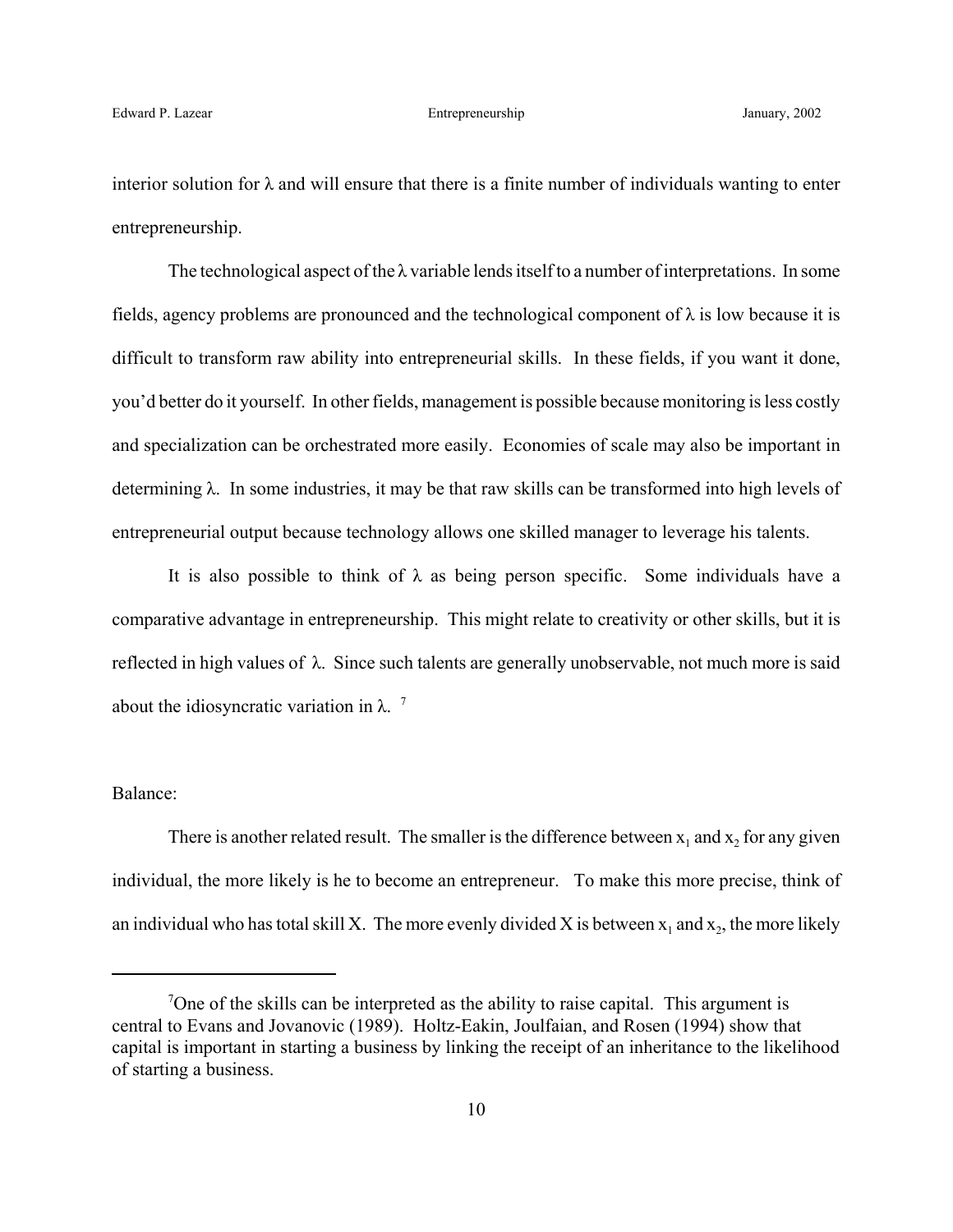that the individual becomes an entrepreneur. The individual becomes an entrepreneur when (3) holds. Rewrite (3) as

(3') 
$$
\lambda \min [x_1, X - x_1] > \max [x_1, X - x_1]
$$

If  $x_1 < X/2$ , then entrepreneurial income is  $x_1$  and specialist income is X -  $x_1$ . An increase in  $x_1$ toward X/2 raises the l.h.s. of (3') and lowers the r.h.s. of (3') making entrepreneurship more likely. Conversely, if  $x_1 > X/2$ , then entrepreneurial income is  $X-x_1$ , which decreases in  $x_1$  and specialist income is  $x_1$ . Lowering  $x_1$  toward  $X/2$  raises the likelihood that the individual will choose to be an entrepreneur. For a given X, the maximum likelihood that the individual chooses to be an entrepreneur occurs when  $x_1 = x_2 = X/2$ .

The point is that entrepreneurs are balanced individuals. They must be almost equally talented in a number of different areas. The idea that balance is important suggests that the supply of entrepreneurship may vary by industry. For example, those endowed with great artistic talent are not likely to be also endowed with great business skills. As long as both artistic and business skills are relevant for production in the art business, then few will have high enough levels to avoid specializing in one or the other aspect of the business. Thus, the supply of entrepreneurial talent in art would be expected to be low, so most artists must be managed by others. The prediction is that there would be very few artists who run their own studios and publicize their own work.

An alternative example involves insurance agencies. The ability to understand complex insurance policies is a skill that is likely to be correlated with the accounting and management skills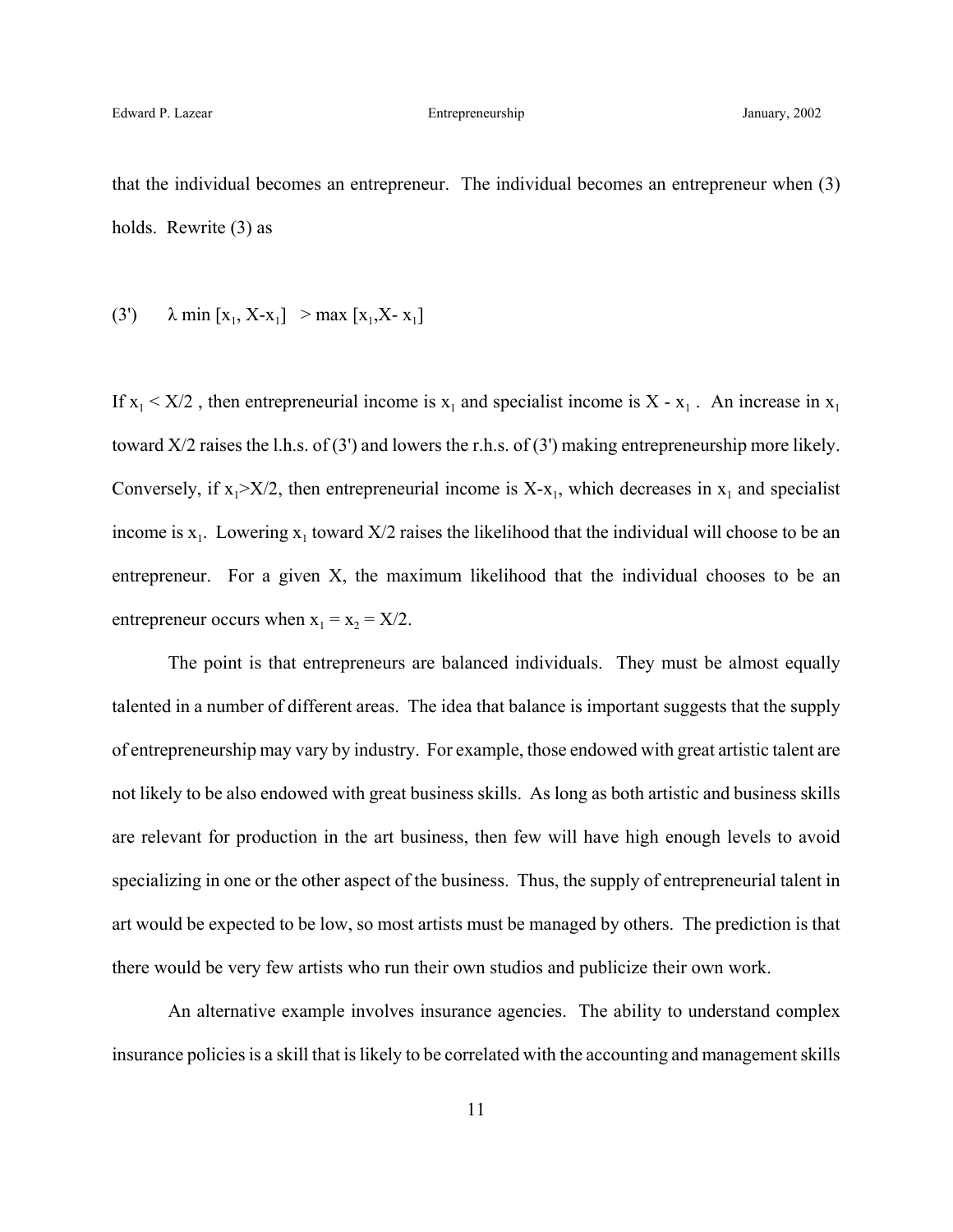necessary to run a business. As a result, there are many who are well-suited to running their own agencies and so the number of agencies should be great and their average size small.

The empirical statements are verifiable by looking at real world data. $\delta$  In situations where entrepreneurs are rare, a few must run the whole industry, driving up concentration ratios. In situations where many opt to be entrepreneurs, the concentration ratios should be low. Of course, other technological considerations are key here and must be held constant. If scale economies are more important in some industries (e.g., automobiles) than in others (e.g., restaurants), the concentration ratios are likely to be higher in the former than the latter, independent of entrepreneurial supply considerations.

## Ability Levels:

At the outset, it was suggested that there are entrepreneurs at all income and ability levels. The model presented suggests some patterns that may be observable in real world data. In particular, entrepreneurship should be more prevalent among higher income individuals. The intuition is easily obtained by examining a special case of figure 1 shown as figure 2.

Here, the joint density of  $x_1, x_2$  is such that all points lie within the box bounded by (0,0),

<sup>&</sup>lt;sup>8</sup>To make statements about groups, it is necessary to show that the propositions are true in a statistical sense at the level of the population. This is derived in the appendix.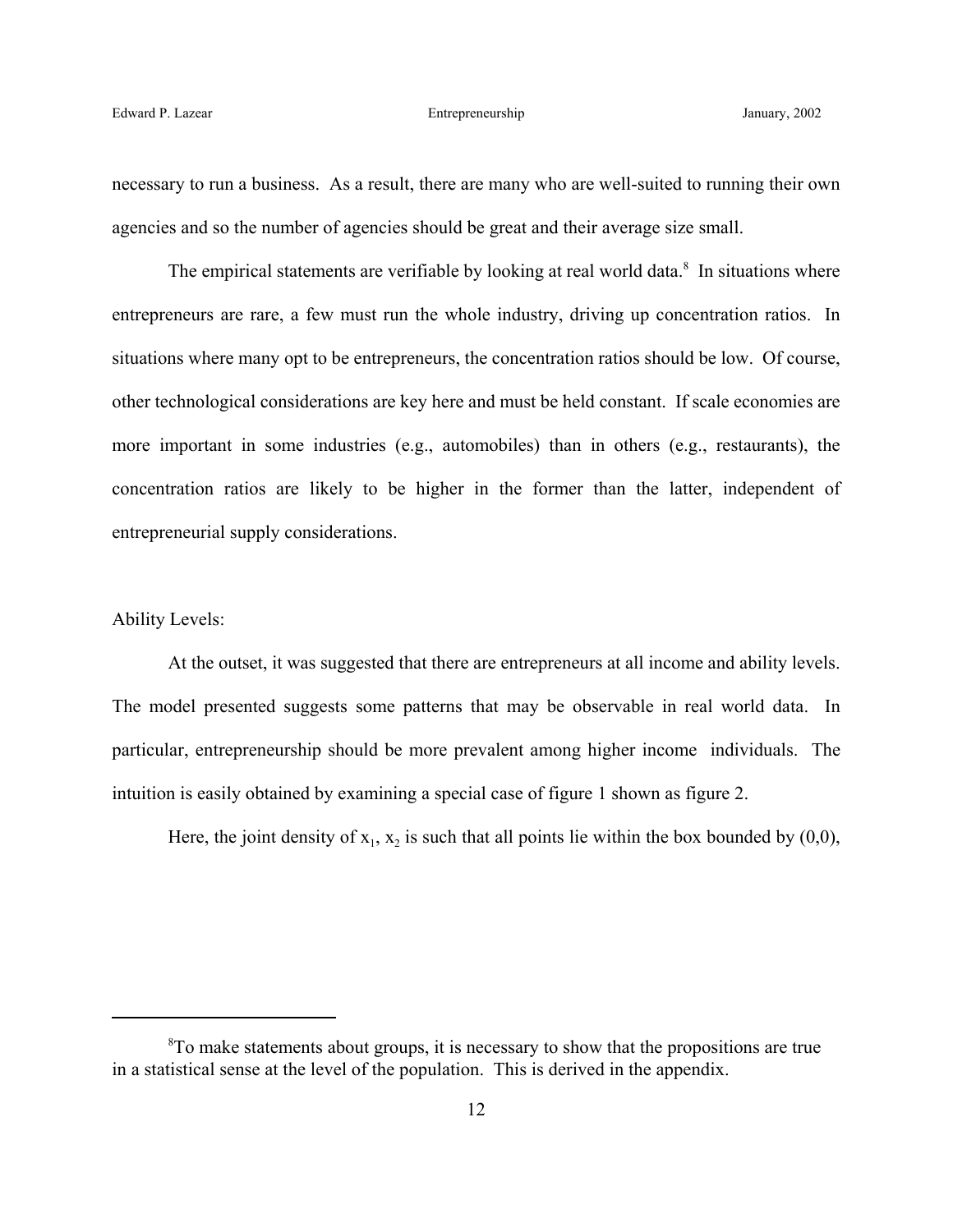

 $(1,0)$ ,  $(1,1)$  and  $(0,1)$ . Now suppose that we stratify a sample of individuals on the basis of their income. A specialist can never have income greater than 1 because sup  $\{max[x_1, x_2]\} = 1$ . Entrepreneurs can have income greater than 1 because their minimum skill is multiplied by the market value of entrepreneurial talent,  $\lambda$ , to obtain income. For example, an individual with  $x_1=1$ and  $x_2=1$  would have income of  $\lambda$ , which exceeds 1.

In fact, there are three ways to have income equal to 1. An individual can have  $x_1$  equal to 1 and specialize in  $x_1$ , he can have  $x_2$  equal to 1 and specialize in  $x_2$ , or he can be an entrepreneur. This is shown by the thick saw-tooth iso-income line that joins 1 on the  $x_1$  axis with 1 on the  $x_2$  axis. The same is true for other levels of income, e.g.,  $I_0$  and  $I_1$  which reflect two more among the family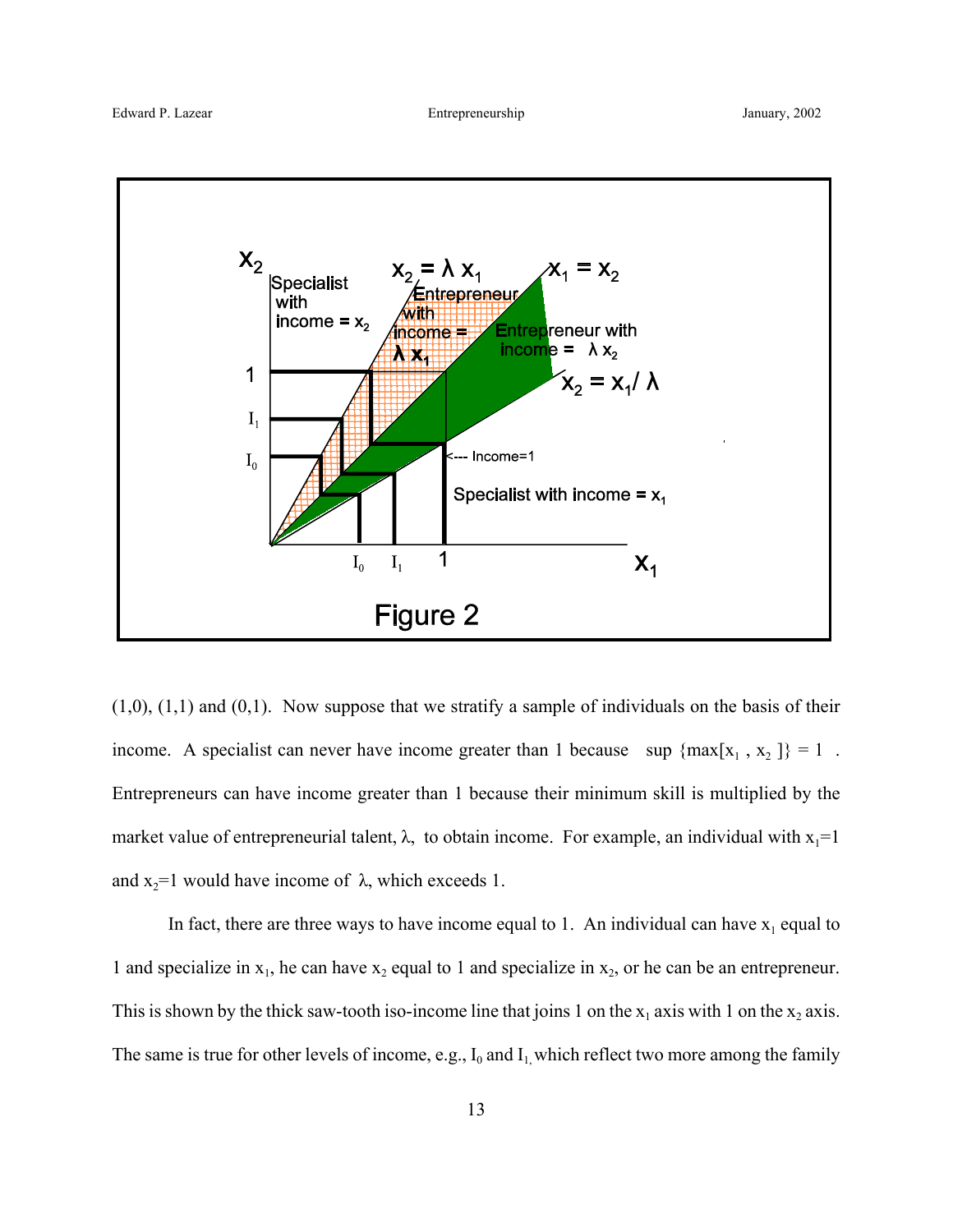of iso-income lines.

Clear from figure 2 is that irrespective of the income brackets or of the underlying density functions, at least at the top income brackets (for income  $> 1$ ), all individuals are entrepreneurs. At lower levels of income, some individuals must be specialists so at least at the extremes, there must be a rising proportion of entrepreneurs with income levels.<sup>9</sup>

## Complexity of Production:

Some production processes are very complex, requiring many skills in order to produce output. Others are relatively straightforward. As the world has become complex, a larger variety of skills may be required to be an entrepreneur. In an agrarian society, a farmer did not require too many business skills to run his small farm and get his produce to market. The founders of the modern corporation are a different breed. They are more than competent technicians; they must understand how to create a worldwide business.

What happens to the supply of entrepreneurs as the number of factors increases? Without being more specific about the distribution of the factors, it is impossible to make qualitative statements. However, it is possible to show that the introduction of independent factors always reduces the supply of entrepreneurs.

Consider the original joint density  $g(x_1,x_2)$ . Now introduce a third factor,  $x_3$ , and let the density of the three be denoted  $k(x_1,x_2,x_3)$ . If  $x_3$  is an independent factor with (marginal) density

<sup>&</sup>lt;sup>9</sup>The production functions guarantee this result. Less restrictive production technologies would also produce this result.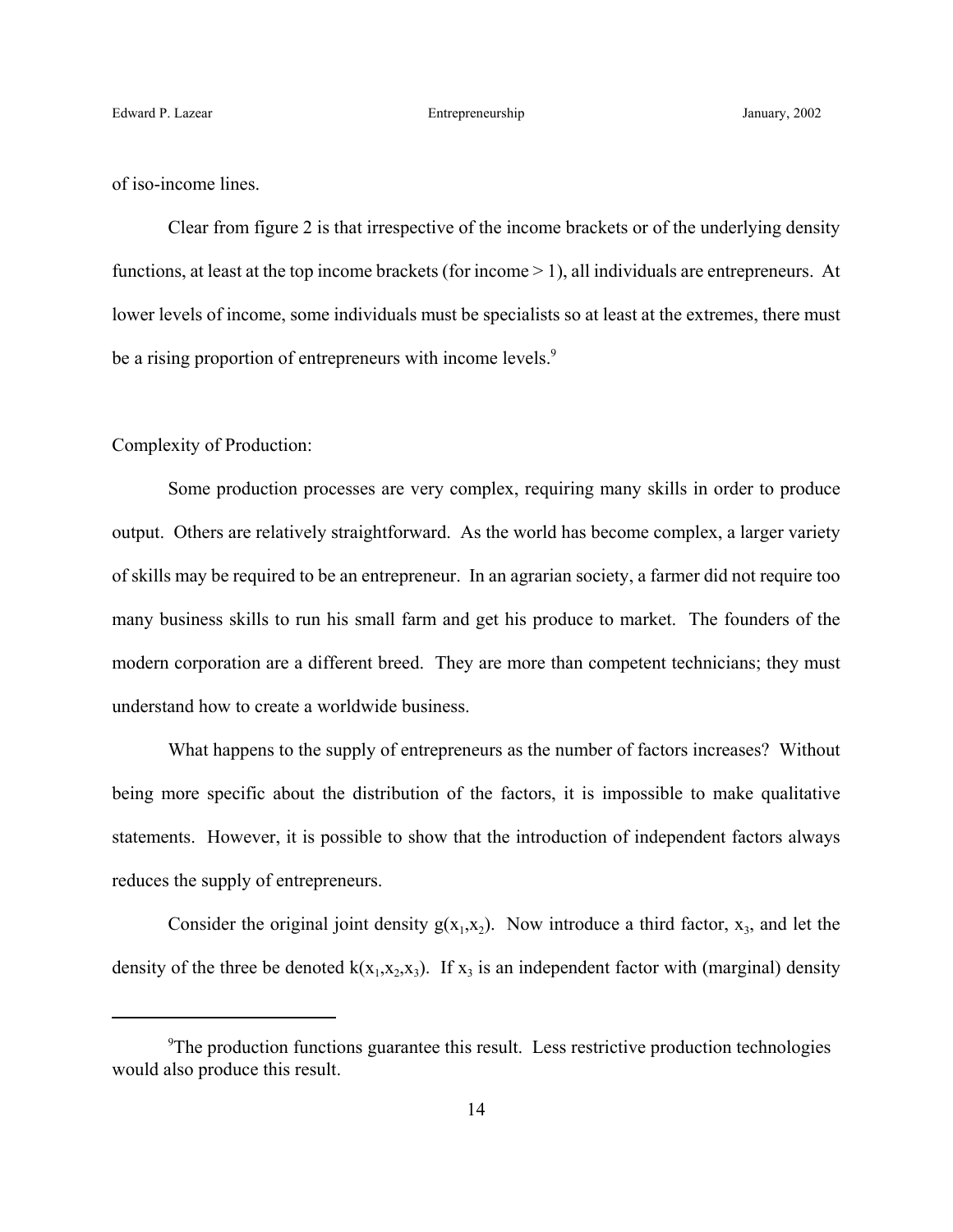$m(x_3)$ , then it is possible to write

$$
k(x_1,x_2,x_3) = \int m(x_3) \{ \int g(x_1,x_2) dx_2 dx_1 \} dx_3
$$

The condition necessary to ensure an entrepreneur for two variables must still hold. For any given  $x_3$ , the projection onto the  $x_1, x_2$  plane does not lie in the entrepreneurial area, the individual will not choose to be an entrepreneur. That is, if

$$
\lambda min[x_1,x_2] < max[x_1,x_2],
$$

the individual becomes a specialist, irrespective of  $x<sub>3</sub>$ . In addition, there are some potential cutoff values,  $x_3^*$  and  $x_3^{**}$ , that are also required for entrepreneurship. So the probability of being an entrepreneur cannot exceed

$$
\int_{x_3^*}^{x_3^{**}} m(x_3) \{\int_{0}^{\infty} \int_{x_1/\lambda}^{\lambda x_1} g(x_1, x_2) dx_2 dx_1\} dx_3
$$

which can be written as

$$
{M(x_3^{**})-M(x_3^{*})}\int_{0}^{\infty}\int_{x_1/\lambda}^{2x_1}g(x_1,x_2)dx_2dx_1
$$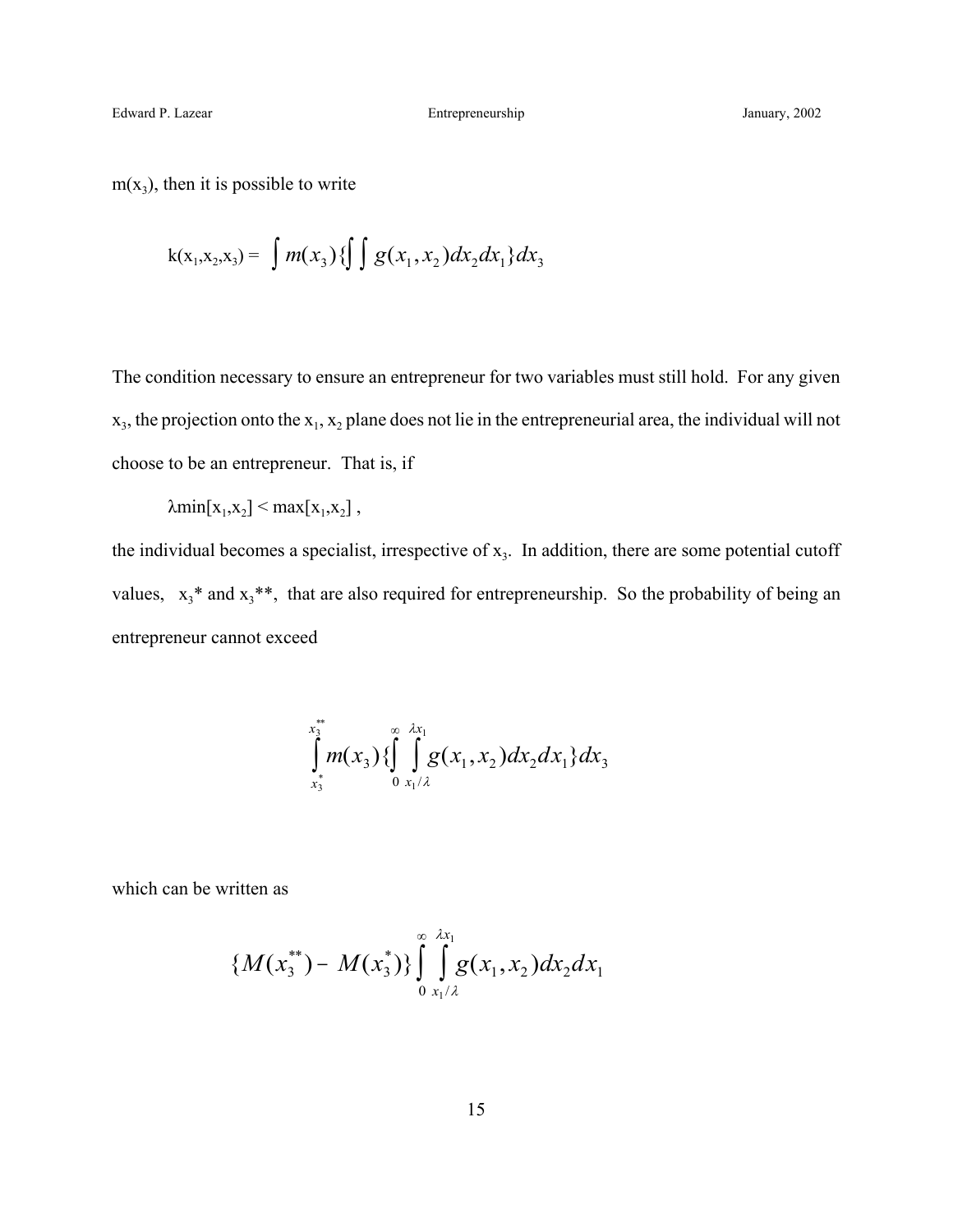Since the first term cannot exceed 1, the probability of being an entrepreneur cannot be higher with three factors than with two, and in general must be lower.

The proof can be repeated, adding one factor at a time. Therefore, the supply of entrepreneurs falls as the production process requires more independent skills. One implication is that the number of entrepreneurs should decline over time as few individuals have high enough levels of all skills to choose to be entrepreneurs.

## *The Distribution of Income*

The model presented above has a number of implications for the observable distribution of income. There are some measurement problems that camouflage some of the results, but let us put those aside for now and derive the implications of the pure model in the absence of complicating factors. It is interesting to examine the distribution of income among specialists, among entrepreneurs, and the overall distribution of income that does not distinguish between them.<sup>10</sup>

## Minimum and Maximum Income:

The maximum income for an entrepreneur occurs on the  $45^{\circ}$  line in figure 1. Since the binding constraint is always the lowest income, for any  $x_1$  or  $x_2$ , income can never be higher than

 $10$ Hamilton (2000) shows that entrepreneurs have lower initial earnings than nonentrepreneurs. He attributes this to a compensating differential for being able to be one's own boss.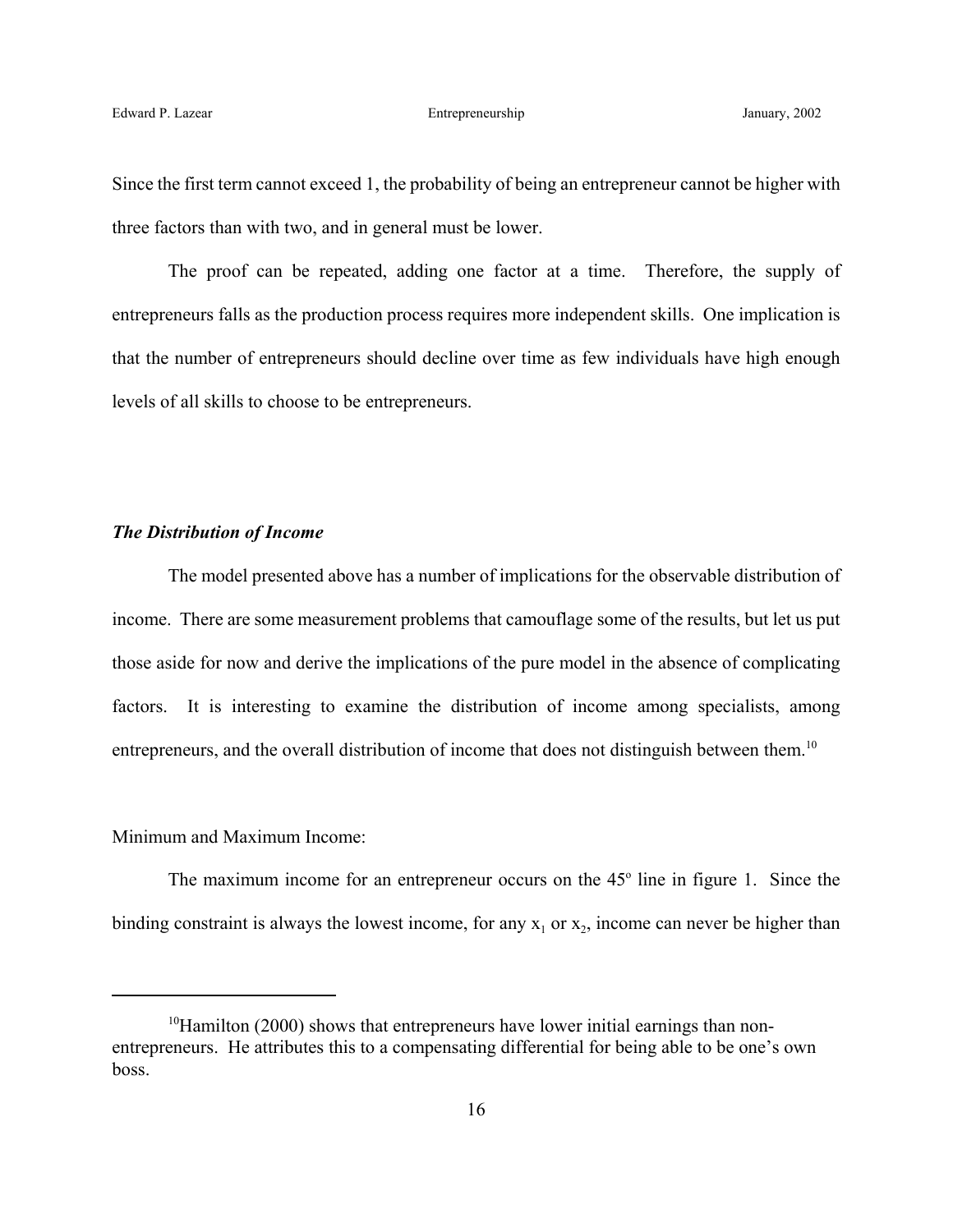it is for the corresponding value of the other factor on the  $45^{\circ}$  line. Thus, the maximum income among entrepreneurs is

$$
\lambda x_1 \text{ if } sup[x_1] < sup[x_2]
$$
\nand

\n
$$
\lambda x_2 \text{ if } sup[x_2] < sup[x_1].
$$

The maximum specialist income depends only on the maximum of either  $x_1$  or  $x_2$ . Thus, the maximum income among specialists is

$$
x_1 \quad \text{if sup}[x_1] > \sup[x_2]
$$
\n
$$
\text{and}
$$
\n
$$
x_2 \quad \text{if sup}[x_2] > \sup[x_1].
$$

Because  $\lambda > 1$ , a sufficient condition for the maximum income of entrepreneurs to exceed the maximum income of specialists is that  $\sup\{x_2\} = \sup\{x_1\}$ . This is not a necessary condition. As  $\lambda$  goes to infinity, the maximum income among entrepreneurs must exceed that among specialists, for any finite sup[ $x_1$ ], sup[ $x_2$ ].

A similar analysis can be done for minimum income. Because an individual will not choose an occupation unless the income is higher there than in the other occupation, with a sufficiently large number of individuals in the population, the minimum for both groups must be the same. To see this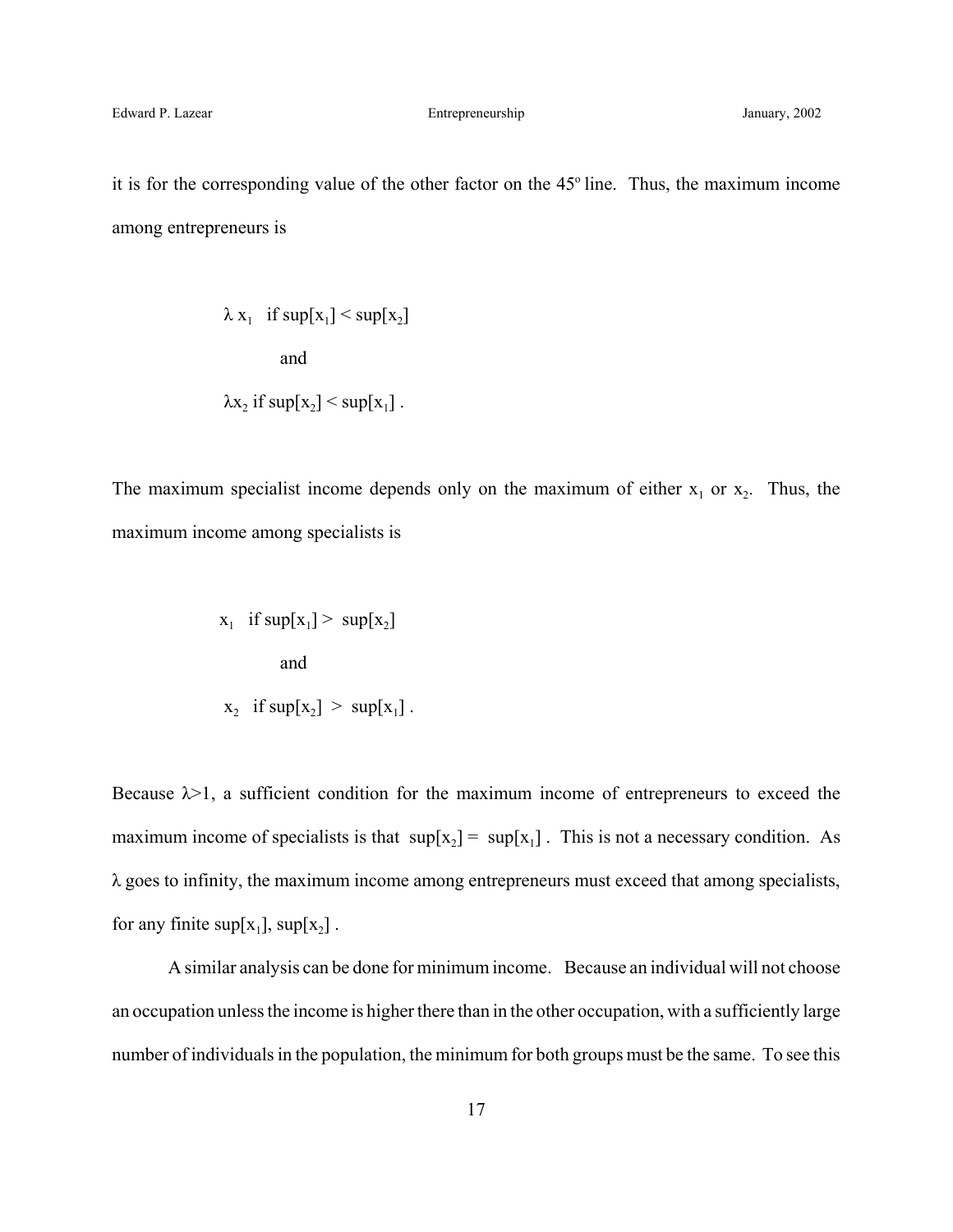more formally, note that for a sufficiently large population, there exists an individual whose values of  $x_1, x_2$  lie within an epsilon neighborhood of [ inf[x<sub>1</sub>], inf[x<sub>2</sub>] ] for arbitrarily small epsilon. Now suppose that  $\inf[x_1] \leq \inf[x_2]$ . Then the minimum specialist income would be  $\inf[x_2]$  if there were not the entrepreneurial option. There are two cases. The worst entrepreneurial option may be worse than the worst specialist option. This occurs when  $\lambda$  inf[x<sub>1</sub>] < inf[x<sub>2</sub>]. Then the lowest specialist income is indeed inf[x<sub>2</sub>] because the lowest  $x_1$ ,  $x_2$  individual chooses to be a specialist. But that is also the lowest entrepreneurial income because no one would choose to be an entrepreneur unless  $x_1$  were sufficiently high that  $\lambda x_1 = inf[x_2]$ . Minimum income for the specialist equals that for the entrepreneur. In this case, the minimum income for each group is  $\inf[x_2]$ . In the second case, the worst entrepreneurial option is better than inf[x<sub>2</sub>]. Then the minimum entrepreneurial income is  $\lambda$  $inf[x_1] > inf[x_2]$ . But then individuals will not choose to specialize unless  $x_2$  is sufficiently high to equal the income of an entrepreneur. Once again, minimum income for the specialist equals that for the entrepreneur, only this time the minimum is  $\lambda$  inf[x<sub>1</sub>].

Summarizing, the maximum income for entrepreneurs, under general conditions is higher than that of specialists, but the minimum income of both groups is the same.

Observed income may be different than that predicted, especially for very low levels and very high levels. There are two reasons. Self-employed individuals have wages that reflect not only human capital, but physical capital. When starting a business, reported income is negative because the self-employed person takes his "wage" and invests it, along with other capital, directly into the business. In a mature business, the reverse is true. What shows up as wage is in part a return on human capital, but in part a return on the physical capital that the individual invested in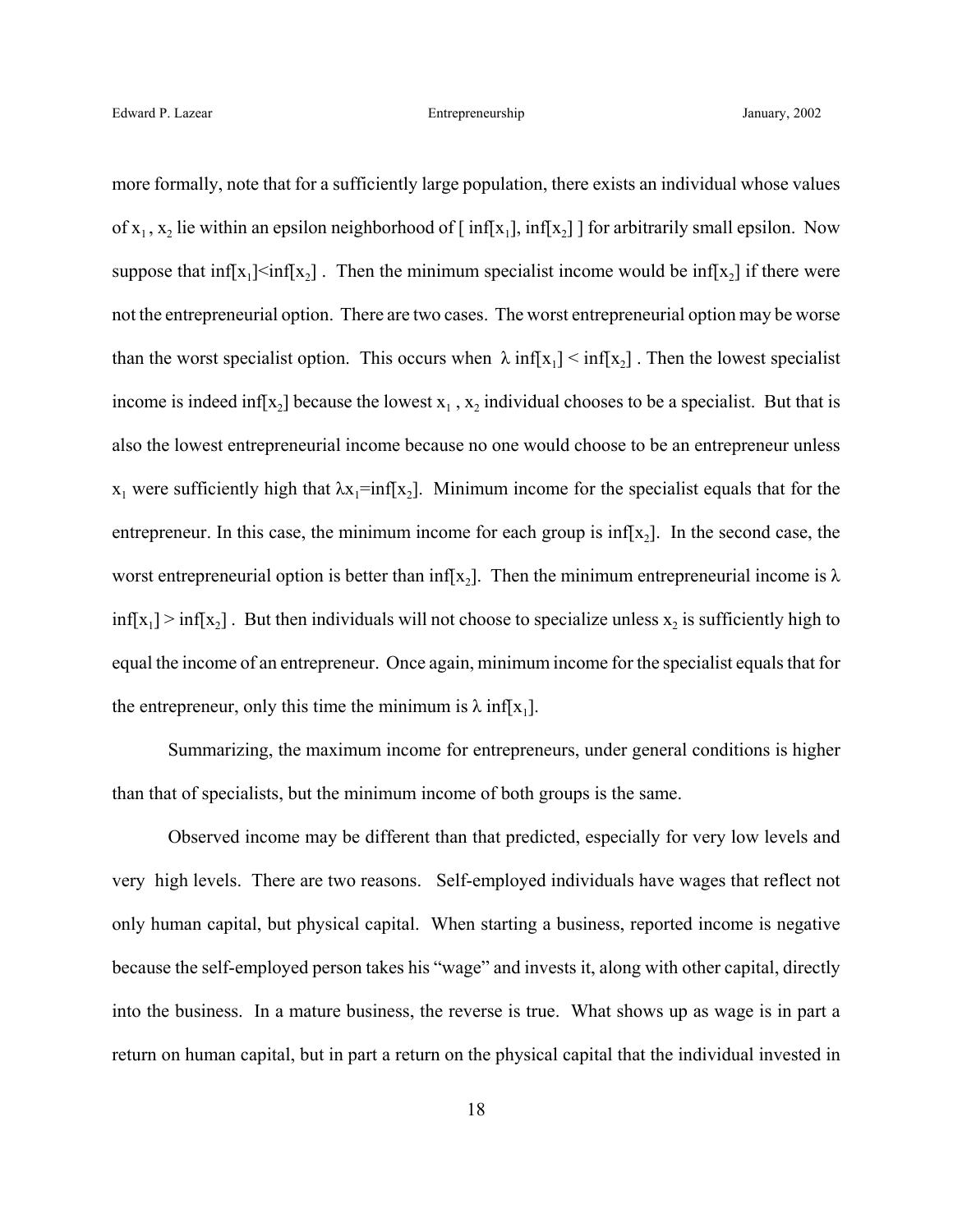early. Wage and salary workers separate the earnings and investment. They take their earnings, which are always non-negative and then invest it in physical capital. Even if the total investment exceeds their wage, the wage still shows up as a positive number. Second, there is likely to be a larger transitory component in the earnings of the self-employed, especially at very high and very low earnings. Some of this can be dealt with by averaging earnings over a longer period of time, or ideally, computing lifetime wealth, which is really the variable to which the theory speaks directly.

## Average Income:

There is no general proposition that can be stated on the relation of average income among the entrepreneur to that of specialists. The results are distribution specific. What can be said, however, is that numerical methods reveal the following.<sup>11</sup>

If  $x_1$  and  $x_2$  are distributed normally and independently, then it is always true that mean entrepreneur's income exceeds mean specialist income, for any value of  $\lambda$ . The difference between the means is increasing in  $\lambda$  as is clear because entrepreneurial income goes to infinity as  $\lambda$  goes to infinity.

The same logic implies that for any distribution of  $x_1, x_2$ , the mean income of entrepreneurs is higher than that of specialists for sufficiently large values of  $\lambda$ . But there are distributions, e.g.,

 $11$ Here as well, measurement issues complicate the empirical analysis. For example, industries dominated by start-ups have low average measured earnings because entrepreneurs invest some income in physical capital before income is measured.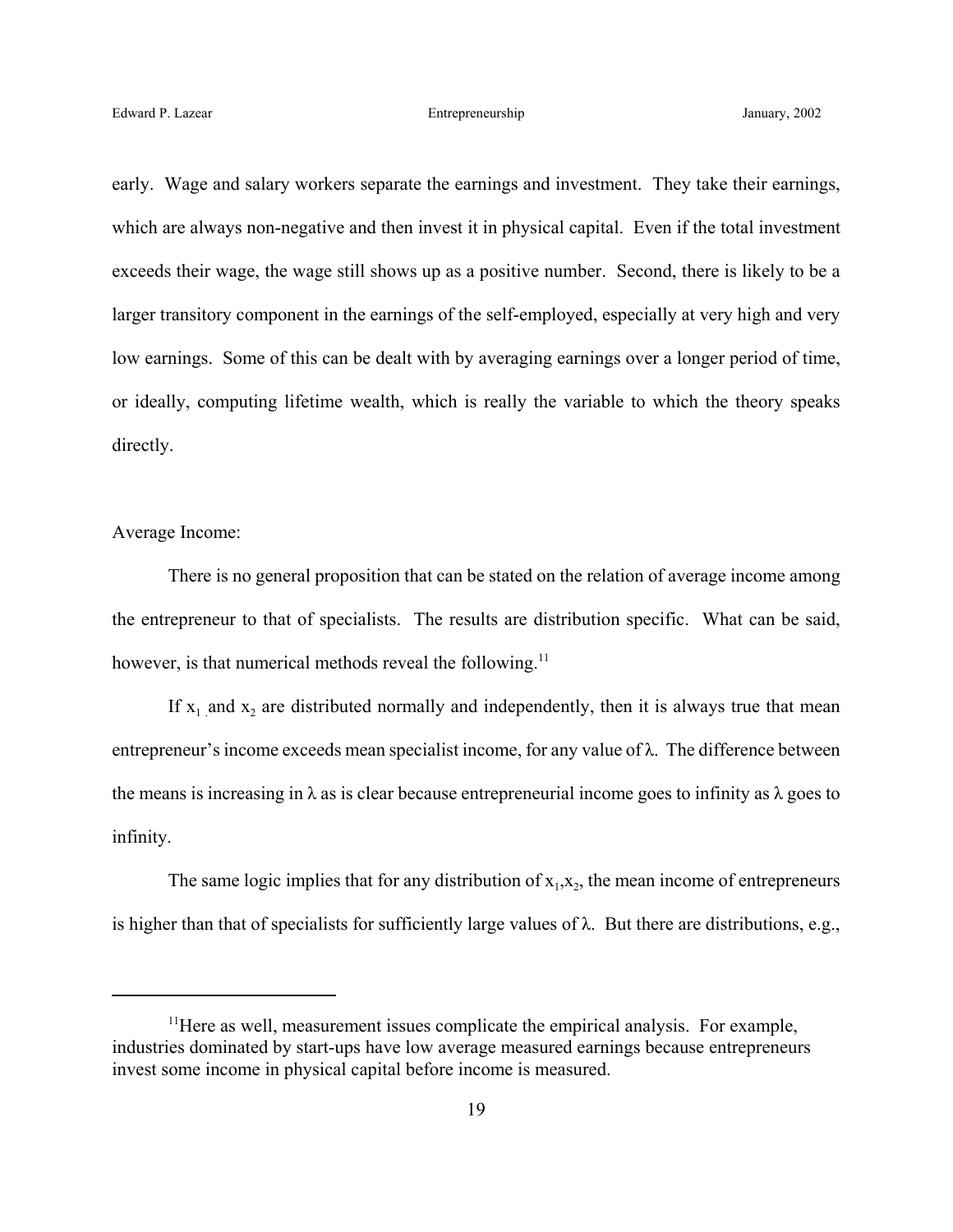the gamma, where for sufficiently low values of  $\lambda > 1$ , the mean specialist earns more than the mean entrepreneur.

Skewness:

Earnings distributions tend to acquire skew, even when the underlying ability distributions are symmetric. The reason is that entrepreneurs add an upper tail to the distribution that would not be present were there no entrepreneurs. To see this, consider a distribution without any skew, namely the normal. Suppose that  $x_1$  and  $x_2$  are i.i.d. normal random variables. Table A reports the mean, variance and skew for the relevant variables in a numerical simulation where  $x_1$  and  $x_2$  are standard normal random variables.

Overall income is skewed for two reasons. First, the entrepreneurial income distribution is itself skewed because there are some very high earning entrepreneurs, but the bottom entrepreneurial income is truncated because individuals can choose to become specialists if their entrepreneurial income would be too low. That is, an individual with a very low value of  $x_2$  need not settle for an entrepreneurial income of  $\lambda x_2$ . He can earn a higher income by specializing in  $x_1$  instead. Second, the overall income distribution for entrepreneurs lies to the right of that for specialists and entrepreneurs are rare, creating an upper tail to the distribution.<sup>12</sup>

It is tedious but straightforward using the formulas for the relevant areas in figure 2 to show analytically that a uniform i.i.d. distribution of  $x_1$  and  $x_2$  results in a density as shown in figure 3.

<sup>&</sup>lt;sup>12</sup>But as  $\lambda$  gets large, entrepreneurship becomes more common.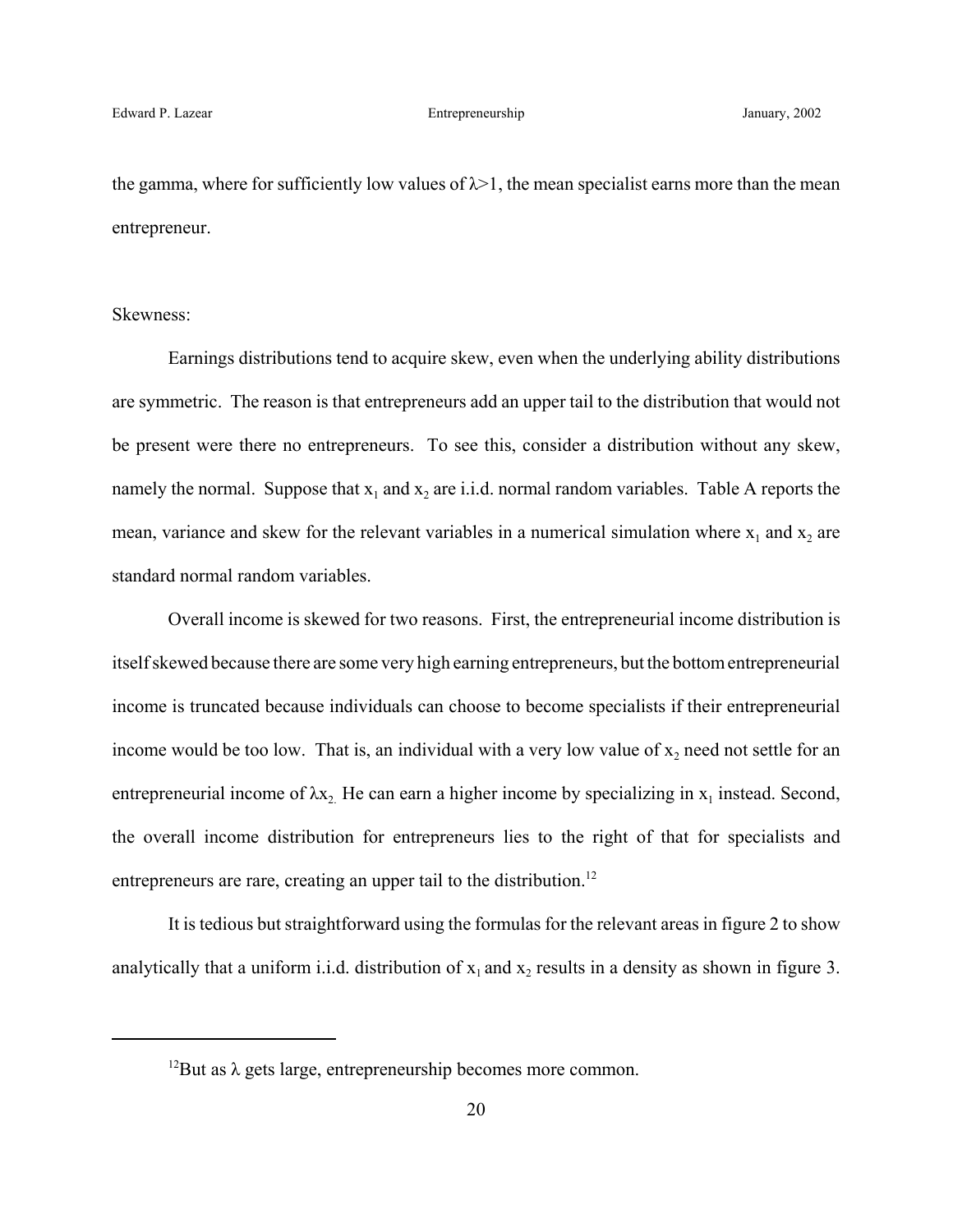Figure 3 is based on uniform densities of  $x_1$  and  $x_2$  that lie between 0 and 1 and on  $\lambda = 2$ . More of the mass lies below 1, because an income level that is less than 1 can be obtained both through the entrepreneurial route and through the specialist route. But only entrepreneurs can obtain an income greater than 1, since the maximum value of the underlying ability variables never exceed 1. It is only when the values of the weakest attribute exceeds ½ that the individual obtains an income greater than 1, and this is by becoming an entrepreneur.

| $\mathcal{N} = \mathcal{I}$   |                                  |       |          |             |  |
|-------------------------------|----------------------------------|-------|----------|-------------|--|
| Variable                      | Number of<br><b>Observations</b> | Mean  | Variance | <b>Skew</b> |  |
|                               |                                  |       |          |             |  |
| $X_1$                         | 10,000                           | .0009 | 1.01     | $-.003$     |  |
| $X_2$                         | 10,000                           | .007  | 1.01     | $-.001$     |  |
| Proportion entrepreneurs      | .14                              |       |          |             |  |
| Income, given specialist      | 8565                             | .48   | .71      | .21         |  |
| Income, given<br>entrepreneur | 1435                             | 2.01  | 1.32     | .89         |  |
| Income (entire population)    | 10,000                           | .70   | 1.08     | .85         |  |

Table A  $\lambda = 3$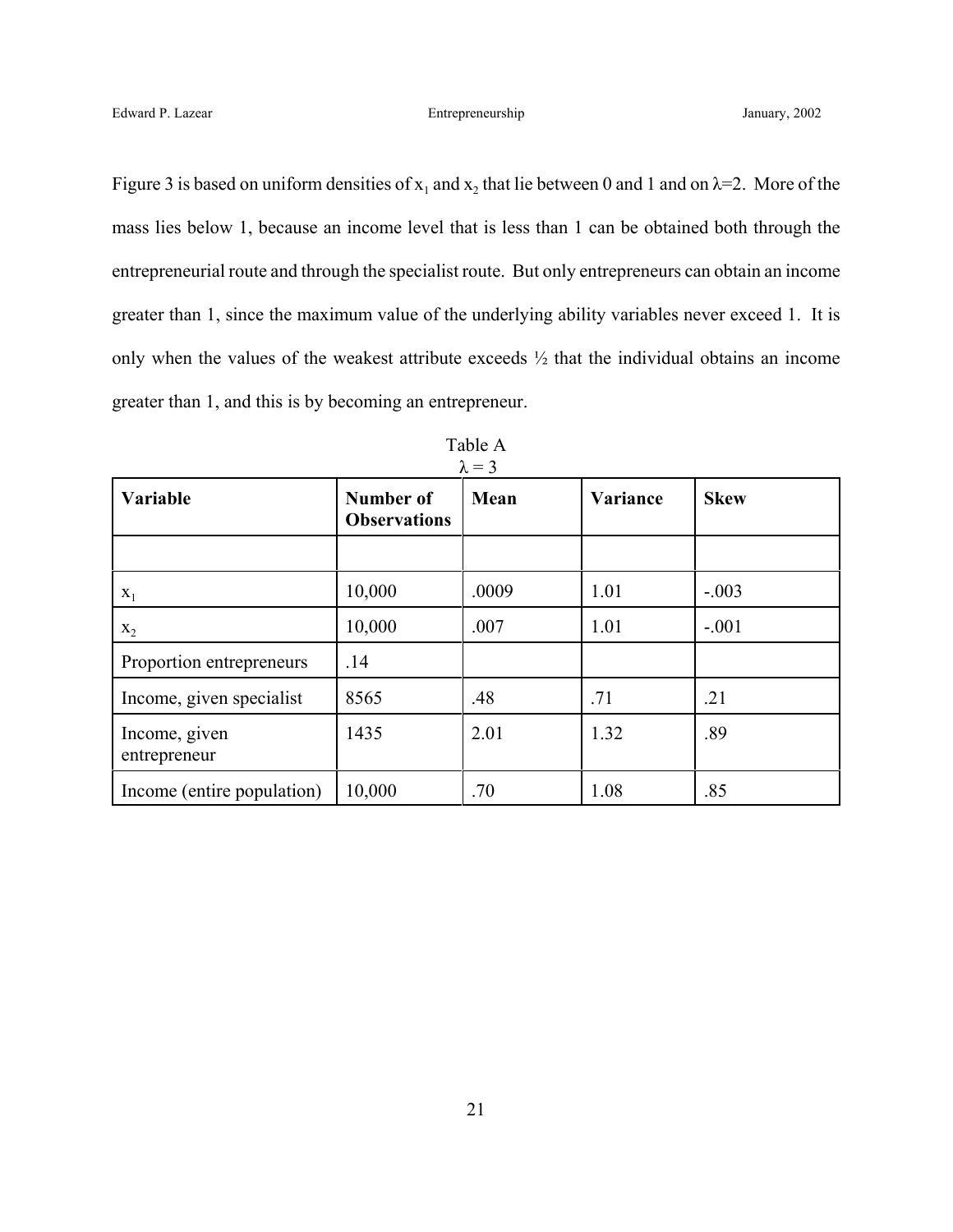

### **Equilibrium**

Earlier, it was mentioned that  $\lambda$ , which has been called the market value of entrepreneurial talent, is determined by demand and supply. To make things simple, but without loss of generality, suppose that there are a fixed number of firms in an economy and each firm requires one and only one entrepreneur. Then the demand for entrepreneurs is perfectly inelastic at q\*, where q\* is the number of entrepreneurs demanded. Let the number of individuals in the labor force be given by N. Then, using (6), which defines the probability of being an entrepreneur as a function of  $\lambda$ , the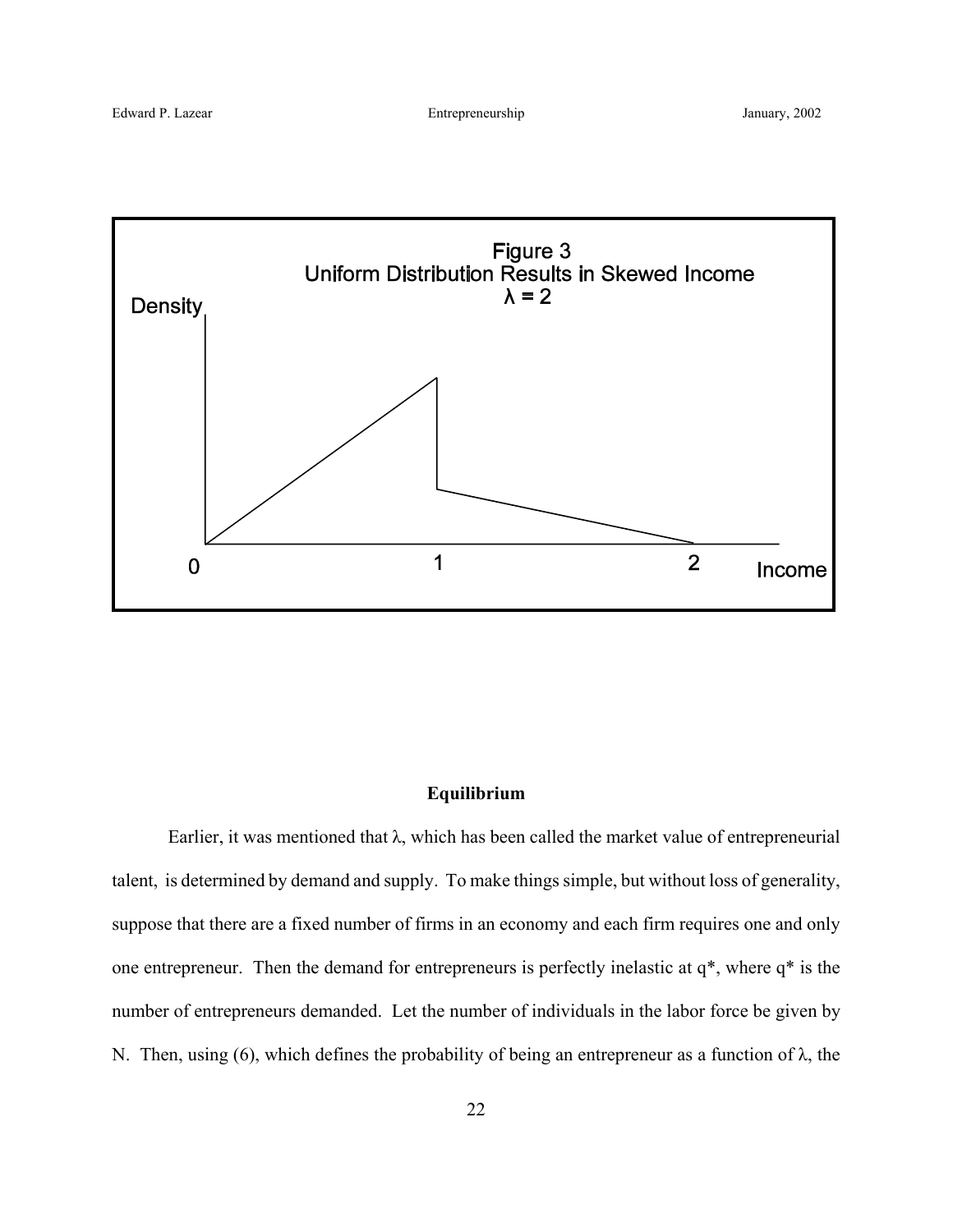Edward P. Lazear Entrepreneurship January, 2002

supply of entrepreneurs is simply

$$
N\int_{0}^{\infty}\int_{x_1/\lambda}^{\lambda x_1}g(x_1,x_2)dx_2dx_1.
$$

Market equilibrium occurs when  $\lambda$  is set such that

(7) 
$$
N\int_{0}^{\infty} \int_{x_1/\lambda}^{2x_1} g(x_1, x_2) dx_2 dx_1 = q^*
$$

Eq. (7) is one equation in one unknown, namely λ, which determines the equilibrium value of entrepreneurship. The market value of entrepreneurial talent adjusts to induce enough individuals to become entrepreneurs so that demand is satisfied.

## **Investment**

So far,  $x_1$  and  $x_2$  have been taken as given. But much of economic activity as it relates to occupational choice involves investment in skills. It is important to take investment in skills into account both for the purposes of completing the theory and in order to allow predictions for empirical analysis.

Augment the previous model by defining  $x_1^0$  as the initial stock of skill  $x_1, x_2^0$  as the initial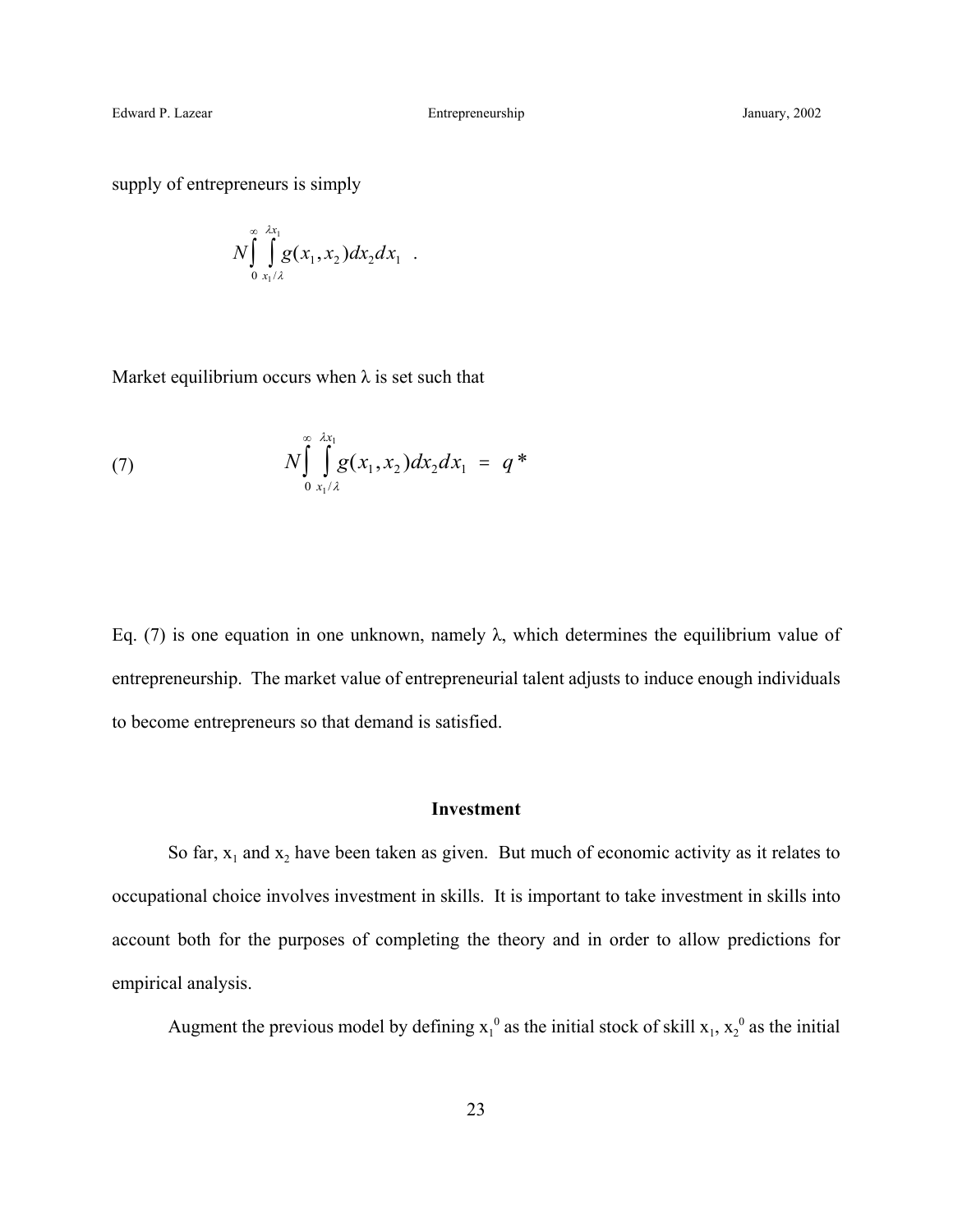stock of skill  $x_2$ , and  $x_1$  and  $x_2$  as the (final) attained level. Let the individual obtain levels of  $x_1, x_2$ , given the initial stock according to the cost function

$$
C(x_1, x_2, x_1^0, x_2^0)
$$

with  $C_1, C_2 > 0$ ,  $C_i > 0$ .

Define  $x_1$  to be the skill with which the individual is endowed the largest amount. This means that a worker who chooses to specialize is likely to specialize in  $x_1$  and will solve

$$
\begin{array}{cc}\n\text{Max} & x_1 - C(x_1, x_2, x_1^0, x_2^0) \\
x_1\n\end{array}
$$

with f.o.c.

$$
1 - C_1(x_1, x_2, x_1^0, x_2^0) = 0.
$$

Someone who is going to specialize will only invest in one of the two skills. There is no value to augmenting a skill that will not be used. It is possible that  $C_2$  is sufficiently low relative to  $C_1$  that the individual will ignore his higher endowment of  $x_1$  and instead specialize in  $x_2$ . This is of little importance. Essential here, is that the individual invests in one or the other, but not both.

Now consider an individual who is going to become an entrepreneur. His constraint is the minimum skill, defined to be  $x_2$ . Should the aspiring entrepreneur invest in  $x_1$ , in  $x_2$  or in both?

Since the constraint is  $x_2$ , there is no point in investing in  $x_1$  unless  $x_2$  is brought up at least to the level of  $x_1$ . If there is an interior solution for  $x_2$ , then it satisfies

(9) 
$$
\lambda - C_2(x_1, x_2, x_1^0, x_2^0) = 0
$$
.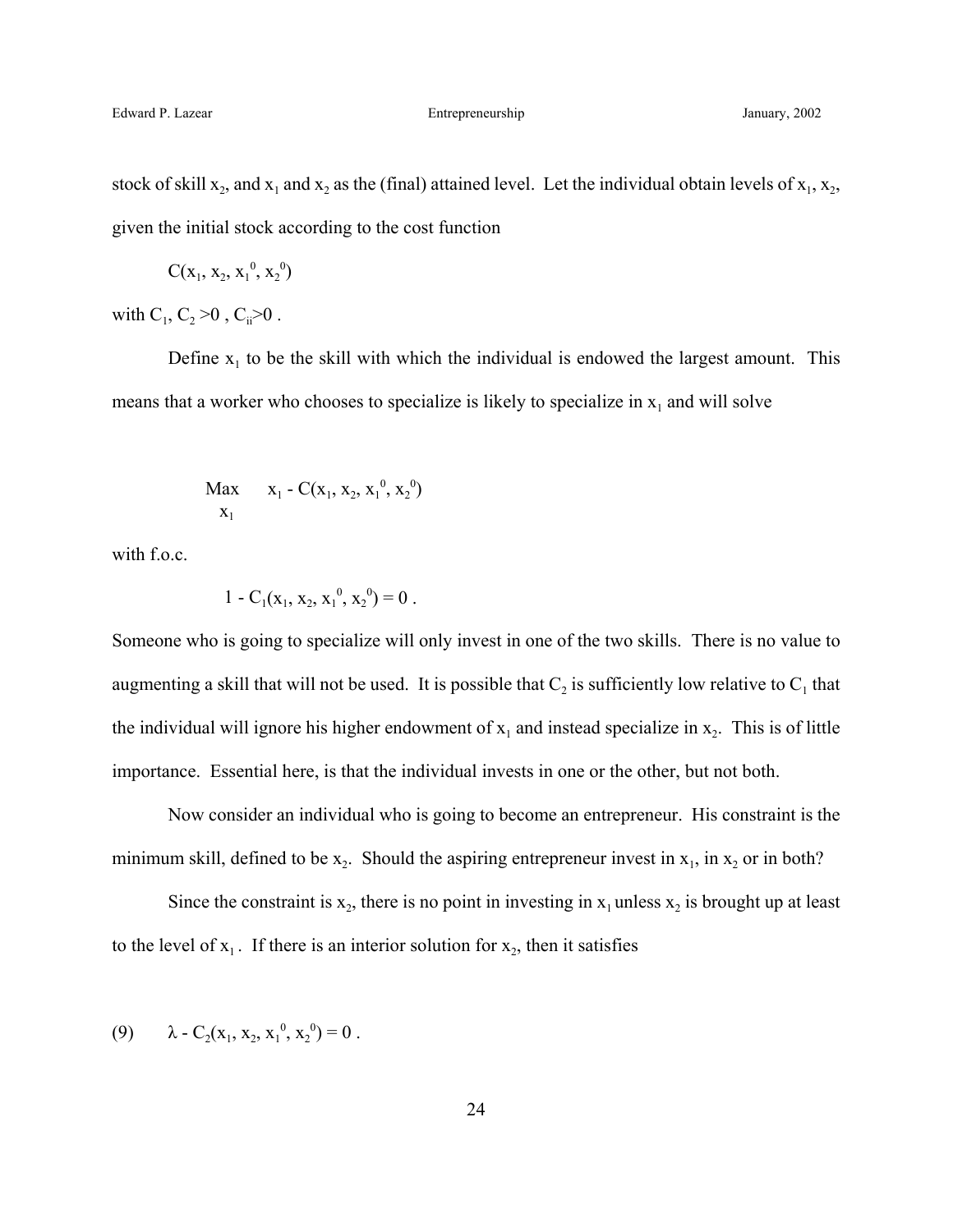There are three possibilities, but they can be dealt with quickly. If  $C_2(x_1, x_2, x_1^0, x_2^0) > \lambda$ , then it does not pay for the individual to increase his stock of  $x_2$  and so no investment occurs. (It surely does not pay to increase  $x_1$  since there is already an excess of  $x_1$  at  $x_1^0$ .) If  $C_2(x_1, x_2, x_1^0, x_2^0)$  $< \lambda$ , but  $C_2(x_1^0, x_2^0, x_1^0, x_2^0) > \lambda$ , the individual will invest only in  $x_2$  because it does not pay even to bring  $x_2$  up to the endowed level of  $x_1$ . In this case, the individual specializes in investment in  $x_2$ and behaves identically to a specialist, except that he invests in the skill in which he is weak instead of the skill in which he is strong, which is the more common case for the specialist. Finally, if

 $C_2(x_1^0, x_2^0, x_1^0, x_2^0) < \lambda$ , then it pays for the individual to exceed  $x_1^0$  in attained  $x_2$ . But now  $x_1$  becomes the constraint. As long as  $C_1(x_1^0, x_2^0; x_1^0, x_2^0) < \lambda$ , the individual benefits by increasing his investment in  $x_1$  as well and continues to do so, but the optimum must have  $x_1 = x_2$  in this case. What is important, however, is that in this situation, the individual does not look like a specialist; he invests in more than one skill.

To summarize, those who are going to specialize invest in only one skill. Those who become entrepreneurs may invest in one skill, but if they do so, it will be the skill in which they are weak. But entrepreneurs are the only individuals who may invest in more than one skill. To put this in somewhat less stark terms, individuals who become entrepreneurs should have a more balanced investment strategy on average than those who end up specializing as wage and salary workers.

### **Empirical Analysis**

There are a number of implications that have been suggested in the theory section above.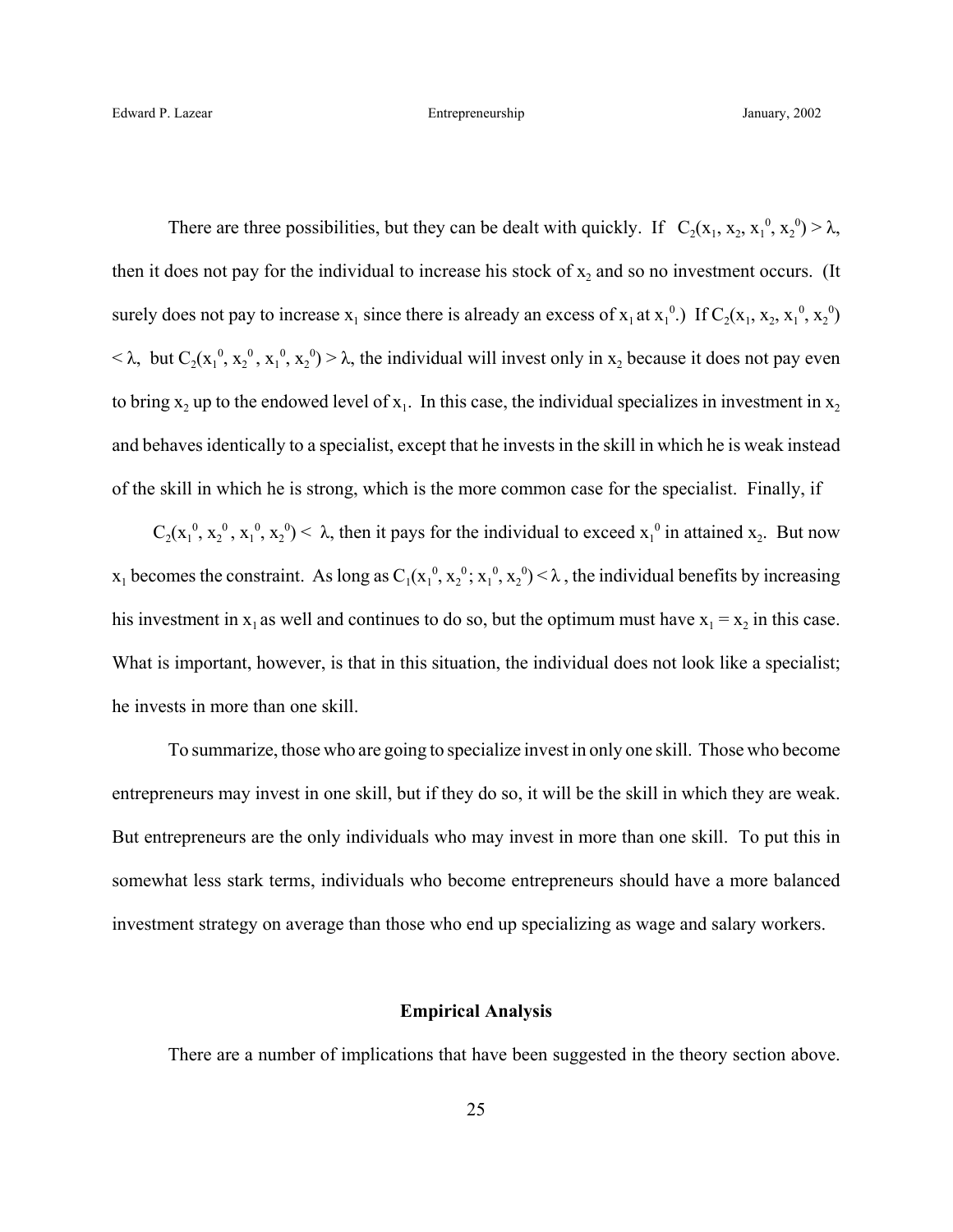Some relate to occupational choice and some to income distribution, by group and overall. To examine these issues, a unique data set will be used. In the late 90s, Stanford surveyed its Graduate School of Business alumni (from all prior years). The primary focus of the survey was compiling a job history for each of the graduates, with special emphasis on information about starting businesses. The response rate was about 40%, which resulted in a sample of about 5000 respondents. In addition to the detailed job histories, I matched these data with the student transcripts so that it is possible to see which courses were taken by those who went on to be entrepreneurs and which by those who became specialists. Additionally, the grade obtained in each of the courses taken is reported in my data.

The basic hypothesis is that entrepreneurs are jacks-of-all-trades. In the "Investment" section above, it was shown that individuals who want to become entrepreneurs will invest in a broader range of skills than will those who want to become specialists. Going into any job, individuals with a broader range of skills, acquired either through investment or through endowments, are more likely to be entrepreneurs.<sup>13</sup>

The data allow this hypothesis to be tested. The data set is a job history panel so that each respondent has one row of data corresponding to each employer (including self) that he or she has held. For example, an individual who had six jobs would have six rows of data, one for each employer. An individual who had 4 employers and one spell of unemployment would have five rows

<sup>&</sup>lt;sup>13</sup> Lentz and Laband (1990) find that there is a higher likelihood of self-employment among the children of the self-employed. They interpret this as human capital that is passed from one generation to the next. There are also papers on the link between education and entrepreneurship. See for example Bates (1985 and 1990) .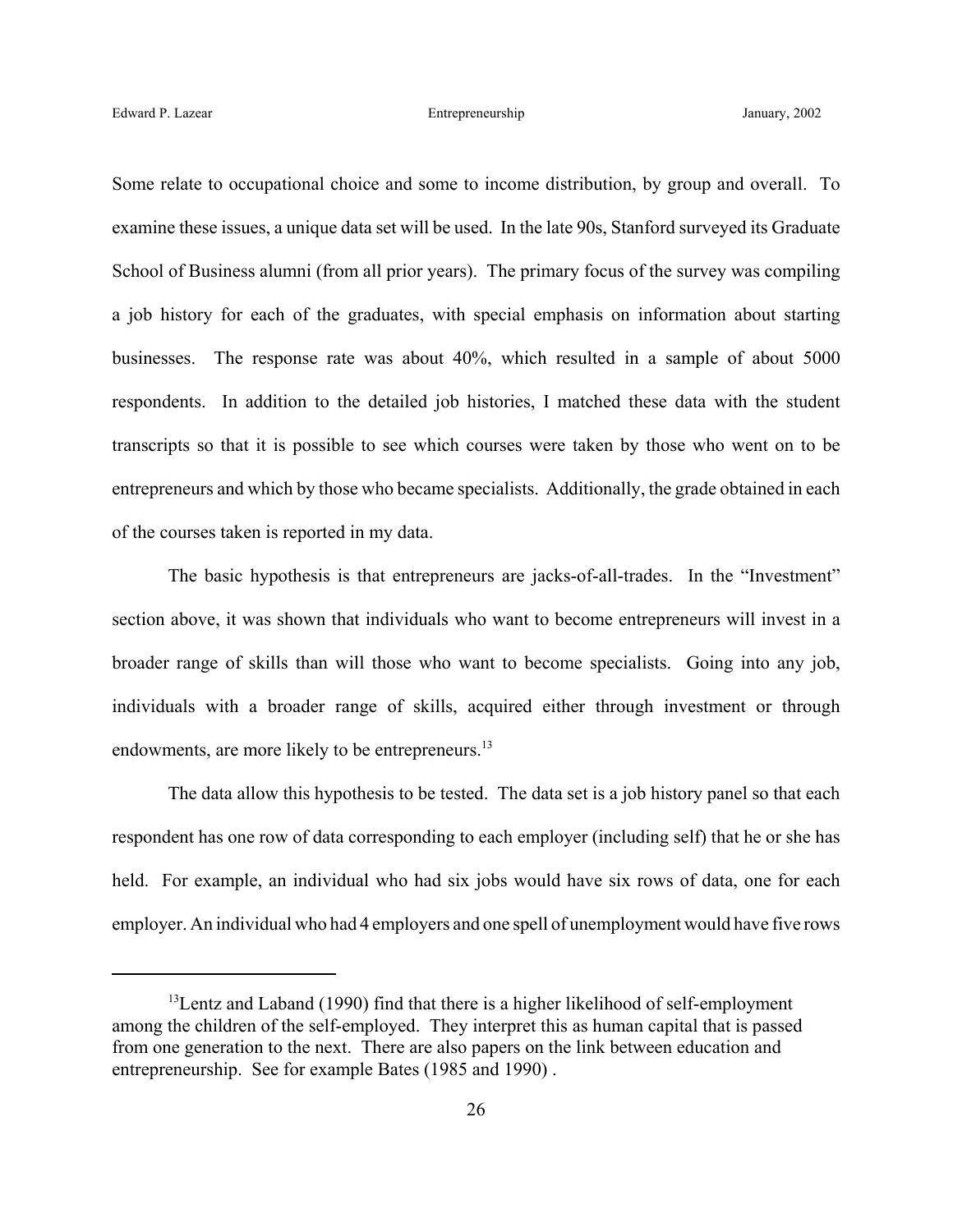of data. The beginning and ending dates for each job is recorded, as is the beginning and ending salary and size of firm. Additionally, all roles within the job (up to five) are described through a coding system that corresponds to occupational titles. Industry and demographic data are also provided.

Table 1 provides the means and standard deviations of the relevant variables. Table 2 reports the results of logits and linear probability estimates, where the dependent variable is 1 if the employment event is reported as an entrepreneurial one and 0 otherwise. (All non-employment spells are dropped.) Panel A is for linear probability estimates. The dependent variable is a dummy equal to one when the employment to which the observation refers is one where the individual lists his role as "Founder - among those who initially started the business." The key independent variable, "nprior," is the number of roles in total that the individual has had before the employment in question. So if an individual had three previous employers, and held two roles with the first, four roles with the second, and one with the third then nprior would equal 7. "Avjobten" is the average number of years per employer. "Male" is a variable that is 1 if the individual is male and 0 if female. "Amer" is a dummy for nationality being American. White is a dummy for white, age is age at the time of the survey and MBA year is the year of graduation from the MBA program. Age and MBAyear can be thought of as experience and cohort effects. Variables with a "2" at the end mean that the variable is squared.

Obvious from an examination of panel A is that nprior is most important in determining entrepreneurship. This finding holds up in all subsequent analyses. The t value on this variable is almost 30, which is very large relative to anything else in the regression, and which reflects the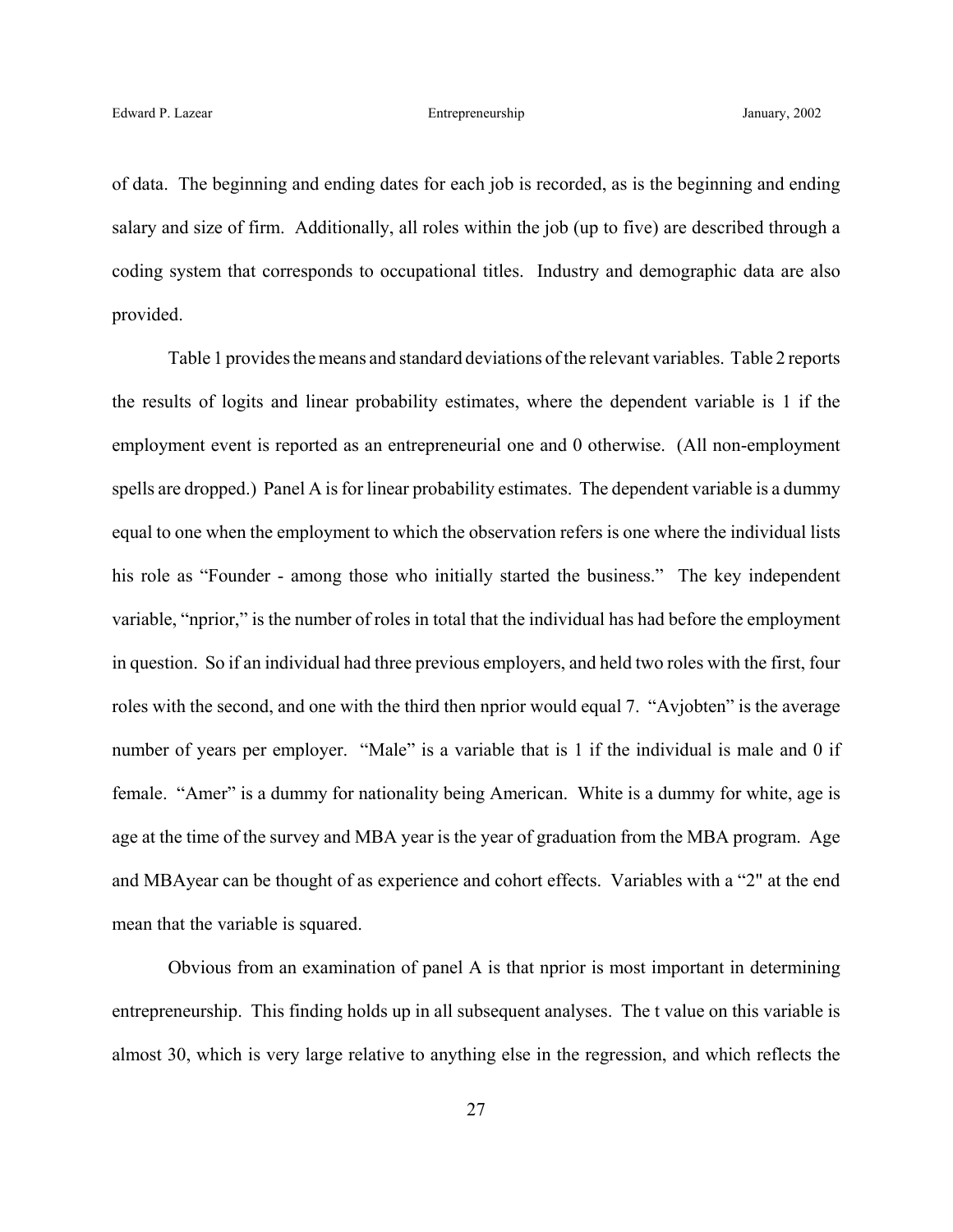importance of the variable in magnitude and the precision of estimation. Panel B is the same analysis, but with a logit specification and panel C adds non-linear terms. The importance of additional roles diminishes as more roles are added (the quadratic term is negative).<sup>14</sup>

The significance of having had prior roles is striking support of the "jack-of-all-trades" view. An additional one role increases the probability that the job will be one where the individual is an entrepreneur by 1 percentage point (from panel B). This is large because the probability of entrepreneurship in the overall sample is only 6.6%. The mean number of roles held before starting a job is about 3. The point is also clear using some simple statistics. In table B, the probability of entrepreneurship is reported by the number of previous roles. Only three percent of those who have had fewer than three roles are entrepreneurs, whereas 29% of those with over 16 prior roles are entrepreneurs.<sup>15</sup>

### Table B

## Probability of Entrepreneurship by Number of Prior Roles Held

 $14$ It is possible that those with more roles received more promotions with their previous employer. To check this, the same models were run including a variable that measured the final salary on the last job. Those with higher final salaries do have a slightly higher probability of being entrepreneurs, but the coefficient is not significant in the logits. Furthermore, there is virtually no effect on the size of the nprior coefficient.

 $15$ One possibility is that those who have been entrepreneurs in the past list many roles when they are entrepreneurs and that entrepreneurship is serially correlated. To check this, nprior was redefined such that each entrepreneurial employment was given one and only one role. The results were substantially unaltered.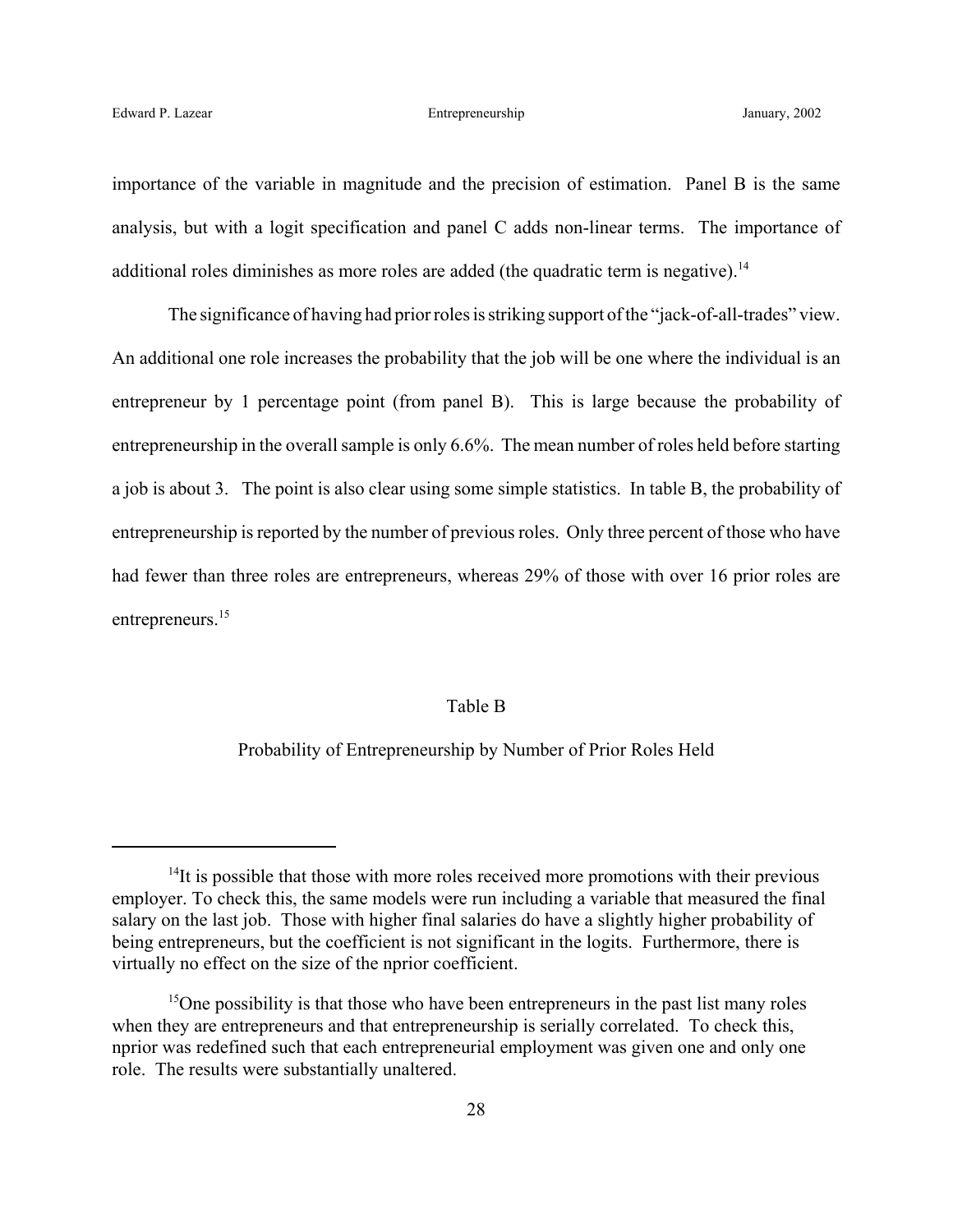| Number of Prior Roles | Proportion entrepreneurial roles |
|-----------------------|----------------------------------|
| Fewer than 3          | .03                              |
| 3 to 16               | .10                              |
| More than 16          | 29                               |

The other variable of interest is "avjobten" which is the average number of years per employer. Holding the number of roles constant, moving from firm to firm decreases the probability that an individual becomes an entrepreneur. This may reflect unobserved ability to focus or some other latent characteristic. It is not the case that entrepreneurs are those who cannot sit still. They are not individuals who bounce from employer to employer. For any given number of roles, the shorter period that the individual is with an employer, the less likely he is to be an entrepreneur in his next pursuit.

There are two interpretations of the "nprior" variable, both of which are consistent with the jack-of-all-trades hypothesis. The first is that those who are endowed with high levels of multiple skills (or have acquired them by the time they reach the labor market) are able to perform many roles and "nprior" proxies the existence of a balanced skill set. The second is that those who want to be entrepreneurs intentionally choose to perform a number of roles in order to acquire a balanced skill set. This can be thought of as investment in on-the-job training that prepares the individual to be an entrepreneur along the lines discussed in the investment section above. Either interpretation is consistent with the model.

Because the definition of entrepreneur is somewhat arbitrary, another group was defined to be entrepreneurs. They are those who reported their position as high-level general manager,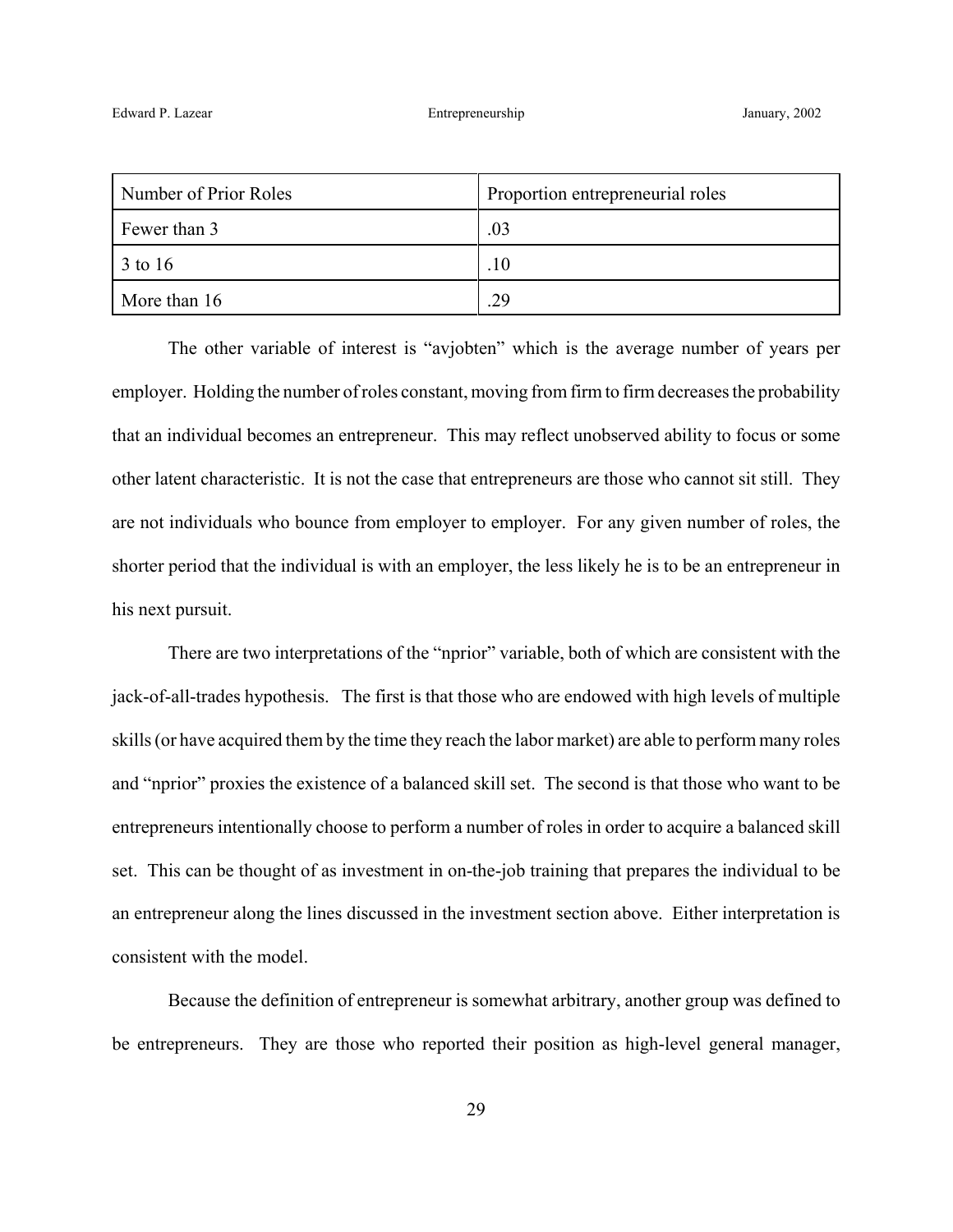specifically, "I am responsible for the organization's overall direction, including responsibility for major business functions and personnel decisions (examples: CEO, President, COO, Executive Director)." Although individuals in this category may not assume the same risk as those who found a business, they are senior general managers so the jack-of-all-trades argument should pertain to them as well. To test this, a regression identical to the one in panel A of table 2 was run, except that the dependent variable was a dummy equal to one if the employment reported was defined highlevel general manager. The results were almost identical to those for panel A. In particular, the coefficient on nprior is virtually identical to the size of that in the original regression. The t-ratio is 31.7. So the jack-of-all-trades story applies well to senior level managers.

The data on work histories were matched with data from student transcripts. As a result, we have information on the courses taken and performance in those courses while the individual was a student at the Stanford Graduate School of Business. The records begin in the mid-80s so the transcript-matched data only pertain to those who graduated during approximately the last fifteen years. But almost 2000 records of alumni work history data have been matched with transcript information so a significant amount of information is contained in the fifteen years of records.

Table 3 gives the means of the relevant variables. Simple relationships can be seen in the comparison. The sample of entrepreneurs is less specialized as seen in the means. The variable "specdif" is the difference between the maximum number of courses taken in one field and the average number of courses taken across fields. This is a measure of lopsidedness in the study curriculum. Another measure of lack of balance is gpadiff, which is the difference between the highest grade point average field and the lowest grade point average field. Again, this is supposed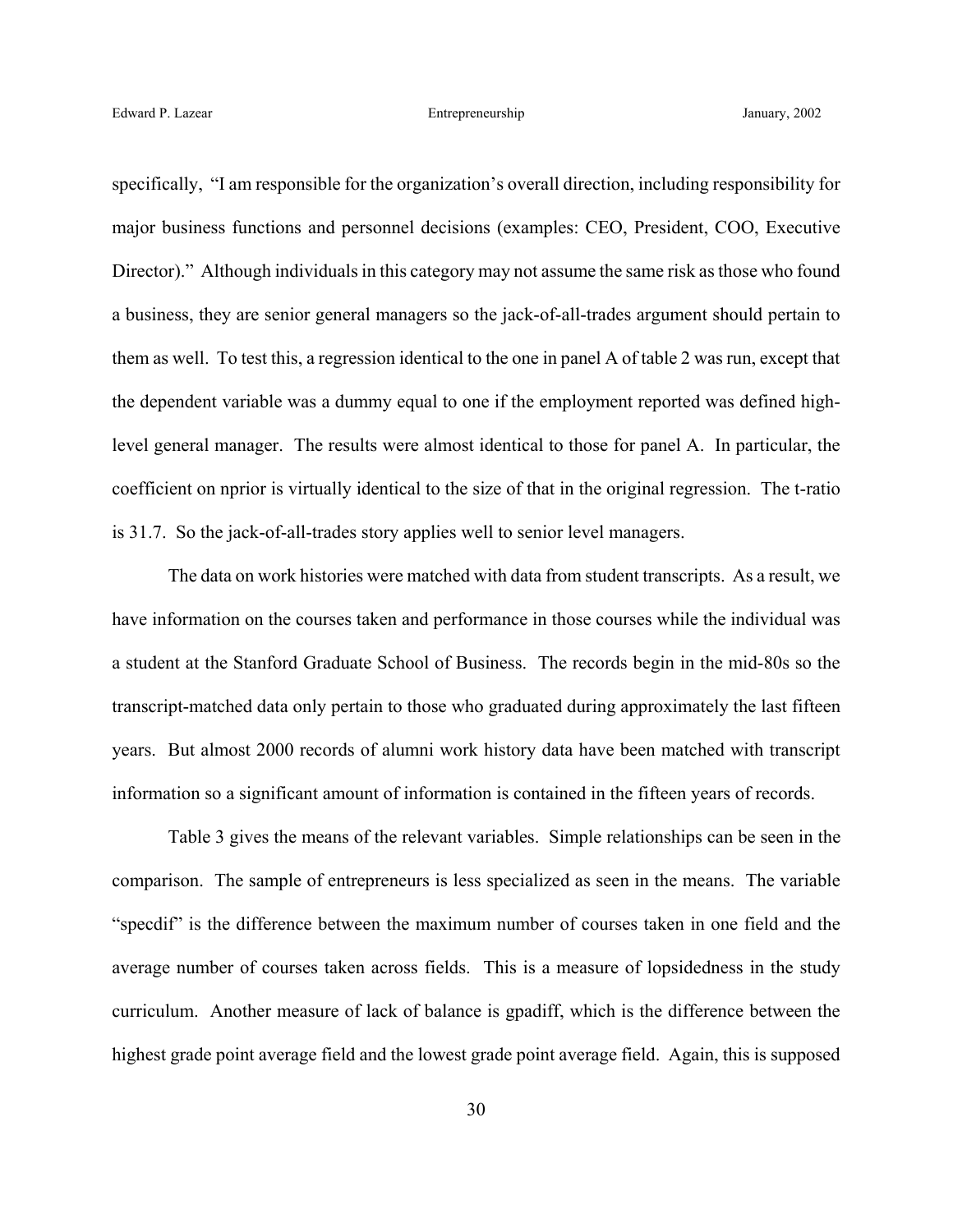to capture a lack of balance. "Mathgpa" is the grade point average in accounting, economics, and finance courses. Specdiff and gpadiff, are lower for entrepreneurs. Entrepreneurs are also older, more male, they have taken more entrepreneurial courses and they have lower grades than the sample as a whole.

The first analysis reported in table 4 is a logit where the dependent variable is a dummy equal to one if the individual answers that he or she has started a business and zero otherwise. The jack-ofall-trades theory suggests that those who have large values of specdif and of gpadiff should be less likely to become entrepreneurs. Panels A through C of table 4 provide weak support of this prediction in the data since all coefficients are negative on specdif and gpadif variables.<sup>16</sup>

It is also possible to examine the performance of individuals in the data. One clear estimate of performance is the maximum earnings ever obtained by the entrepreneur. Panel D of table 4 provides evidence. The conclusion is that nothing seems to affect performance once an individual chooses to become an entrepreneur. Number of entrepreneurship classes enters negatively, but is not significant. Only MBA year matters, reflecting the newness of the graduates who have less time during which to build a highly valuable business.

The zero or negative effect of certain variables, particularly the entrepreneurship classes taken, is consistent with the investment model. Since it pays to invest in those subjects in which there is a weakness, those who take entrepreneurship classes are relative weak in this skill. The investment model also predicts that there will not be a complete closing of the gap, since some

<sup>&</sup>lt;sup>16</sup>MATHGPA did not enter significantly in other forms of the logits and regressions. The grade level does not seem to have any significant effect on whether someone becomes entrepreneur, although the simple relationship is negative.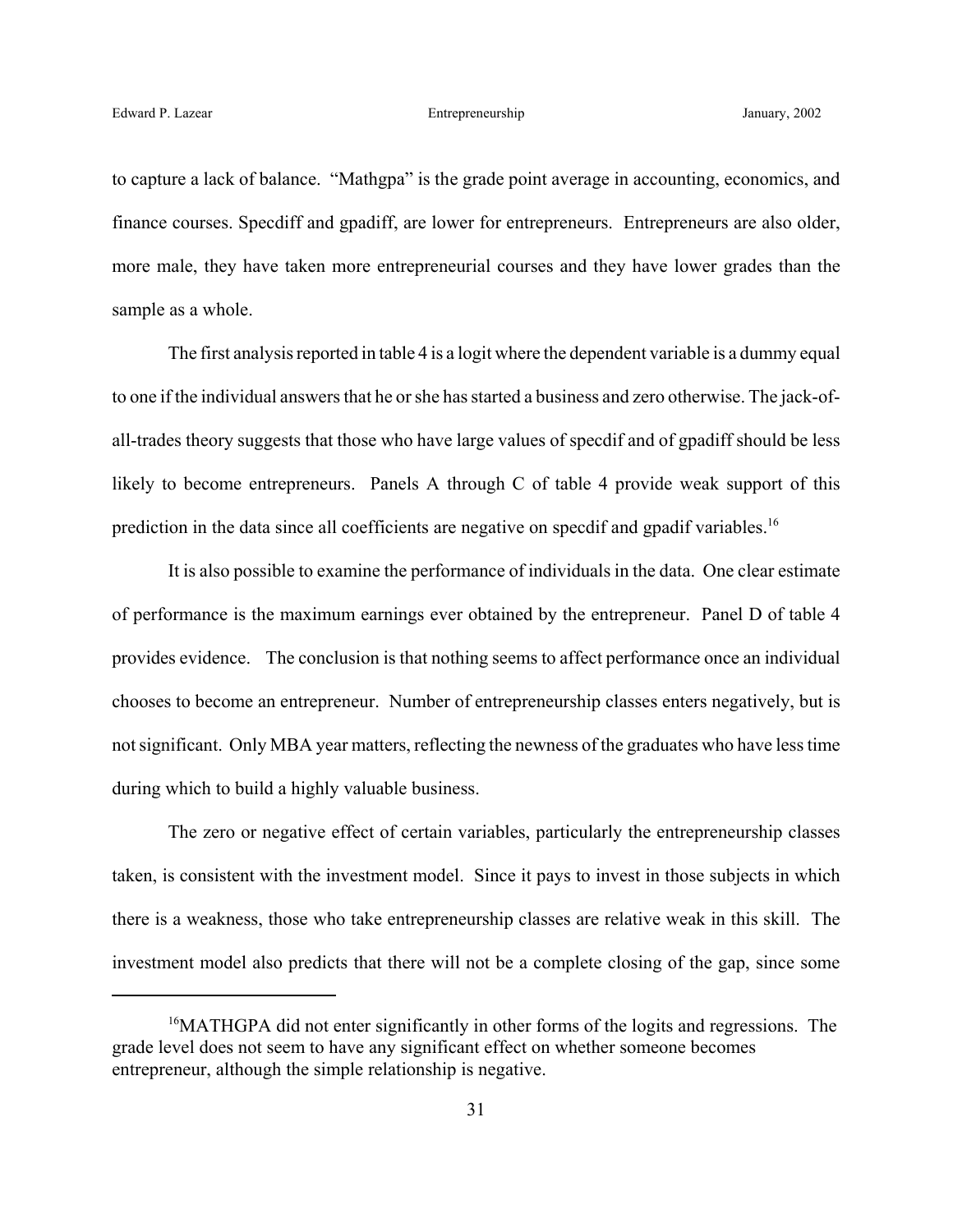### Edward P. Lazear Entrepreneurship January, 2002

investors will find that it pays to stop short of the level of other skills. As a result, those who take classes in a particular subject start out weaker and end up weaker than those who do not.

Figure 4 reveals that another prediction of the model is borne out in the data. Specifically, the higher is the income category, the higher is the proportion of entrepreneurs in the data. Among the highest income bracket (earning in the millions per year), almost 25% of the individuals are entrepreneurs. In the lowest income bracket, fewer than 5% are entrepreneurs. There exist entrepreneurs even in the lowest income brackets, but their prevalence is as predicted.

The results from the one-observation-per-individual data support the earlier conclusions. Entrepreneurs are jacks-of-all-trades. They have more varied course work while in the MBA program and have many more positions when they are actually in the labor market.

## Income Distribution:

The primary implication of the model for income distribution is that the overall distribution should be positively skewed and that entrepreneurs should have a fatter upper tail in their distribution than that of specialists. It is somewhat dangerous to place much stock in the income distribution numbers in this sample because this is such an unusual population of individuals. Nevertheless, the numbers are instructive if not conclusive. Figure 5 presents the findings graphically.

The main conclusion is that the entrepreneurial income distribution does have a fatter upper tail than the specialist distribution. Note that nothing is held constant in these data. Every observation is treated as independent and most of the data are made up of specialists so the overall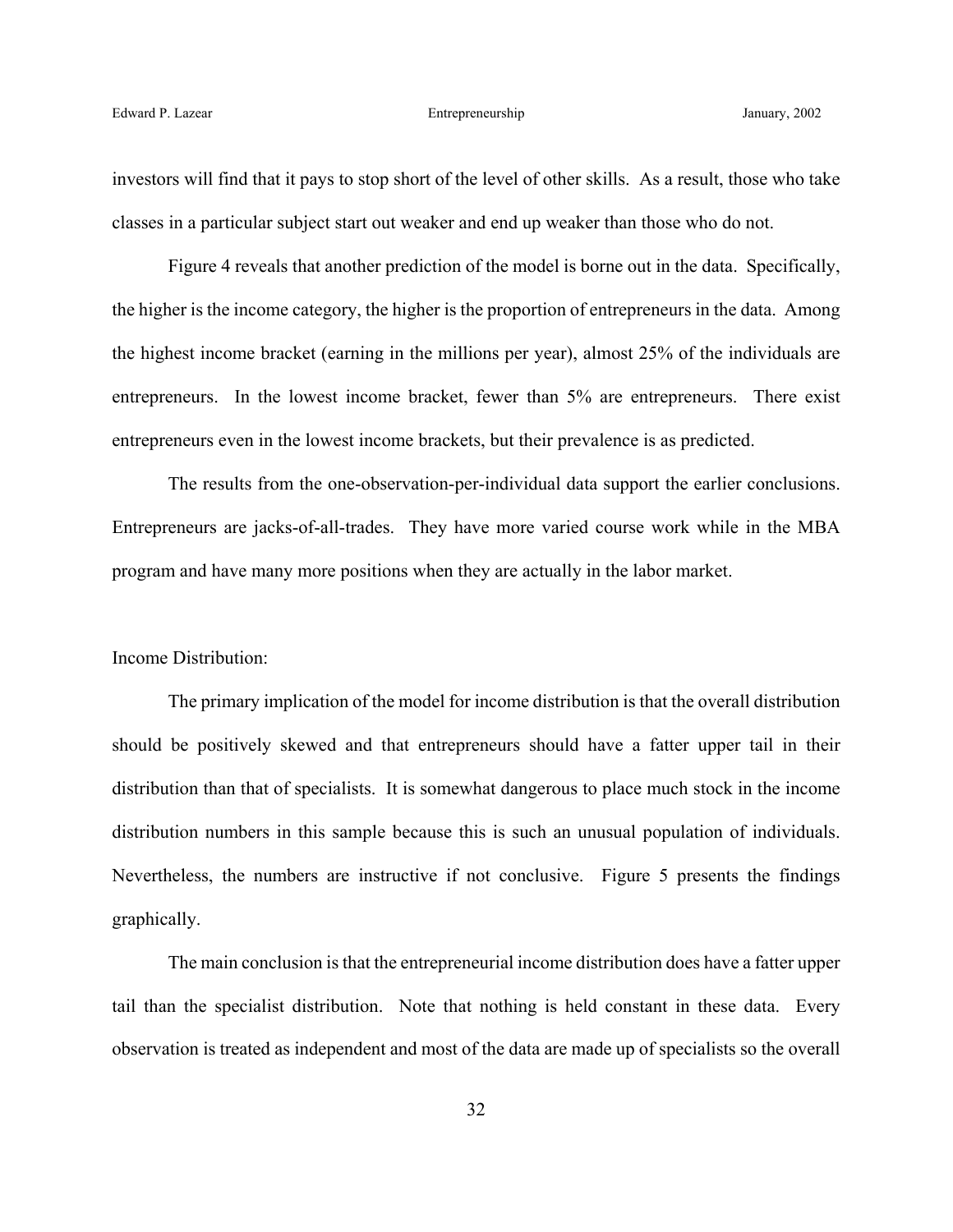distribution is close to that observed for the specialists. Still, the data are consistent with the predictions of the model in that the positive skew shows up among entrepreneurs. It is also true that the entrepreneurial distribution has a fatter left tail as well, which reflects the observation made earlier that income for entrepreneurs is more likely to include investments in and returns to physical capital than is income for specialists.

## **Conclusion**

Entrepreneurs are individuals who are multi-faceted. Although not necessarily superb at anything, entrepreneurs have to be sufficiently skilled in a variety of areas to put together the many ingredients required to create a successful business. As a result, entrepreneurs tend to be more balanced individuals. When students, those who will become entrepreneurs are predicted to have more uniform grades and test scores across fields than those who end up being specialists and working for others.

Because individuals who do not have the requisite levels of all skills can choose to specialize in those things at which they are good, entrepreneurs are more likely to be found in the upper ranges of income distributions and so the probability of entrepreneurship tends to increase with wealth. Related, the upper tail of the income distribution is fatter for entrepreneurs than it is for specialists. The top of the income distribution should be dominated by entrepreneurs, but the bottom should have both specialists and entrepreneurs. Also, because of occupational sorting, symmetric underlying ability distributions generate positively skewed income distributions. A final prediction is that individuals who become entrepreneurs should have a more balanced human capital investment strategy on average than those who become specialists.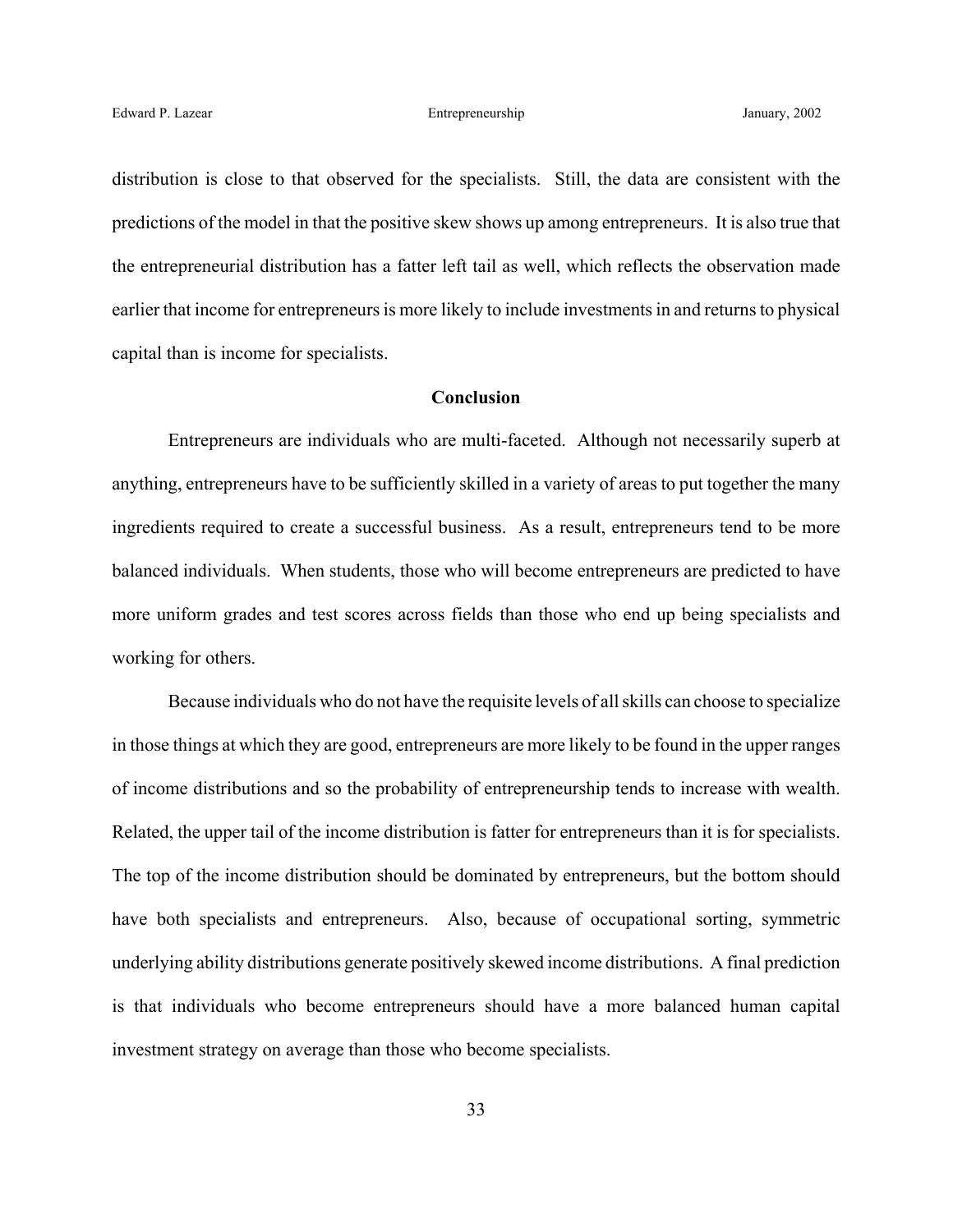Data from Stanford MBA alumni support the predictions. Individuals are more likely to become entrepreneurs when the number of previous roles (not employers) increases. Those with more varied experience have much higher probabilities of starting their own business. The number of prior roles is by far the most important variable in explaining the propensity to start a business, even when holding constant previous experience, earnings and past employment tenure. Furthermore, those who study a more general curriculum when in the Stanford MBA program are also more likely to become entrepreneurs. Entrepreneurs are not the individuals who perform particularly well in one specialized area. These results support the "jack-of-all-trades" view of entrepreneurship.

The data on income are consistent with the predictions, especially that the upper tail of the income distribution should have a disproportionate share of entrepreneurs. But not too much can be made of these results since the income distribution numbers are from a very small and select part of the overall population, namely those who graduated from the Stanford MBA program.

Much more can be done, especially at the empirical level. The prevalence of entrepreneurship by occupation and industry is predicted by the model. Educational systems differ by country in terms of amount of specialization and this has implications for the proportion of entrepreneurs by country. The model gives quite specific predictions about these relations, but investigation is left to the future.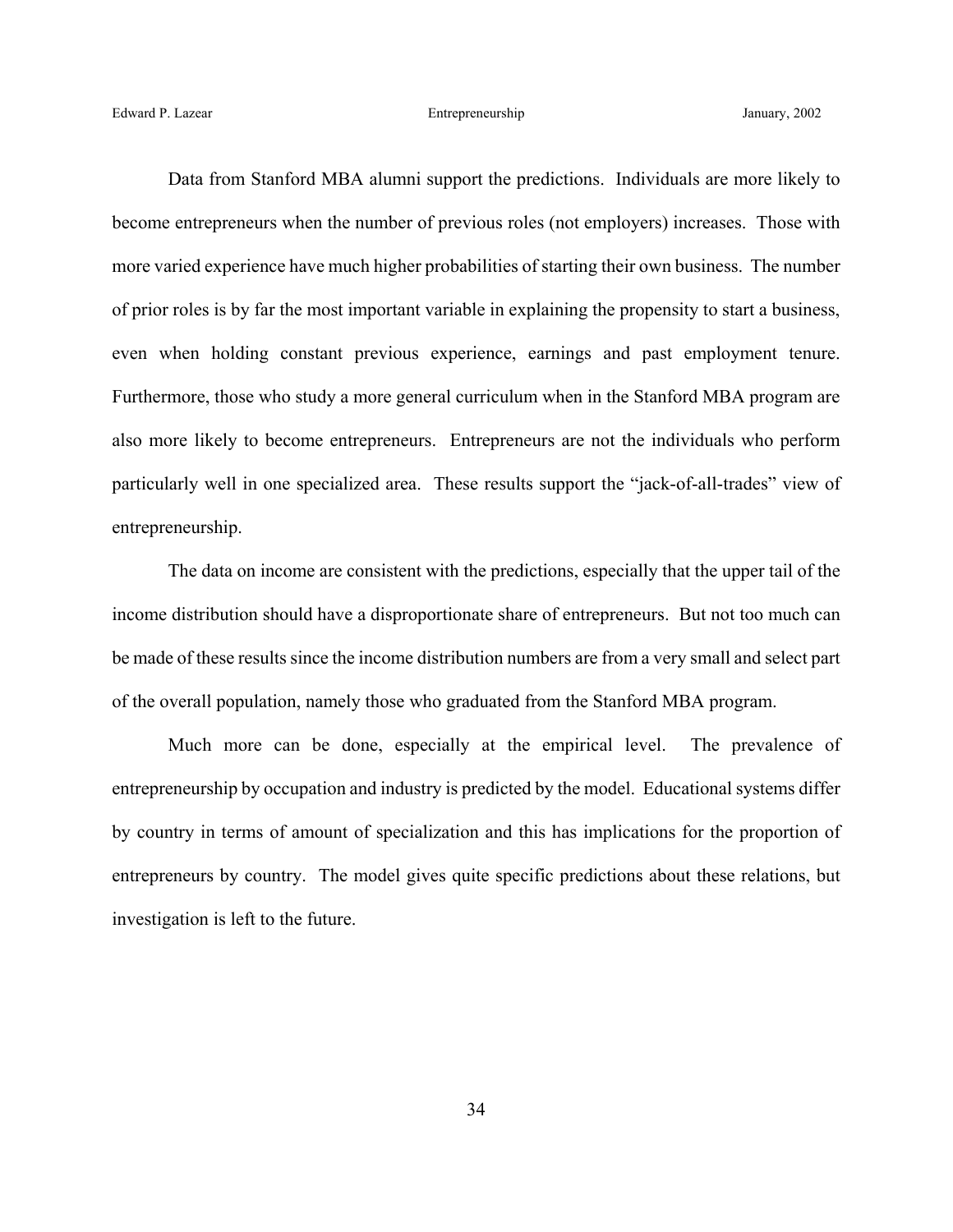| Table 1                              |  |
|--------------------------------------|--|
| Variables and Descriptive Statistics |  |

Whole Sample:

| Variable | Obs   | Mean     | Std. Dev. | Min              | <b>Max</b> |
|----------|-------|----------|-----------|------------------|------------|
| mbayear  | 26842 | 74.33507 | 14.16078  | 13               | 97         |
| male     | 26842 | .8424484 | .3643268  | $\overline{0}$   |            |
| age      | 26842 | 50.16392 | 13.53321  | 25               | 93         |
| white    | 26842 | .8671112 | .3394608  | $\boldsymbol{0}$ |            |
| income   | 26842 | 108.8579 | 272.8131  | $\overline{0}$   | 3000       |
| exp      | 26842 | 66.54206 | 33.48872  | $\theta$         | 98         |
| nprior   | 26842 | 3.261139 | 3.397093  | $\overline{0}$   | 37         |
| entre    | 26841 | .0666145 | .2493578  | $\overline{0}$   |            |
| salend   | 24461 | 2.639099 | 2.193911  | $\theta$         | 12         |
| nbus     | 26842 | .3935996 | .7966955  | $\overline{0}$   | 5          |
| amer     | 26842 | .7326578 | .4425807  | $\theta$         |            |
| njobs    | 26842 | 3.888384 | 2.614436  |                  | 27         |
| avjobten | 26842 | 18.57568 | 13.22497  | $\theta$         | 94         |

Specialists:

| Variable | Obs   | Mean     | Std. Dev. | Min            | <b>Max</b> |
|----------|-------|----------|-----------|----------------|------------|
| mbayear  | 25053 | 74.41221 | 14.19583  | 13             | 97         |
| male     | 25053 | .8384225 | .3680701  | $\overline{0}$ |            |
| age      | 25053 | 50.09959 | 13.58672  | 25             | 93         |
| white    | 25053 | .8666427 | .3399673  | $\theta$       |            |
| income   | 25053 | 101.8165 | 251.1824  | $\overline{0}$ | 3000       |
| exp      | 25053 | 65.48872 | 33.98158  | $\overline{0}$ | 98         |
| nprior   | 25053 | 3.107055 | 3.269165  | 0              | 37         |
| entre    | 25053 | 0        |           | $\theta$       | $\theta$   |
| nbus     | 25053 | .3606754 | .7498719  | $\theta$       | 5          |
| amer     | 25053 | .7311699 | .4433603  | $\theta$       |            |
| njobs    | 25053 | 3.796312 | 2.588059  |                | 27         |
| avjobten | 25053 | 18.58135 | 13.43031  | 0              | 94         |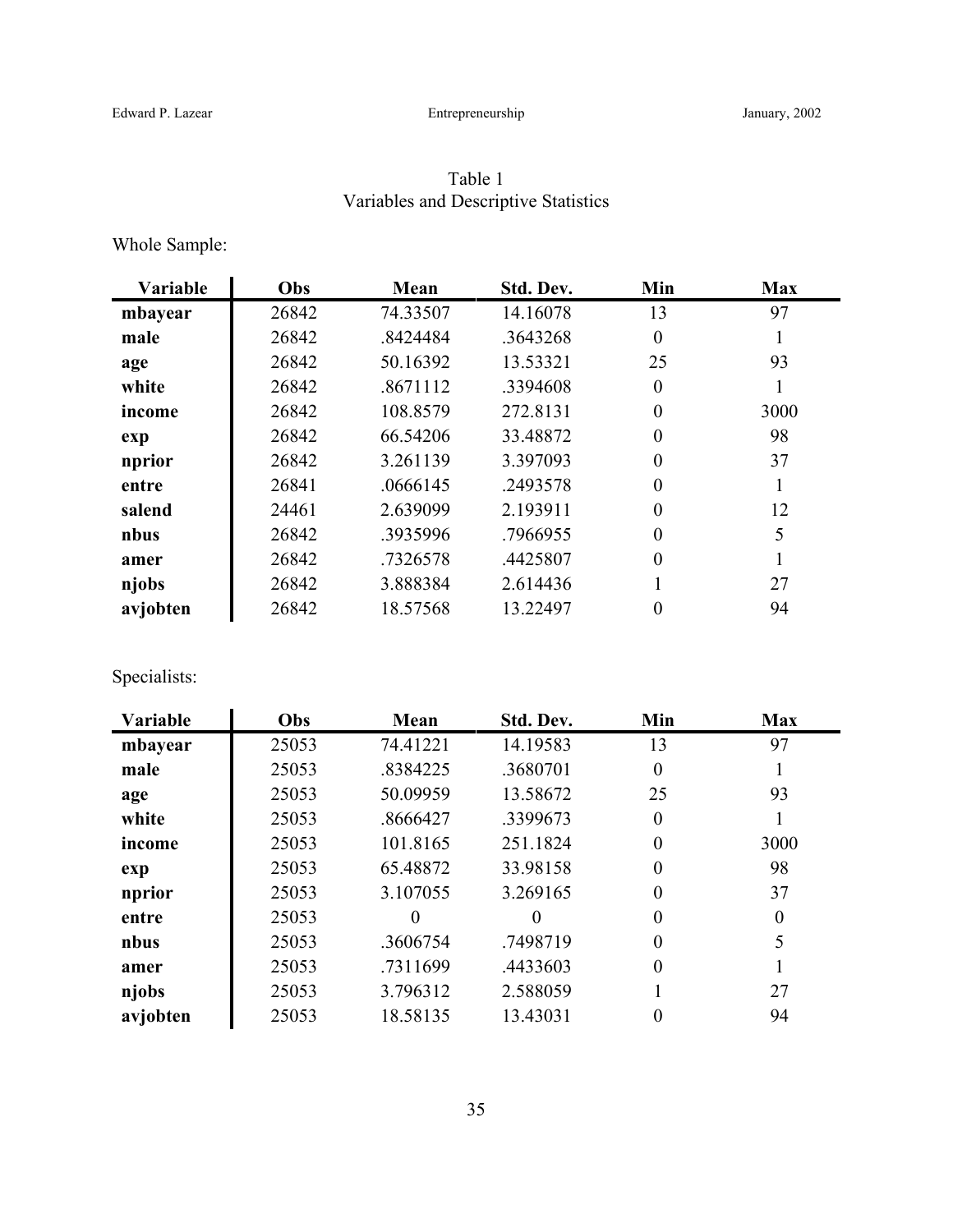Entrepreneurs:

| Variable | Obs  | Mean     | Std. Dev. | Min              | <b>Max</b> |
|----------|------|----------|-----------|------------------|------------|
| mbayear  | 1788 | 73.25224 | 13.62178  | 13               | 97         |
| male     | 1788 | .8993289 | .300977   | $\theta$         |            |
| age      | 1788 | 51.06879 | 12.73224  | 26               | 88         |
| white    | 1788 | .8736018 | .3323906  | $\boldsymbol{0}$ |            |
| income   | 1788 | 207.5666 | 472.1862  | $\overline{0}$   | 3000       |
| exp      | 1788 | 81.33837 | 20.4812   | $\overline{0}$   | 97         |
| nprior   | 1788 | 5.531574 | 4.261686  |                  | 38         |
| entre    | 1788 |          |           |                  |            |
| nbus     | 1788 | .8545861 | 1.192729  | $\theta$         | 5          |
| amer     | 1788 | .7533557 | .4311785  | $\overline{0}$   |            |
| njobs    | 1788 | 5.180089 | 2.640777  |                  | 20         |
| newobs   | 1788 | .045302  | .2080239  | $\theta$         |            |
| avjobten | 1788 | 18.50666 | 9.907772  | $\overline{0}$   | 48.5       |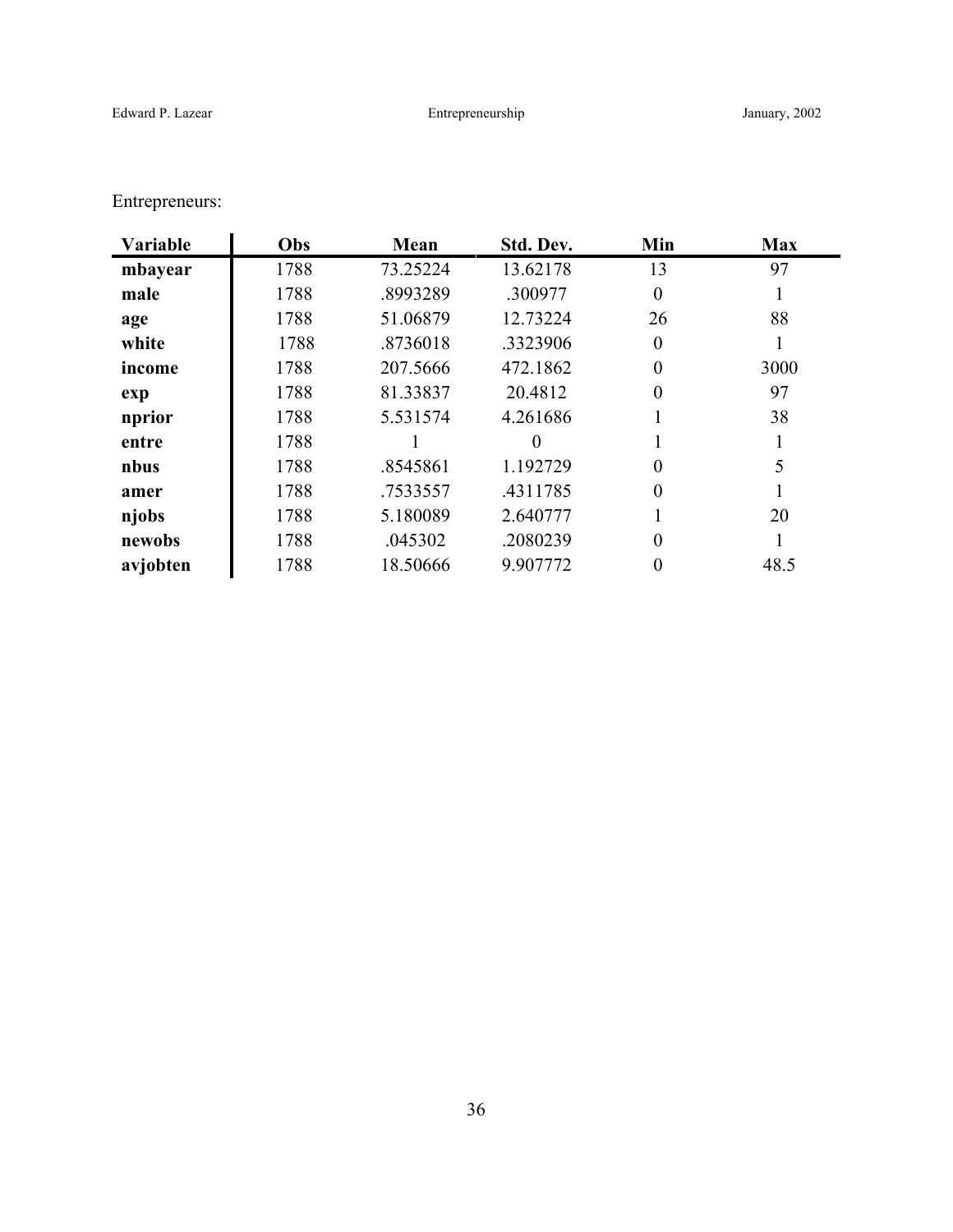Panel A:

## Table 2

## Linear Probability Estimates: Dep Var is Entrepreneur (0=specialist, 1=entrepreneur)

| Number of obs= 26841     |            |
|--------------------------|------------|
| F(7, 26833)              | $= 131.11$ |
| Prob > F                 | $= 0.0000$ |
| R-squared                | $= 0.0331$ |
| Adj R-squared = $0.0328$ |            |
| Root MSE                 | $= .24523$ |

| entre    | Coef.       | Std. Err. | T        | P >  t |
|----------|-------------|-----------|----------|--------|
| nprior   | .0131869    | .0004493  | 29.350   | 0.000  |
| avjobten | .0004112    | .0001183  | 3.475    | 0.001  |
| male     | .0245469    | .0043457  | 5.649    | 0.000  |
| white    | $-.002874$  | .0046676  | $-0.616$ | 0.538  |
| amer     | .0049672    | .0035321  | 1.406    | 0.160  |
| mbayear  | $-.0006043$ | .0004356  | $-1.387$ | 0.165  |
| age      | $-.0009847$ | .0004535  | $-2.171$ | 0.030  |
| cons     | .0881361    | .0552416  | 1.595    | 0.111  |

 $\overline{a}$ 

## Panel B: Logit Estimates: Dep Var is Entrepreneur (0=specialist, 1=entrepreneur)

|                               | Number of $obs =$      |  | 26841 |
|-------------------------------|------------------------|--|-------|
|                               | LR chi2(7) = $727.20$  |  |       |
|                               | $Prob > chi2 = 0.0000$ |  |       |
| Log likelihood = $-6206.8732$ | Pseudo R2 $=$ 0.0553   |  |       |

| entre    | Coef.       | Std. Err. | z        | P >  z |
|----------|-------------|-----------|----------|--------|
| nprior   | .1615081    | .0062554  | 25.819   | 0.000  |
| avjobten | .0138789    | .0024143  | 5.749    | 0.000  |
| male     | .4804365    | .0845725  | 5.681    | 0.000  |
| white    | $-.0408468$ | .0789505  | $-0.517$ | 0.605  |
| amer     | .0808379    | .0601467  | 1.344    | 0.179  |
| mbayear  | $-.0144044$ | .0074716  | $-1.928$ | 0.054  |
| age      | $-.0201495$ | .0078187  | $-2.577$ | 0.010  |
| cons     | $-1.931958$ | .9466163  | $-2.041$ | 0.041  |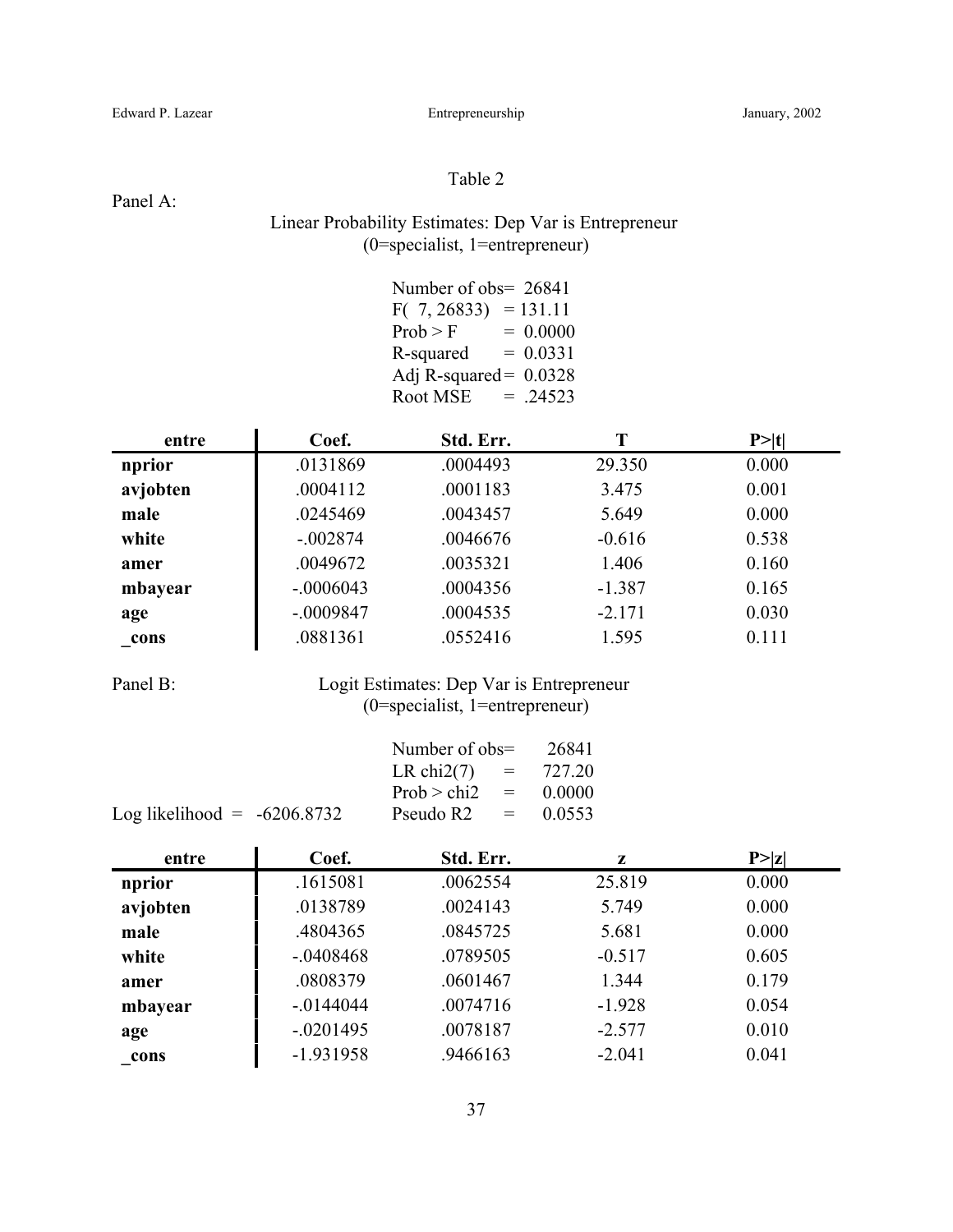## Panel C:

## Dependent Variable is Entrepreneur (0=specialist, 1=entrepreneur)

| Number of $obs =$ |     | 26841  |
|-------------------|-----|--------|
| LR chi $2(9)$     | $=$ | 910.10 |
| $h >$ chi2        | $=$ | 0.0000 |
| pseudo R2         | $=$ | 0.0693 |

Log likelihood =  $-6115.4203$  pseudo R

| entre    | Coef.        | Std. Err. | z        | P >  z |
|----------|--------------|-----------|----------|--------|
| nprior   | .262436      | .0173133  | 15.158   | 0.000  |
| nprior2  | $-.0061698$  | .0009088  | $-6.789$ | 0.000  |
| avjobten | .0789464     | .0090172  | 8.755    | 0.000  |
| avjob2   | $-.0013885$  | .0001957  | $-7.094$ | 0.000  |
| male     | .4890949     | .0848632  | 5.763    | 0.000  |
| white    | $-.0551111$  | .0791936  | $-0.696$ | 0.486  |
| amer     | .0858171     | .0601514  | 1.427    | 0.154  |
| mbayear  | $-.0098551$  | .0073898  | $-1.334$ | 0.182  |
| age      | $-0.0165565$ | .0077231  | $-2.144$ | 0.032  |
| cons     | $-3.255904$  | .9400495  | $-3.464$ | 0.001  |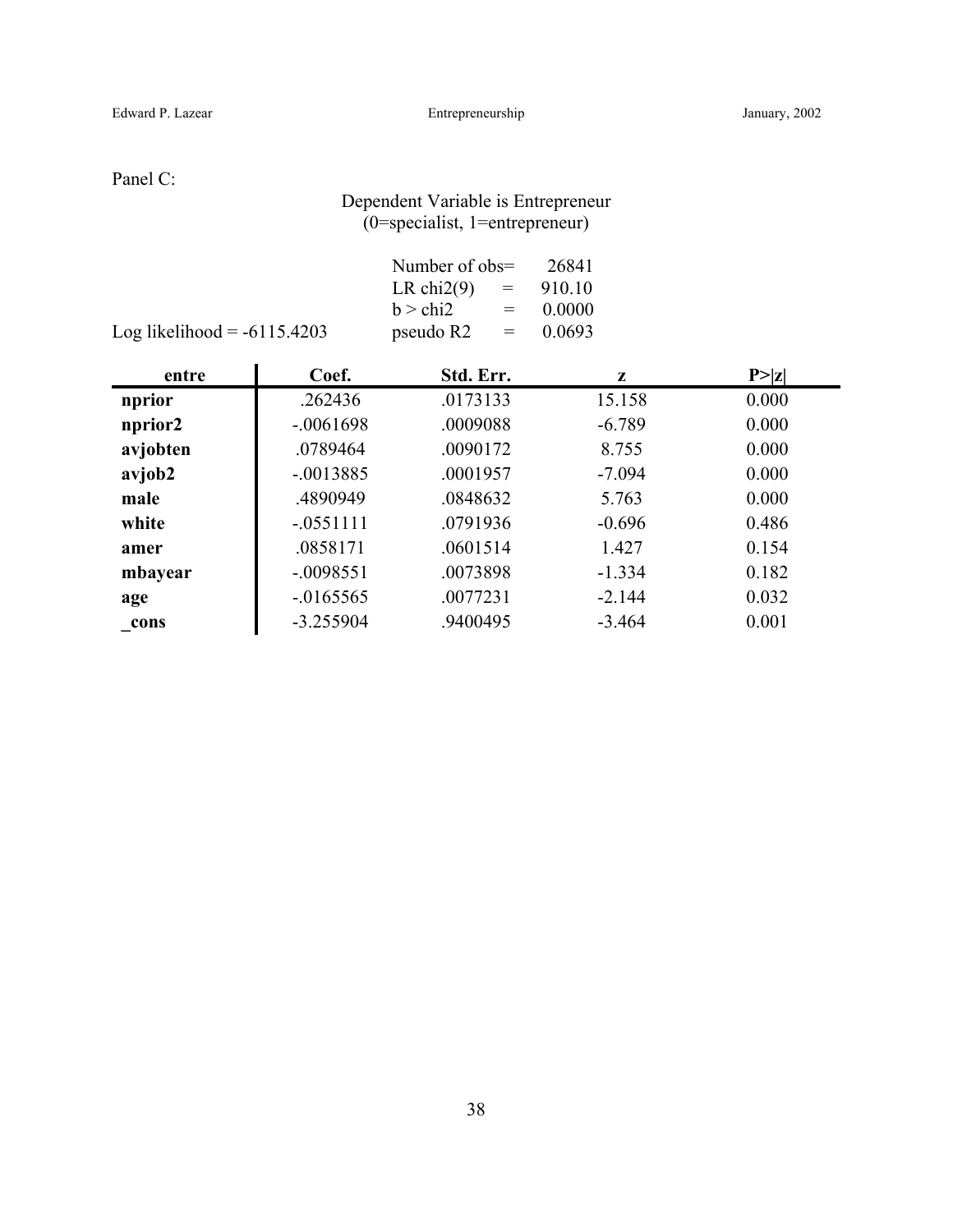## Table 3 Summary Statistics

Whole sample: 2034 Observations

|                                       | Mean | Std. Deviation |
|---------------------------------------|------|----------------|
| Ever start a business - dummy         | .17  |                |
| Number of businesses started          | .24  | .54            |
| speedif (max - mean courses by field) | 2.49 | 1.14           |
| gpadiff(max - min gpa by field)       | 1.51 | .73            |
| age                                   | 34.6 | 5.10           |
| male                                  | .69  |                |
| v (number of entre classes)           | 1.65 | .81            |
| mathgpa                               | 3.84 | .68            |

Specialists Only: 1695 Observations

|                                       | Mean | Std. Deviation |
|---------------------------------------|------|----------------|
| speedif (max - mean courses by field) | 2.51 | 1.14           |
| gpadiff(max - min gpa by field)       | 1.52 | .72            |
| age                                   | 34.4 | 5.01           |
| male                                  | .66  |                |
| v (number of entre classes)           | 1.81 | .93            |
| mathgpa                               | 3.73 | .72            |

Entrepreneurs Only: 339 Observations

|                                        | Mean | Std. Deviation |
|----------------------------------------|------|----------------|
| Number of businesses started           | 1.34 | .69            |
| $speedif(max - mean courses by field)$ | 2.36 | 1.08           |
| gpadiff(max - min gpa by field)        | 1.46 | .73            |
| age                                    | 36.1 | 5.76           |
| male                                   | .80  |                |
| v (number of entre classes)            | 1.72 | .84            |
| mathgpa                                | 3.70 | .65            |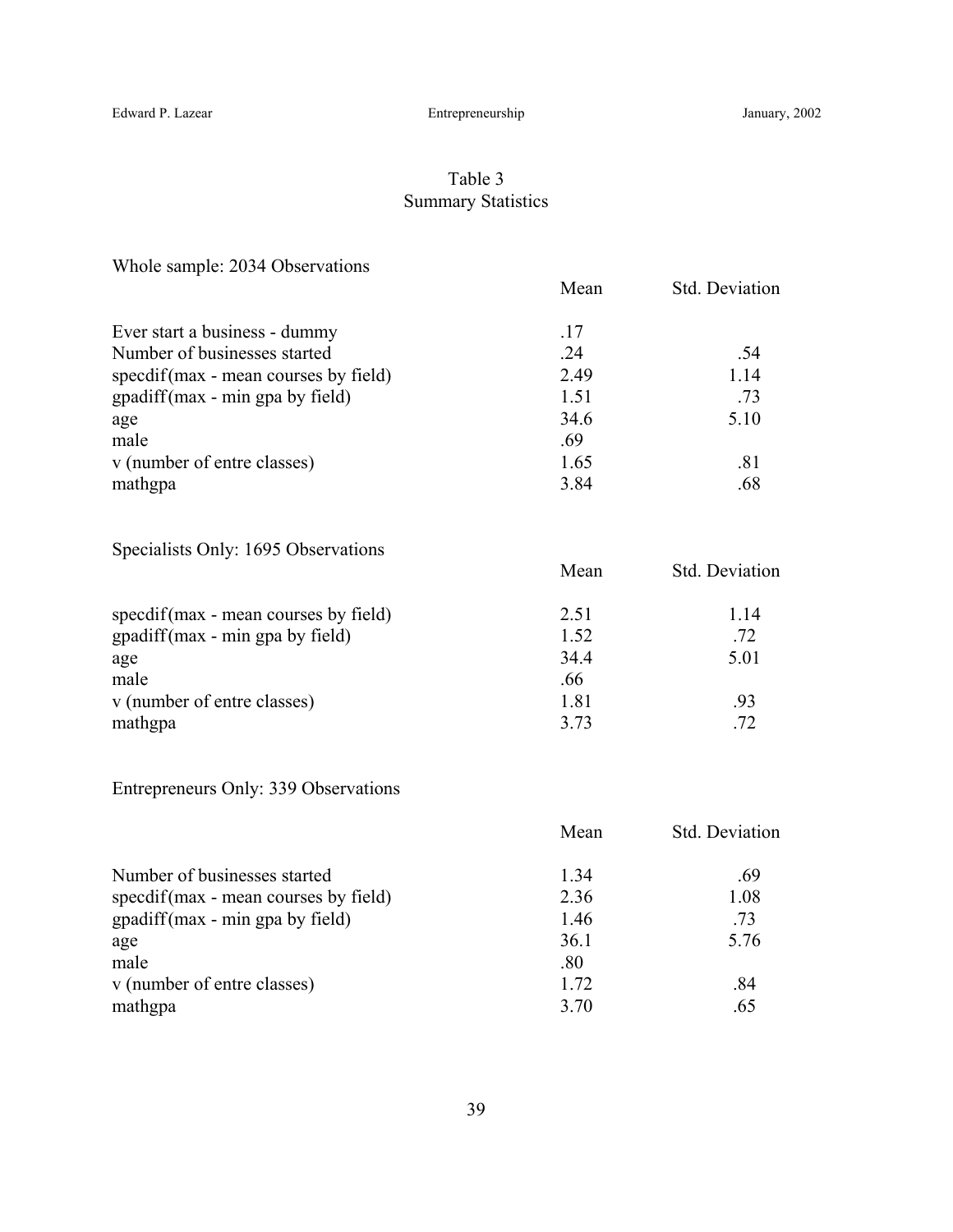## Table 4 Transcript Matched Data

## **Panel A: Dependent variable = Ever start a business**

| Logit estimates               | Number of $obs =$      | 1991   |  |
|-------------------------------|------------------------|--------|--|
|                               | LR chi2(4) $=$         | 49.78  |  |
|                               | $Prob > chi2 = 0.0000$ |        |  |
| Log likelihood = $-906.97912$ | Pseudo $R2 =$          | 0.0267 |  |

| entrealt | Coef.       | Std. Err. | z        | P >  z |
|----------|-------------|-----------|----------|--------|
| specdif  | $-1105497$  | .0541239  | $-2.043$ | 0.041  |
| gpadiff  | $-1179076$  | .0835377  | $-1.411$ | 0.158  |
| age      | .0413336    | .011112   | 3.720    | 0.000  |
| male     | .7506783    | 1484805   | 5.056    | 0.000  |
| cons     | $-3.097318$ | .4493102  | $-6.893$ | 0.000  |

## **Panel B: Dependent variable = Ever start a business**

| Logit estimates | Dep Var is Entrepreneur            |
|-----------------|------------------------------------|
|                 | $(0)$ =specialist, 1=entrepreneur) |

|                              | Number of obs= $1605$  |  |  |
|------------------------------|------------------------|--|--|
|                              | LR chi2(5) = $63.20$   |  |  |
|                              | Prob > chi2 = $0.0000$ |  |  |
| Log likelihood = $-732.6649$ | Pseudo R2 $= 0.0413$   |  |  |

| entrealt     | Coef.       | Std. Err. | z        | P >  z |
|--------------|-------------|-----------|----------|--------|
| specdif      | $-.1073166$ | .0664185  | $-1.616$ | 0.106  |
| gpadiff      | $-1228518$  | .0933233  | $-1.316$ | 0.188  |
| age          | .0635247    | .0133443  | 4.760    | 0.000  |
| male         | .6827019    | .1650519  | 4.136    | 0.000  |
| $#$ ent. $c$ | .3538476    | .0806161  | 4.389    | 0.000  |
| cons         | -4.389872   | .5852857  | $-7.500$ | 0.000  |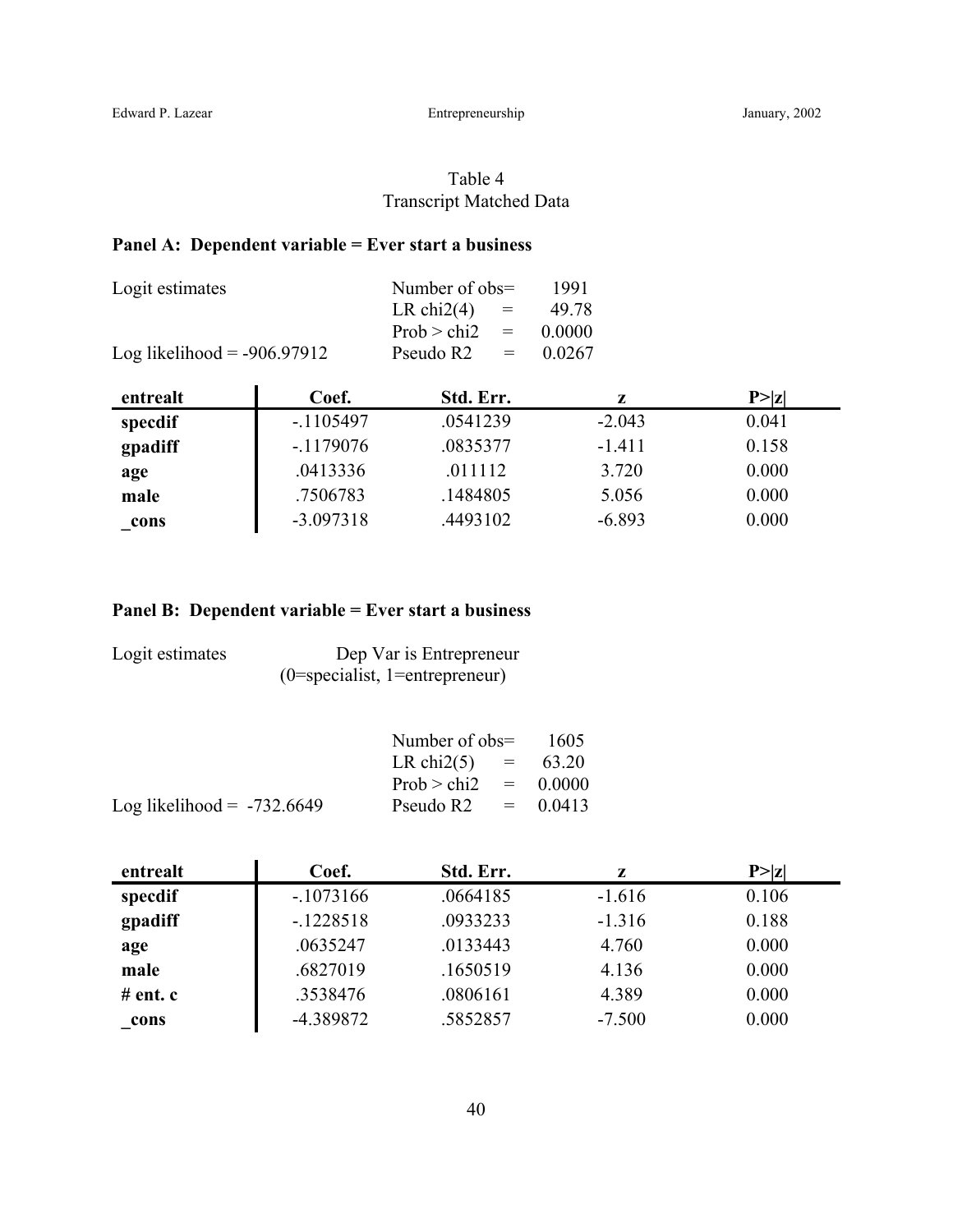## **Panel C: Number of business started**

1838 Observations  $R$ -square = .04

Parameter Estimates

| $-0.48859$<br>0.13481<br>$-3.62$<br><b>Intercept</b> |  |
|------------------------------------------------------|--|
| $-0.01821$<br>specdiff<br>0.01449<br>$-1.26$         |  |
| $-0.02702$<br>0.02116<br>gpadiff<br>$-1.28$          |  |
| 0.01718<br>0.00319<br>5.39<br>age                    |  |
| male<br>0.15885<br>0.03342<br>4.75                   |  |
| 0.07191<br>0.01983<br>3.63<br>$V$ (# entrepreneur    |  |
| classes)                                             |  |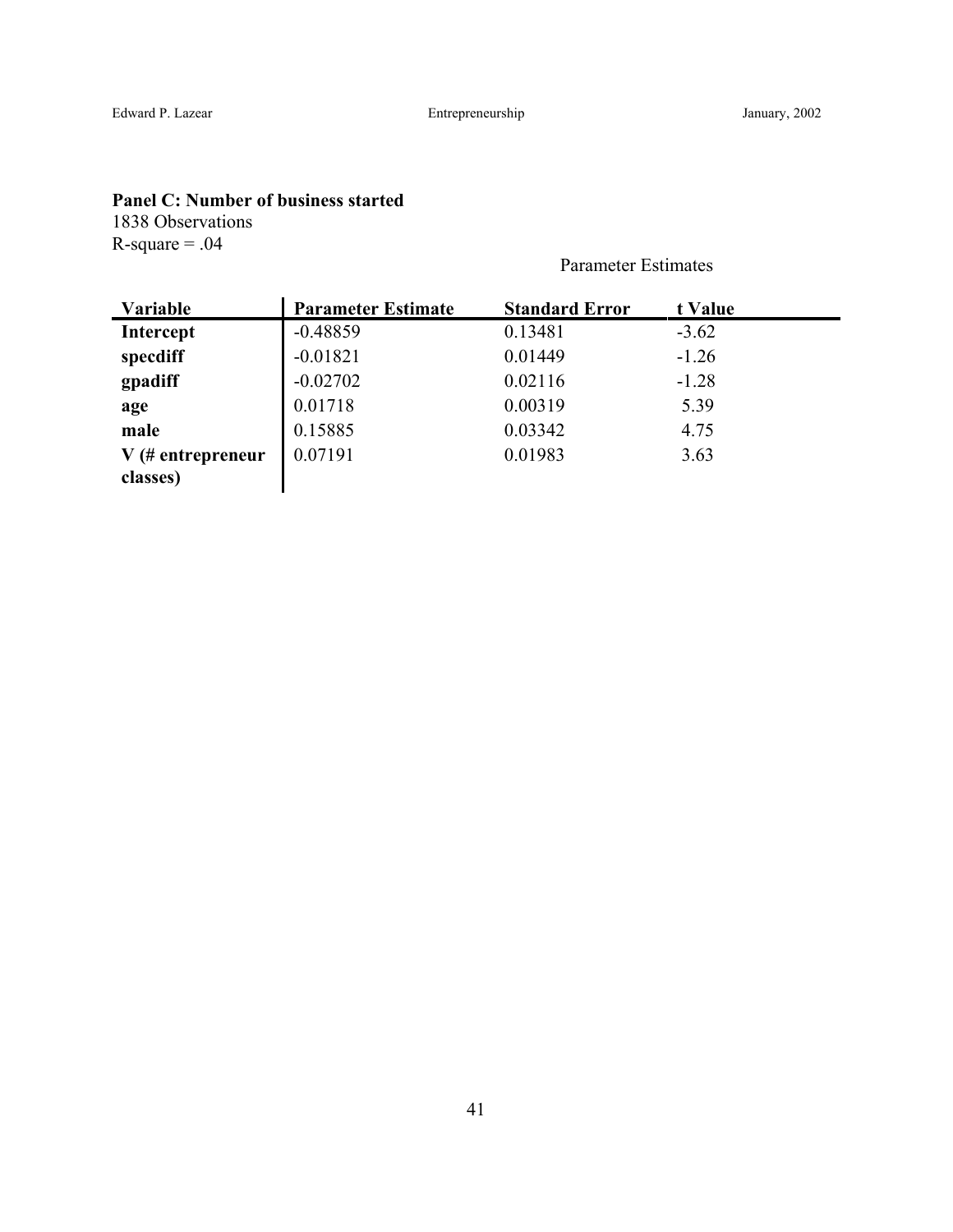# **Panel D: Dependent Variable = Maximum entrepreneurial income (in real 1985 dollars)**

234 Observations  $R$ -square  $= .04$ 

| <b>Variable</b>  | <b>Parameter Estimate</b> | <b>Standard Error</b> | t Value |
|------------------|---------------------------|-----------------------|---------|
| <b>Intercept</b> | 2232.96626                | 622.36472             | 3.59    |
| specdiff         | 26.13276                  | 16.04499              | 1.63    |
| gpadiff          | 37.23032                  | 28.04609              | 1.33    |
| age              | $-3.23646$                | 3.47121               | $-0.93$ |
| male             | 21.07999                  | 46.17728              | 0.46    |
| $V$ (# of entre. | $-16.03367$               | 24.25218              | $-0.66$ |
| classes)         |                           |                       |         |
| mathgpa          | 3.14903                   | 32.40286              | 0.10    |
| mbayear          | $-23.19545$               | 5.85621               | $-3.96$ |

Parameter Estimates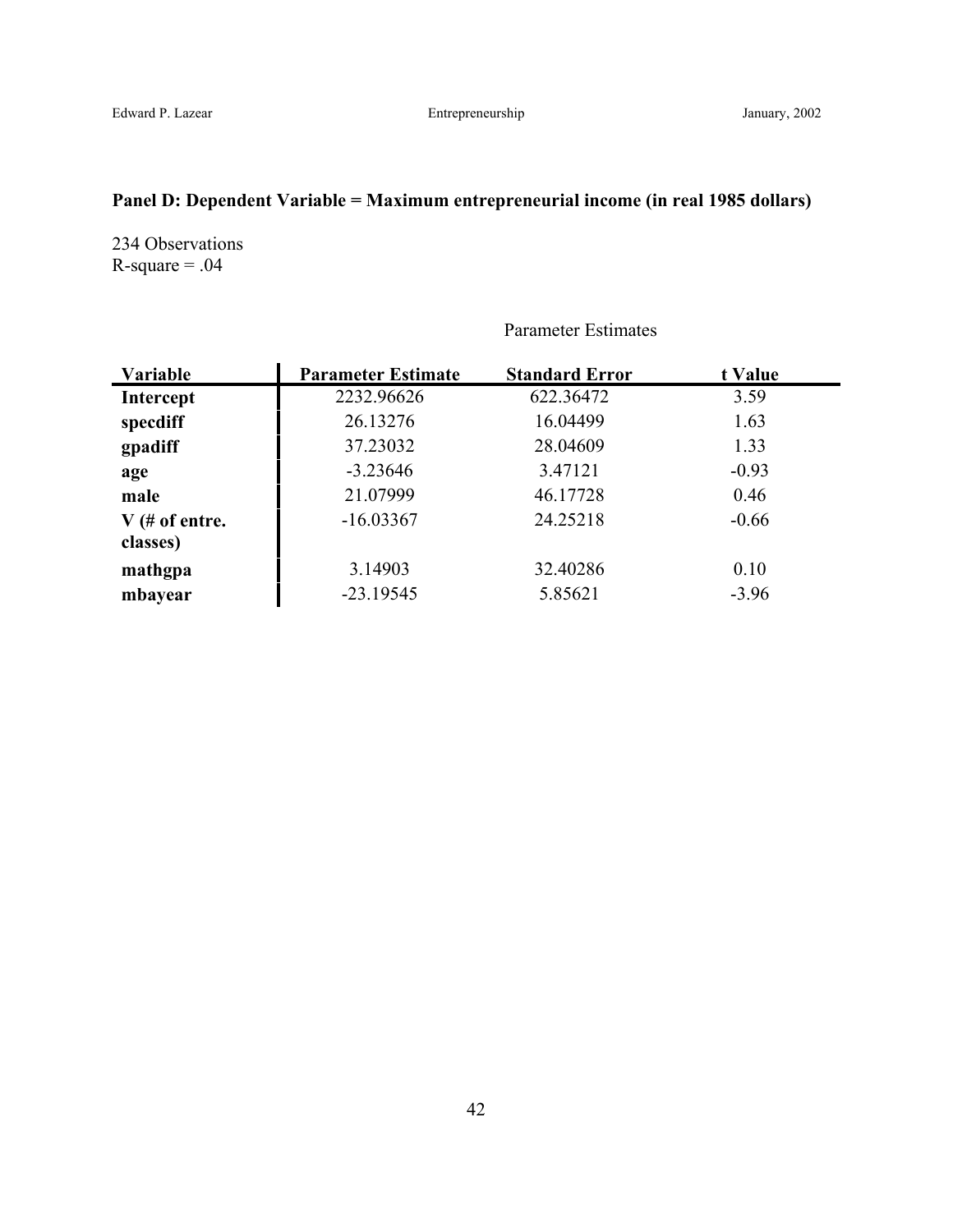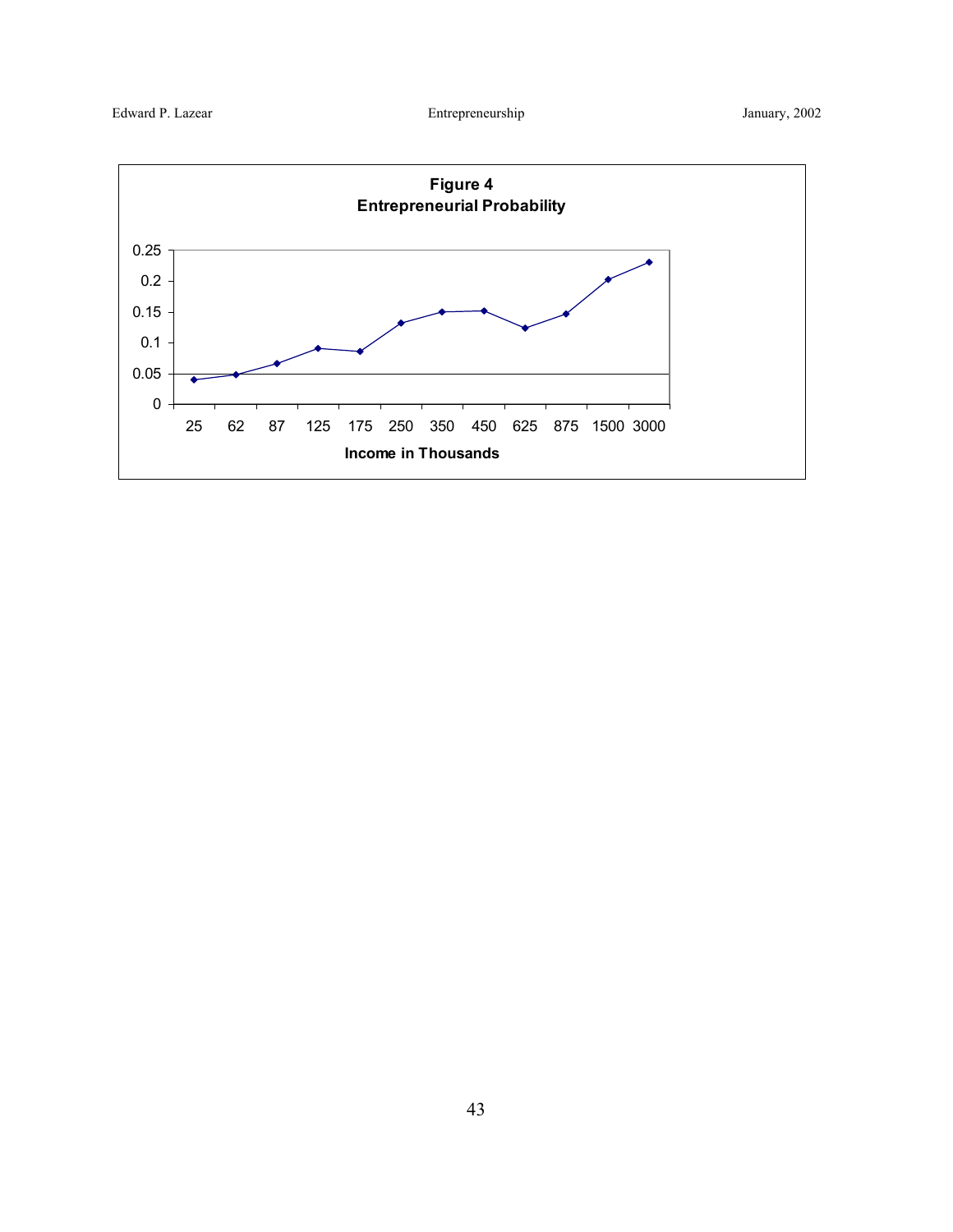

inc  $\frac{1}{1}$  8

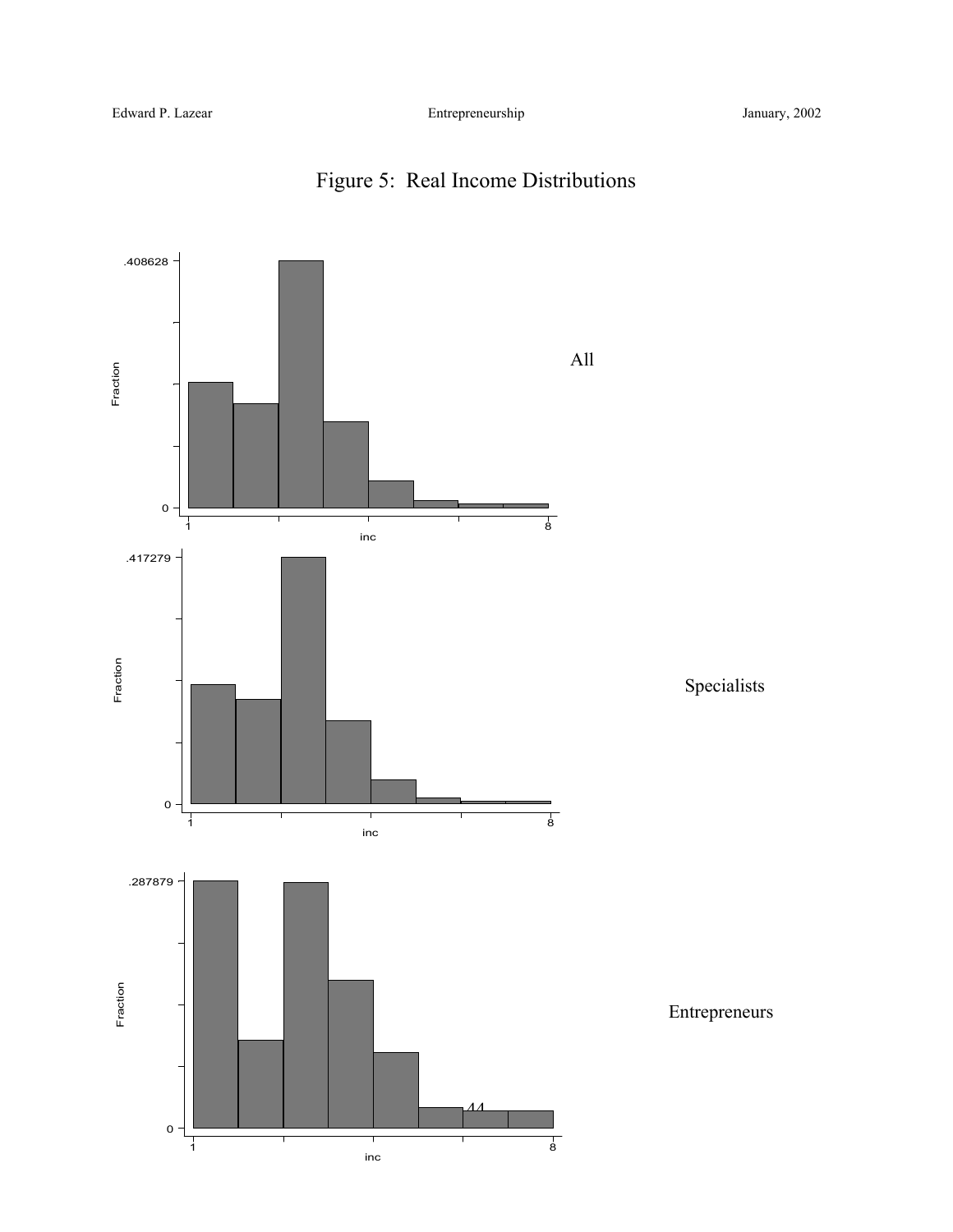### References

- Bates, Timothy. Autumn 1985. Entrepreneur human capital endowments and minority business viability. *Journal of Human Resources* 20:4, 540-554.
- Bates, Timothy. November 1990. Entrepreneur human capital inputs and small business longevity. *Review of Economics and Statistics* 72:4, 551-559.
- Becker and Mulligan 2002
- Becker, Gary S. and Kevin M. Murphy. November 1992. The division of labor, coordination costs, and knowledge. *Quarterly Journal of Economics* 57:4, 1137-1160.
- De Meza, David and Clive Southey. March 1996. The borrower's curse: optimism, finance and entrepreneurship. *Economic Journal* 106:435, 375-386.
- Evans, David S. and Linda S. Leighton. June 1989. Some empirical aspects of entrepreneurship. *American Economic Review* 79:3, 519-535.
- Evans, David S. and Boyan Jovanovic**.** August 1989. An estimated model of entrepreneurial choice under liquidity constraints. *Journal of Political Economy* 97:4, 808-827.
- Hamilton, Barton H. June 2000. Does entrepreneurship pay? An empirical analysis of the returns of selfemployment. *Journal of Political Economy* 108: 3, 604-631.
- Holmes, Thomas J. and James A. Schmitz, Jr. April 1990. A theory of entrepreneurship and its application to the study of business transfers. *Journal of Political Economy* 98:2, 265-294.
- Holtz-Eakin, Douglas, David Joulfaian, and Harvey S. Rosen**.** Summer 1994**.** Entrepreneurial decisions and liquidity constraints. *RAND Journal of Economics* 25:2, 334-347.
- Iyigun, Murat F. and Ann L. Owen. May 1998. **"**Risk, Entrepreneurship, and Human-Capital Accumulation." In *Banking Crises, Currency Crises, and Macroeconomic Uncertainty. American Economic Review* 88:2, Papers and Proceedings of the Hundred and Tenth Annual Meeting of the American Economic Association, 454-457.
- Kihlstrom, Richard E. and Jean-Jacques Laffont. August 1979. A general equilibrium entrepreneurial theory of firm formation based on risk aversion. *Journal of Political Economy* 87:4, 719-748.
- Landier, Augustin. "Entrepreneurship and the Stigma of Failure." Unpublished thesis. Mimeo, MIT. 2002.
- Lentz, Bernard F.and David N. Laband**.** August 1990. Entrepreneurial success and occupational inheritance among proprietors. *Canadian Journal of Economics* 23: 3, 563-579.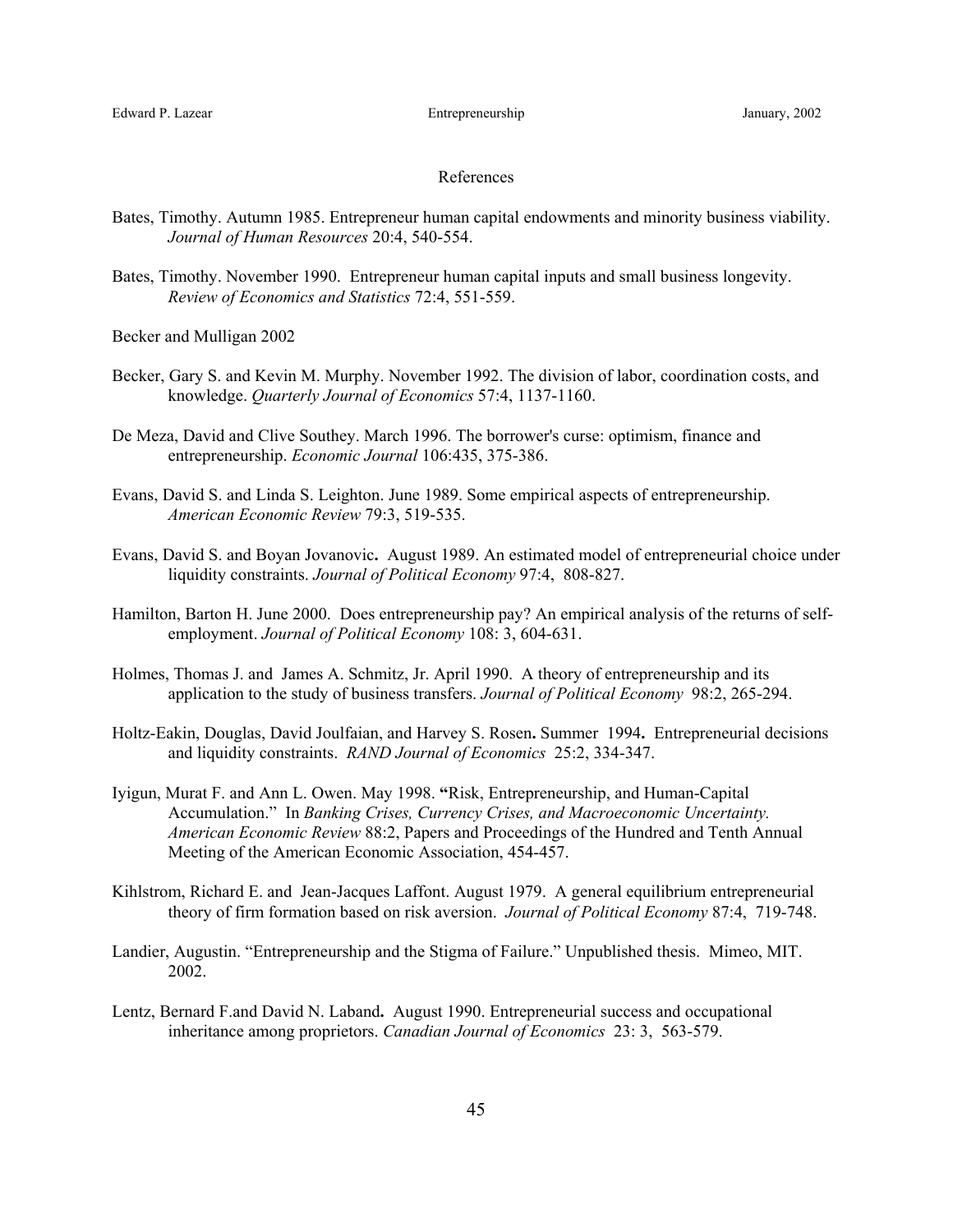- Otani, Kiyoshi. May 1996. A human capital approach to entrepreneurial capacity. *Economica* 63:250, 273-289.
- Stopford, John M. and Charles W. F. Baden-Fuller. September 1994. Creating corporate entrepreneurship *Strategic Management Journal* 15: 7, 521-536.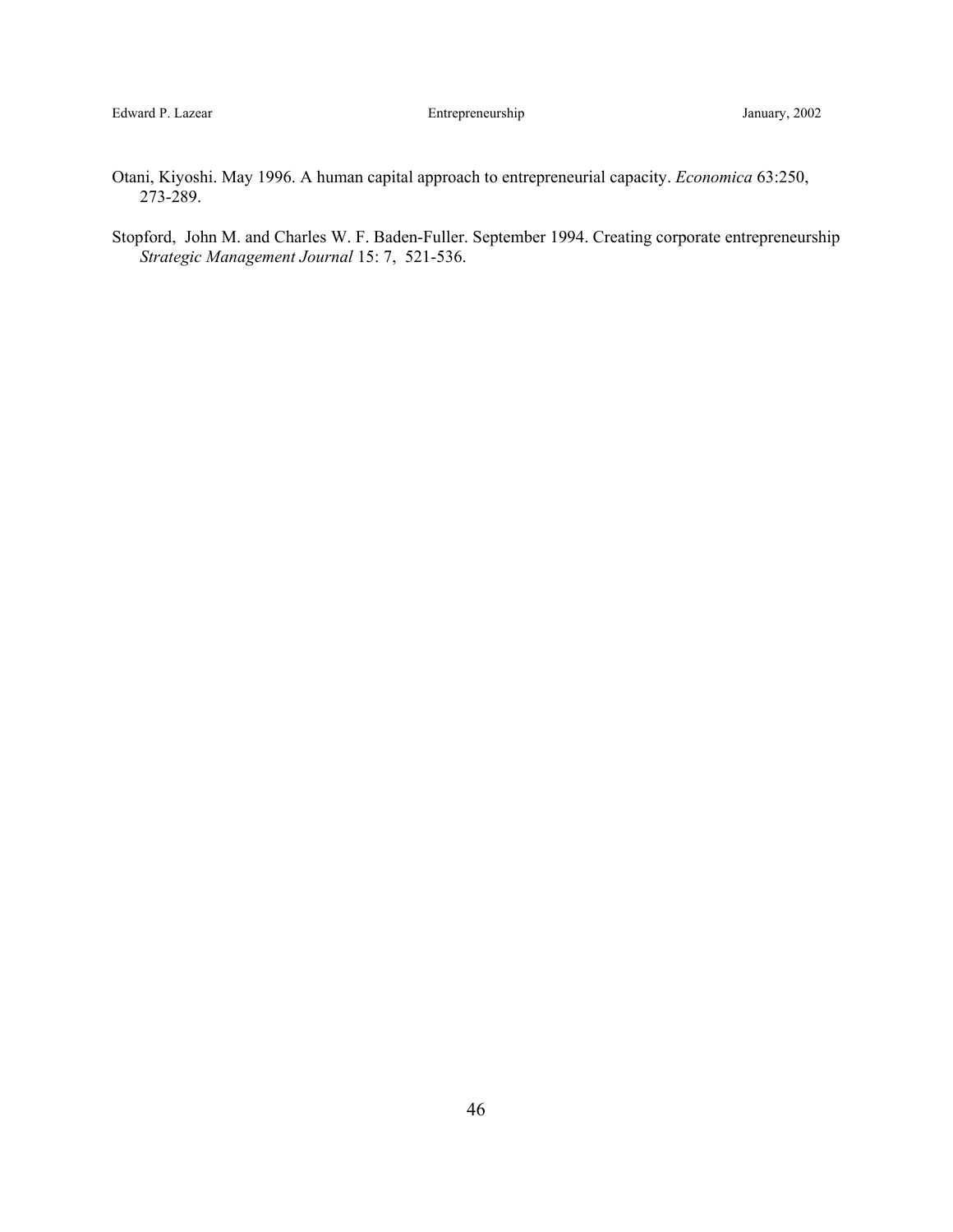### Appendix

In what follows, it is shown that as the correlation between  $x_1$  and  $x_2$  rises, the supply of entrepreneurs increases. Before deriving this formally, we state the intuition. Since entrepreneurial output and income is determined by the weakest link, it does little good to have a high value of  $x_1$ if x<sub>2</sub> is not also high. Under such circumstances, it is necessary that x<sub>2</sub> be high whenever x<sub>1</sub> is high or there is little chance that an individual will become an entrepreneur. Diagrammatically, for any given  $\lambda$ , a larger proportion of the population prefers to be entrepreneurs, the more points lie in the shaded area of figure 1. The shaded area consists of points where  $x_1$  and  $x_2$  are close in value. For small values of  $\lambda$ , only points very close to the  $x_1=x_2$  line result in choosing to become an entrepreneur. If most of the mass of the distribution lies close to the axes, then individuals will be inclined to specialize in one or the other skill because they have a strong absolute advantage in one skill. Entrepreneurs are jacks-of-all-trades, which means that they must be relatively good (or relatively bad) at everything.<sup>17</sup>

Formally, let  $x_2$  be defined in terms of  $x_1$  as follows:

$$
x_2 = \rho x_1 + (1-\rho) v
$$

where  $x_1$  has density  $f(x_1)$  and v has density h(v). When  $\rho=1$ ,  $x_1$  and  $x_2$  are perfectly correlated. When  $p=0$ , they are uncorrelated. In fact,  $\rho$  is the correlation coefficient between  $x_1$  and  $x_2$ . The

<sup>&</sup>lt;sup>17</sup>Stopford and Baden-Fuller (1994) list five components (proactiveness, team orientation, dispute resolution skills, innovative, and ability to learn) that are important in entrepreneurship. Thus, an entrepreneur might be someone who was highly endowed with each of the five factors.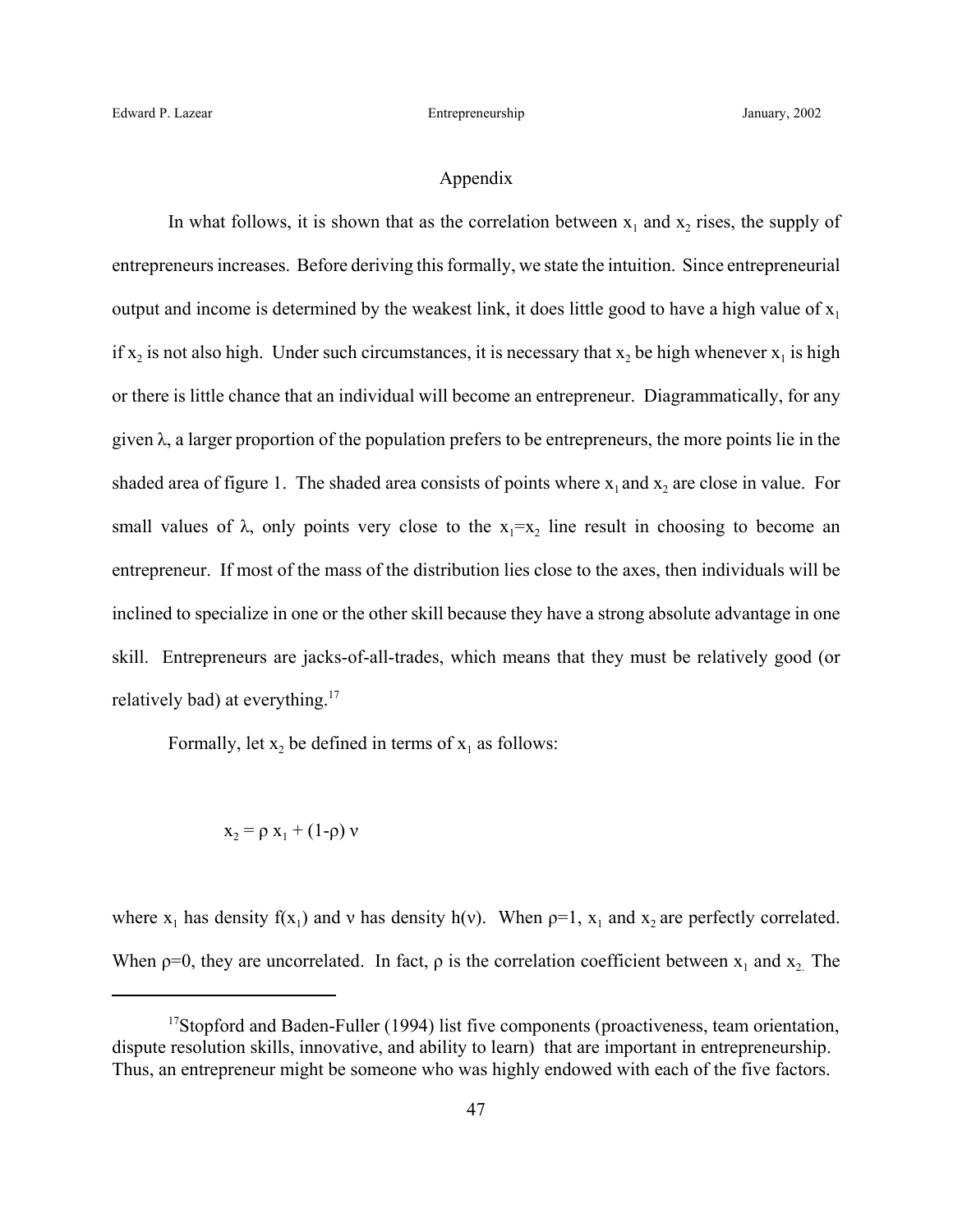Edward P. Lazear Entrepreneurship January, 2002

probability being an entrepreneur in (6) can be rewritten as

(A1) prob of entrepreneurship = 
$$
\int_{0}^{\infty} \int_{\frac{x_1 - \rho}{\lambda - \rho}}^{\frac{\lambda x_1 - \rho}{1 - \rho}} f(x_1) h(\nu) dx_1 d\nu
$$

by using a standard change of variables and altering the limits of integration appropriately.

Next, differentiate (A1) with respect to  $\rho$  to obtain

$$
\frac{\partial}{\partial \rho} = \int_{0}^{\infty} [f(UL) \frac{\partial UL}{\partial \rho} - f(LL) \frac{\partial LL}{\partial \rho}] h(\nu) d\nu
$$

where UL and LL stand for upper and lower limits of the inside integral in (A1). After substitution, this becomes

$$
\frac{\partial}{\partial \rho} = \int_{0}^{\infty} [f(UL)\frac{x_1(\lambda-1)}{(1-\rho)^2} + f(LL)\frac{x_1(1-\frac{1}{\lambda})}{(1-\rho)^2}]h(\nu)d\nu
$$